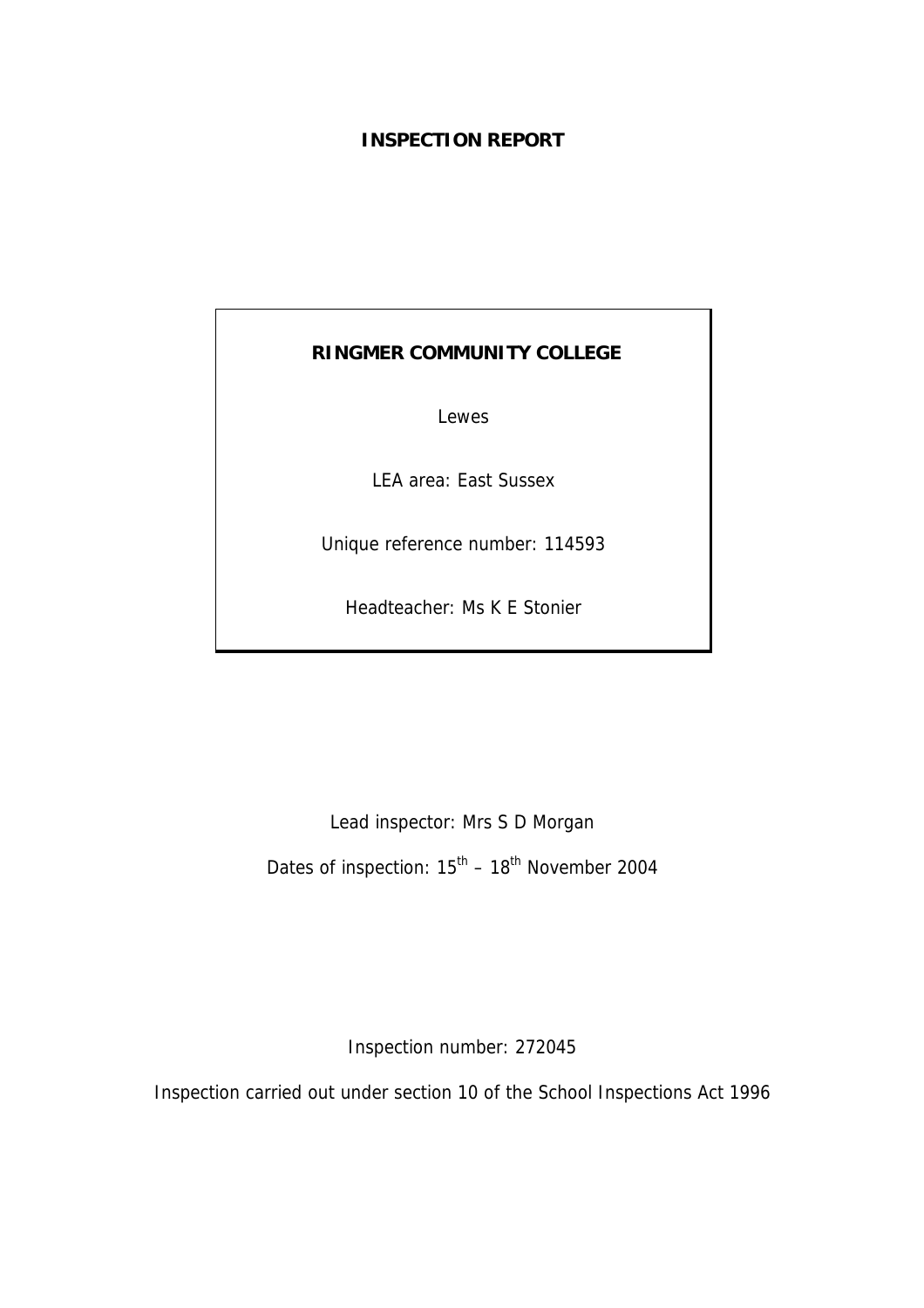© Crown copyright 2005

This report may be reproduced in whole or in part for non-commercial educational purposes, provided that all extracts quoted are reproduced verbatim without adaptation and on condition that the source and date thereof are stated.

Further copies of this report are obtainable from the school. Under the School Inspections Act 1996, the school must provide a copy of this report and/or its summary free of charge to certain categories of people. A charge not exceeding the full cost of reproduction may be made for any other copies supplied.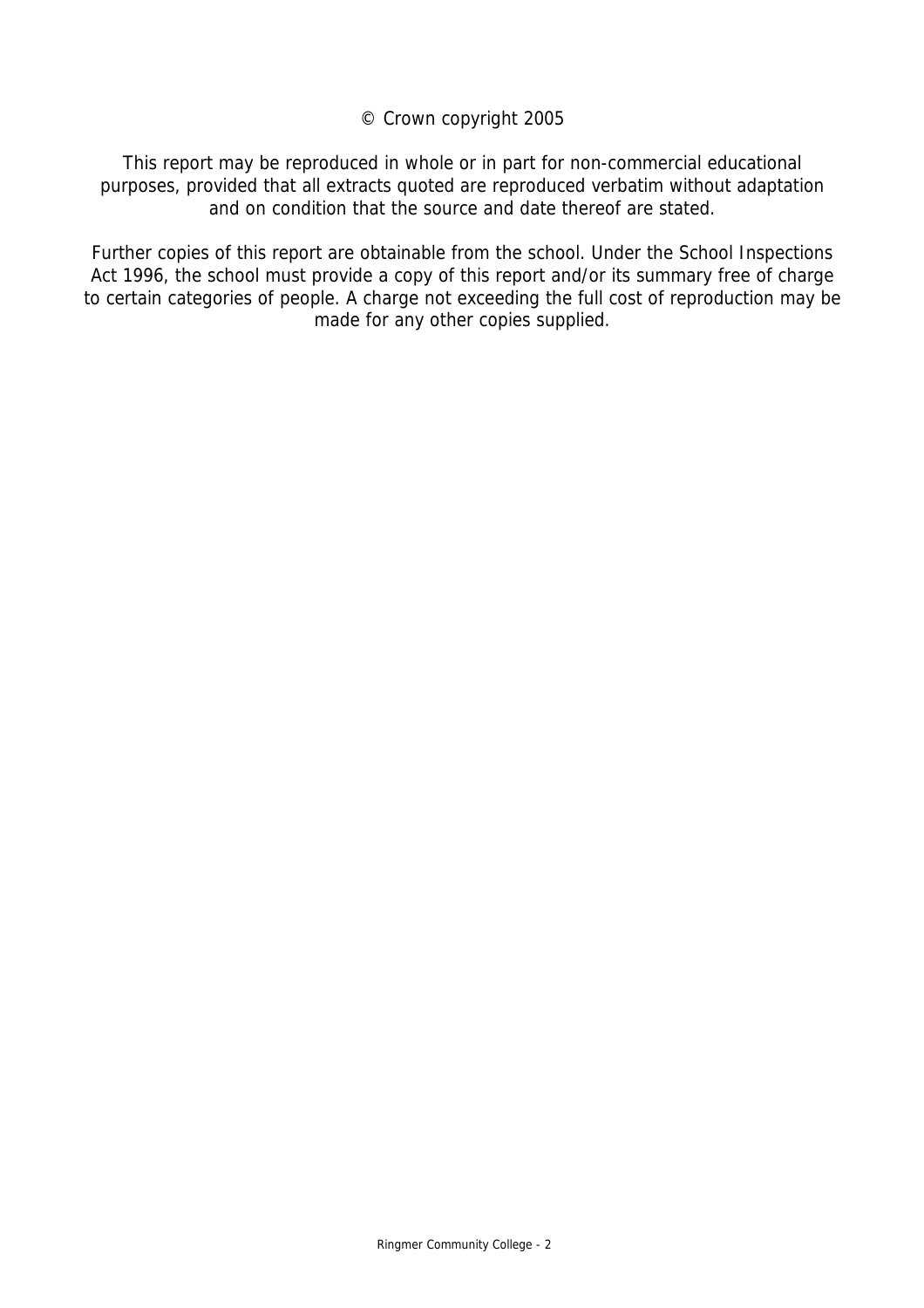# **INFORMATION ABOUT THE SCHOOL**

| Type of school:                                                   | Comprehensive                        |
|-------------------------------------------------------------------|--------------------------------------|
| School category:                                                  | Community                            |
| Age range of students:                                            | $11 - 16$                            |
| Gender of students:                                               | Mixed                                |
| Number on roll:                                                   | 891                                  |
| School address:                                                   | Lewes Road<br>Ringmer<br>Lewes       |
| Postcode:                                                         | <b>East Sussex</b><br><b>BN8 5RB</b> |
| Telephone number:                                                 | 01273 812220                         |
| Fax number:                                                       | 01273 813961                         |
| Appropriate authority:<br>chair<br>of<br>Name<br>of<br>governors: | The governing body<br>Mr D Collins   |
| Date<br>οf<br>inspection:                                         | previous February 1999               |

# **CHARACTERISTICS OF THE SCHOOL**

Ringmer is a comprehensive community college of average size. It has 891 students on roll in Years 7 to 11**,** with similar numbers of boys and girls, although three year groups have slightly more boys. The college takes its students from a wide area both rural and urban, which has a mixture of privately owned and social housing. Students' attainment on entry shows some fluctuation year-on-year, but overall is average. The percentage of students who are known to be eligible for free school meals, at just over three per cent, is below the national average. Almost 23 per cent of students have been identified as having special educational needs, which is slightly above the national average. These students have a range of needs, with most having learning, emotional and behavioural difficulties. The proportion of students with a statement of special educational need is above average. Almost all students are white British, with small numbers from a range of other ethnic groups. No students are at an early stage of speaking English as an additional language.

Ringmer has Technology college status and is oversubscribed. It has received a number of awards, including the Artsmark, schools achievement award and Investors in People status. The college has well-established provision for community and adult education.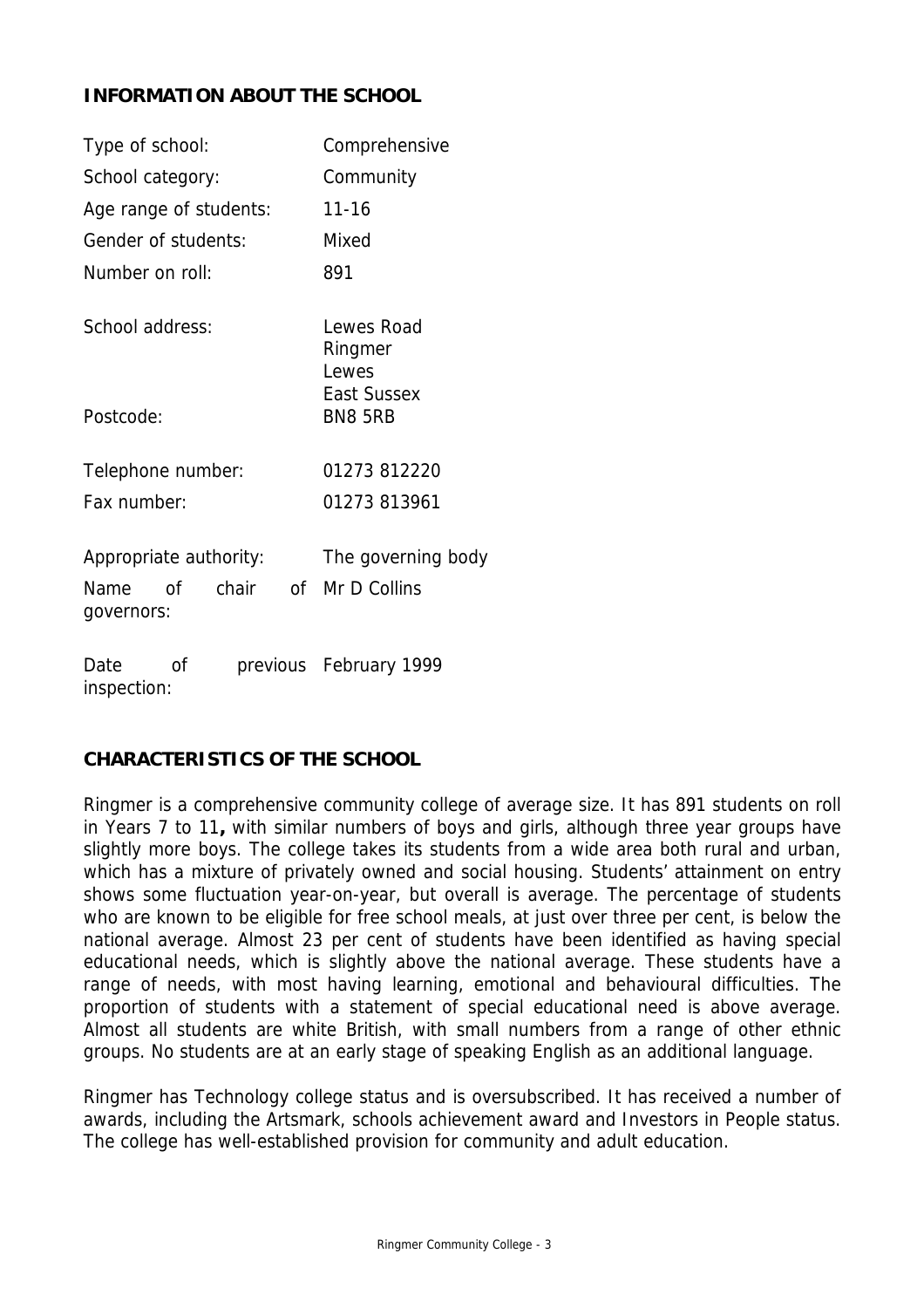# **INFORMATION ABOUT THE INSPECTION TEAM**

| Members of the inspection team |                     | <b>Subject responsibilities</b> |                                                                 |
|--------------------------------|---------------------|---------------------------------|-----------------------------------------------------------------|
| 1355                           | Mrs S D Morgan      | Lead inspector                  |                                                                 |
| 32670                          | Mr G Saltmarsh      | Lay inspector                   |                                                                 |
| 24142                          | Mrs S Argyle        | Team inspector                  | English                                                         |
| 1503                           | Mr T Browne         | Team inspector                  | <b>Mathematics</b>                                              |
| 33651                          | Mr R Turner         | Team inspector                  | Science                                                         |
| 32785                          | Dr W Allt           | Team inspector                  | Information and communication<br>technology (ICT), Business ICT |
| 2501                           | Ms R Allison-Smith  | Team inspector                  | Art and design                                                  |
| 32590                          | Mr R Fenwick        | Team inspector                  | Design<br>technology,<br>and<br>Workplace learning              |
| 17808                          | Mrs S Orpin         | Team inspector                  | Geography                                                       |
| 27226                          | Mr R Cribb          | Team inspector                  | History, physical education                                     |
| 2496                           | Dr A O'Sullivan     | Team inspector                  | Modern foreign languages                                        |
| 20767                          | Mr J Royle          | Team inspector                  | <b>Music</b>                                                    |
| 19352                          | Ms K Campbell-Platt | Team inspector                  | Religious<br>education,<br>special<br>educational needs         |
| 15075                          | Mr B Stephens       | Team inspector                  | Citizenship                                                     |

The inspection contractor was:

# **e-Qualitas Limited**

 Langshaw Pastens Road Limpsfield Chart Oxted Surrey RH8 0RE

Any concerns or complaints about the inspection or the report should be made initially to the inspection contractor. The procedures are set out in the leaflet 'Complaining about Ofsted Inspections', which is available from Ofsted Publications Centre (telephone 07002 637833) or Ofsted's website (www.oftsed.gov.uk).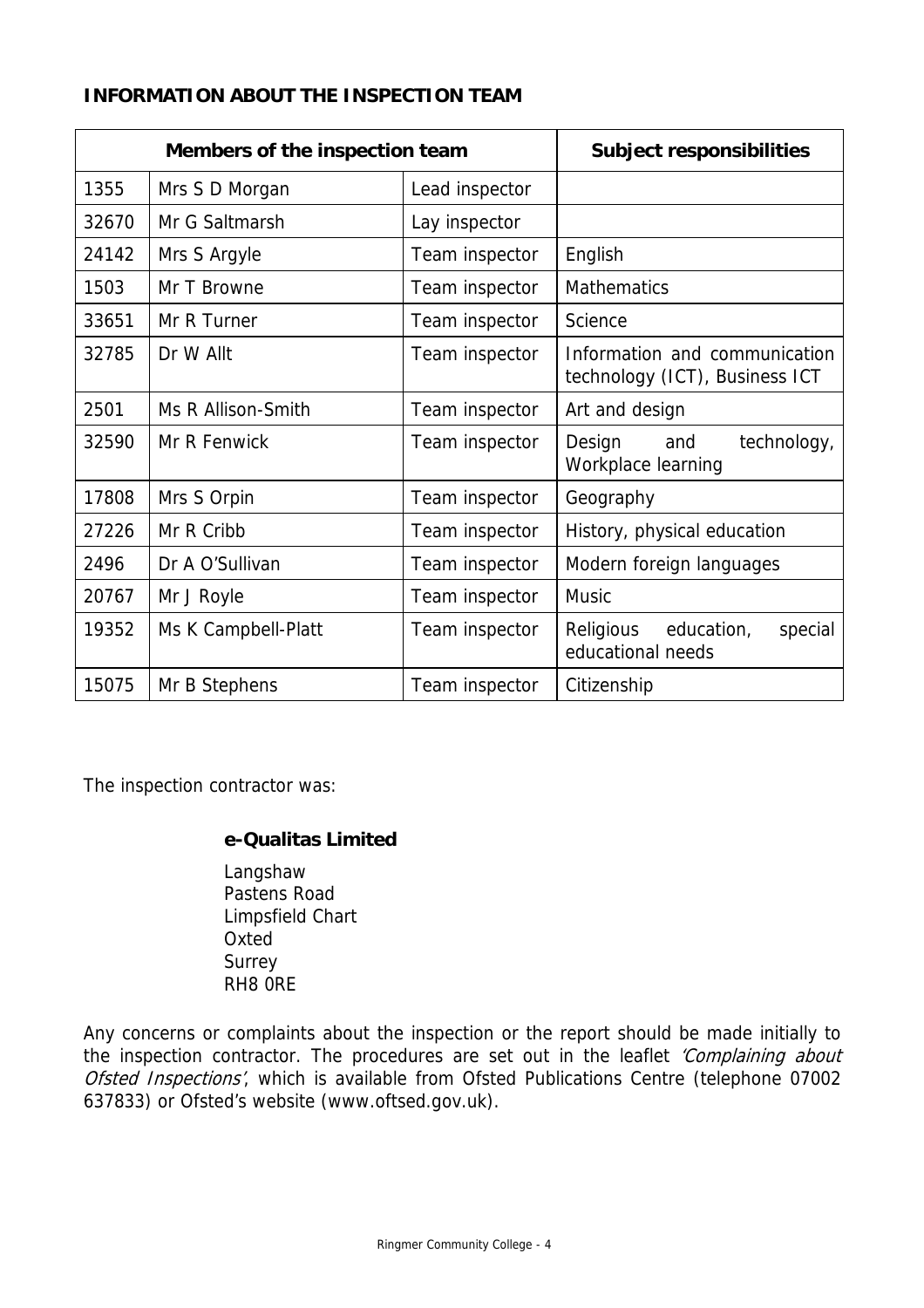# **REPORT CONTENTS**

|                                                                                                                                    | Page |    |
|------------------------------------------------------------------------------------------------------------------------------------|------|----|
| <b>PART A: SUMMARY OF THE REPORT</b>                                                                                               | 6    |    |
| <b>PART B: COMMENTARY ON THE MAIN INSPECTION FINDINGS</b>                                                                          |      |    |
| <b>STANDARDS ACHIEVED BY STUDENTS</b>                                                                                              | 8    |    |
| Standards achieved in subjects and courses                                                                                         |      |    |
| Students' attitudes, values and other personal qualities                                                                           |      |    |
| <b>QUALITY OF EDUCATION PROVIDED BY THE SCHOOL</b>                                                                                 | 12   |    |
| Teaching and learning<br>The curriculum<br>Care, guidance and support<br>Partnership with parents, other schools and the community |      |    |
| <b>LEADERSHIP AND MANAGEMENT</b>                                                                                                   | 18   |    |
| <b>OTHER SPECIFIED FEATURES</b>                                                                                                    | 20   |    |
| Work-related learning                                                                                                              |      |    |
| <b>PART C: THE QUALITY OF EDUCATION IN SUBJECTS AND</b><br><b>COURSES</b><br><b>SUBJECTS AND COURSES IN KEY STAGES 3 AND 4</b>     | 22   |    |
| PART D: SUMMARY OF THE MAIN INSPECTION JUDGEMENTS                                                                                  |      | 41 |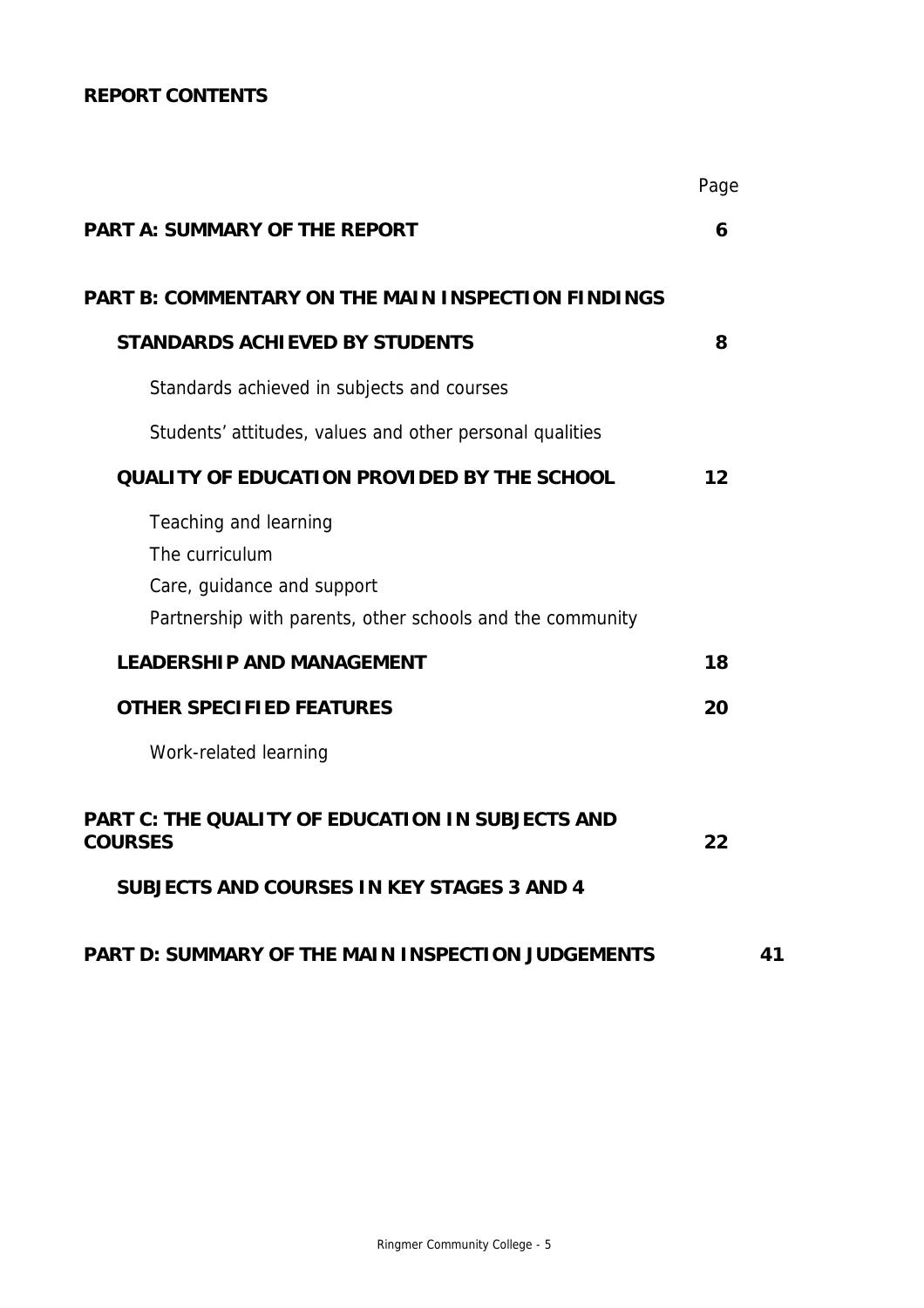# **PART A: SUMMARY OF THE REPORT**

## **OVERALL EVALUATION**

**Ringmer Community College is providing a satisfactory education for its students**. The college is oversubscribed. GCSE results have been consistently well above the national average. Students achieve well in their studies but unsatisfactorily in aspects of their personal development. Overall, the ethos of the college is satisfactory, as is the quality of teaching and learning. Leadership and management of the college are satisfactory. Senior managers have sought to improve achievement through a number of developments. However, these are not yet fully embedded in the day-to-day management of the college. The college provides satisfactory value for money.

The college's main strengths and weaknesses are

- GCSE results have been well above average for a number of years. In 2003 students' achieved very well in relation to their prior attainment and the most recent results are similar
- Unsatisfactory behaviour is not managed firmly and consistently by those with a leadership role, to ensure that students learn well in all lessons and take responsibility for their actions around the college buildings and site
- Provision in art and design and music is very good. However, standards in religious education throughout the college and information and communication technology (ICT) and geography in Years 10 and 11 are not high enough
- Despite efforts to overcome deficiencies the quality of accommodation is poor
- The college provides very good opportunities for students to take part in activities outside of lessons and has very good links with the community and other schools and colleges

**Overall, satisfactory improvement has been made since the last inspection**. The quality of teaching has been maintained and students achieve well in examinations. Almost all of the weaknesses identified have been tackled systematically. However, statutory requirements for the teaching of religious education in Years 10 and 11 and a daily act of collective worship are not met fully and the co-ordination of literacy development across the curriculum has not been improved.

#### **STANDARDS ACHIEVED**

| Performance in GCSE/GNVQ examinations at<br>the end of Year 11, compared with: | similar schools<br>all schools |      |      |      |  |  |
|--------------------------------------------------------------------------------|--------------------------------|------|------|------|--|--|
|                                                                                | 2001                           | 2002 | 2003 | 2003 |  |  |
|                                                                                |                                |      |      |      |  |  |

Key: A - well above average; B – above average; C – average; D – below average; E – well below average Similar schools are those whose pupils attained similarly at the end of Year 9.

**Overall, students achieve well**. However, the unsatisfactory behaviour of some students limits both their achievement and that of others in a significant minority of lessons.

Results in the 2003 national tests at the end of Year 9, were in line with the national average. Students achieved better than might have been expected in relation to their previous results in mathematics and much better in science. They achieved as well as expected in English. Overall, results were above those of similar schools. The trend of improvement is below that nationally due to a dip in results in 2003. Current standards are average and students are achieving satisfactorily, overall. However, in religious education students' achievement is unsatisfactory.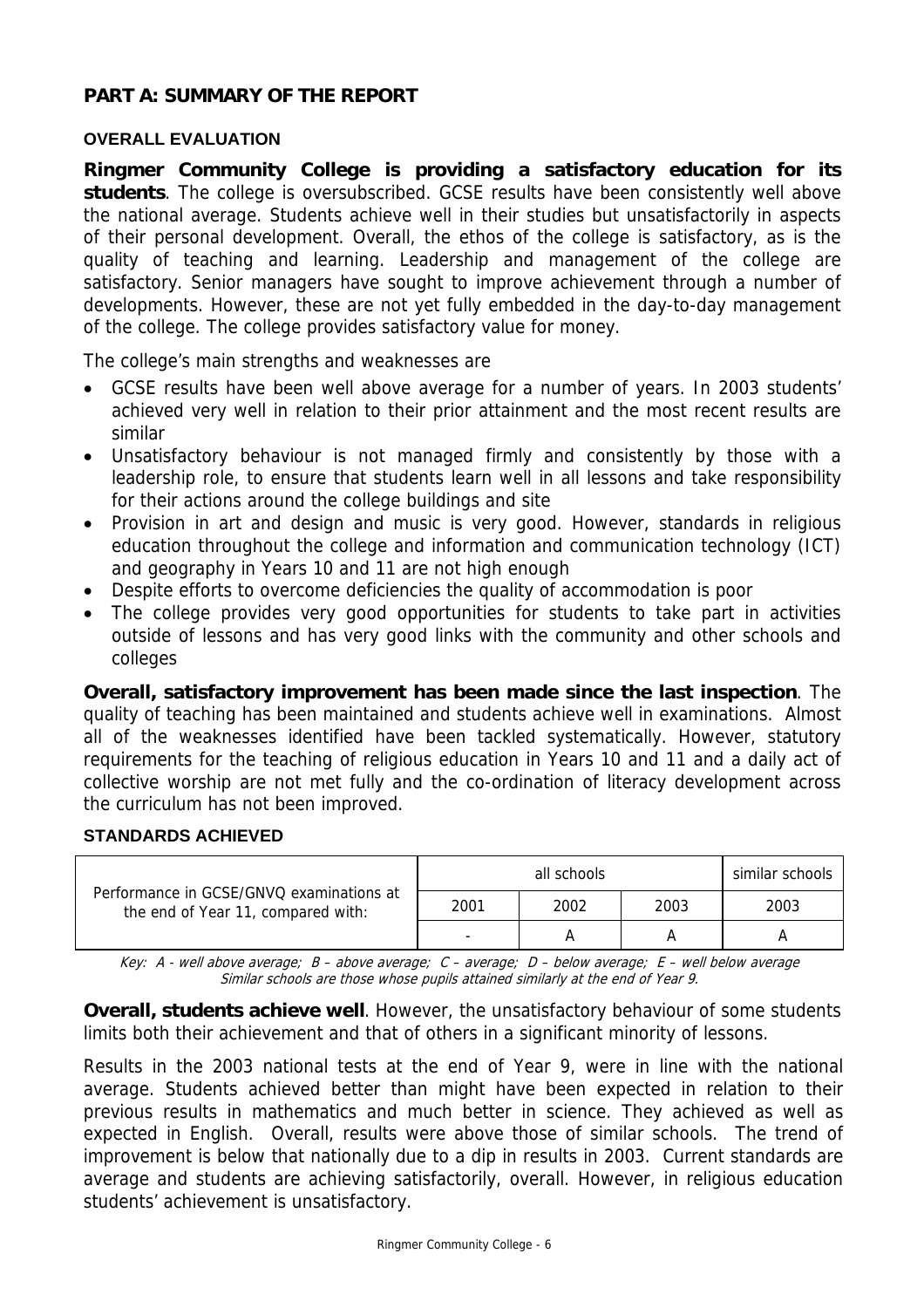GCSE results have continued to rise at a rate faster than that seen nationally. In 2003 they were well above the national average. Students achieved much better than might have been expected in relation to their previous results. The most recent results show further improvement. Current standards are above average and students are achieving well overall. However, standards are not high enough in geography and GCSE applied ICT. Students do not study religious education in Years 10 and 11, and so this statutory requirement is not met. Students following vocational courses achieve satisfactorily.

The unsatisfactory attitudes and behaviour of some students let them down and so students' personal development is unsatisfactory. **Spiritual, moral, social and cultural development is satisfactory overall**. Attendance is above average but punctuality to lessons is unsatisfactory.

# **QUALITY OF EDUCATION**

# **The college is providing a satisfactory education for its students**.

**The quality of teaching and learning is satisfactory, with strengths in Year 11**. Teachers have good subject knowledge and prepare students well for examinations. Teaching is very good in art and design and good in a number of subjects. In some subjects it is satisfactory, with staff having to work very hard to manage the behaviour of a minority of students in too many lessons. This slows down the learning of the whole class and results in some individual lessons being unsatisfactory. Teaching is unsatisfactory in geography in Years 10 and 11 because it is too inconsistent and work is not always pitched at the correct level. In the best lessons teaching is lively and students encouraged to think for themselves and be active learners, relationships are good and time used productively. Assessment procedures are satisfactory although not yet consistent between subjects.

The curriculum is satisfactory overall, despite the lack of religious education in Years 10 and 11. Strengths include the introduction of vocational courses and a very good extracurricular enrichment programme. Accommodation is poor. Good systems are in place for students' pastoral guidance and support. Links with parents are good and they are very good with the community and other schools and colleges.

# **LEADERSHIP AND MANAGEMENT**

**Leadership and management are satisfactory**. Leadership has a clear vision for the college's future development with a focus on improving learning and achievement. However, leadership at all levels has not been effective in enabling staff to deal consistently with unsatisfactory behaviour in some lessons and around the college. Governance is satisfactory. Whilst governors support the college and are involved in setting its educational direction they have not challenged it effectively on key issues such as behaviour and not ensured that all statutory requirements are met.

# **PARENTS' AND PUPILS' VIEWS OF THE SCHOOL**

A number of parents who attended the meeting prior to the inspection and who responded to the questionnaire were negative about aspects of the college's work. In particular, they expressed concern over the behaviour of some students, changes in staff and leadership and management. Students also expressed concern over issues such as behaviour and bullying. Inspection evidence supports the views of parents and students on issues related to behaviour.

#### **IMPROVEMENTS NEEDED**

The most important things the college should do to improve are

• Improve attitudes and behaviour, both in lessons and around the college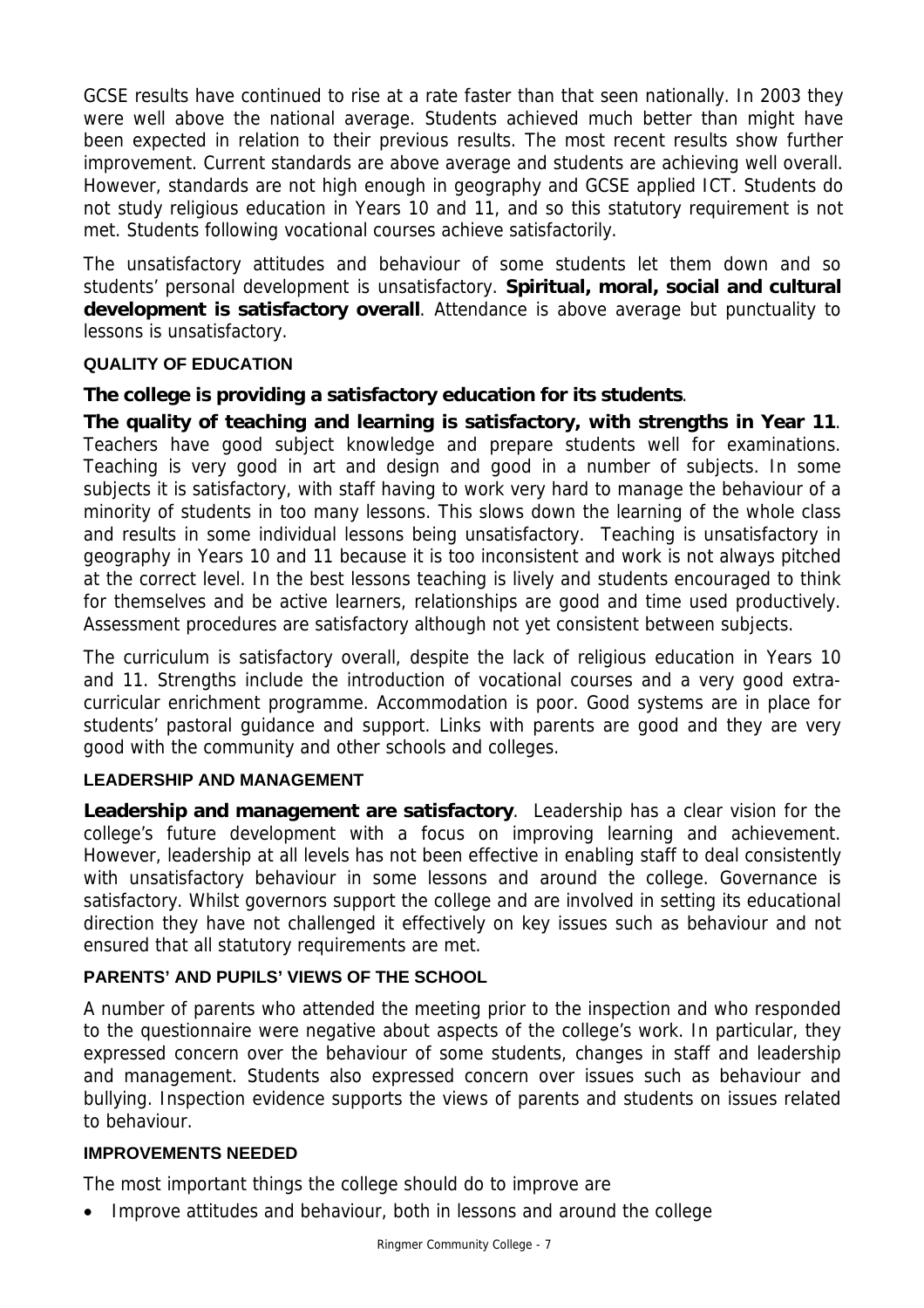- Improve standards in geography and GCSE ICT in Years 10 and 11
- Improve the quality of accommodation

and, to meet statutory requirements

• Provide for religious education in Years 10 and 11 and a daily act of collective worship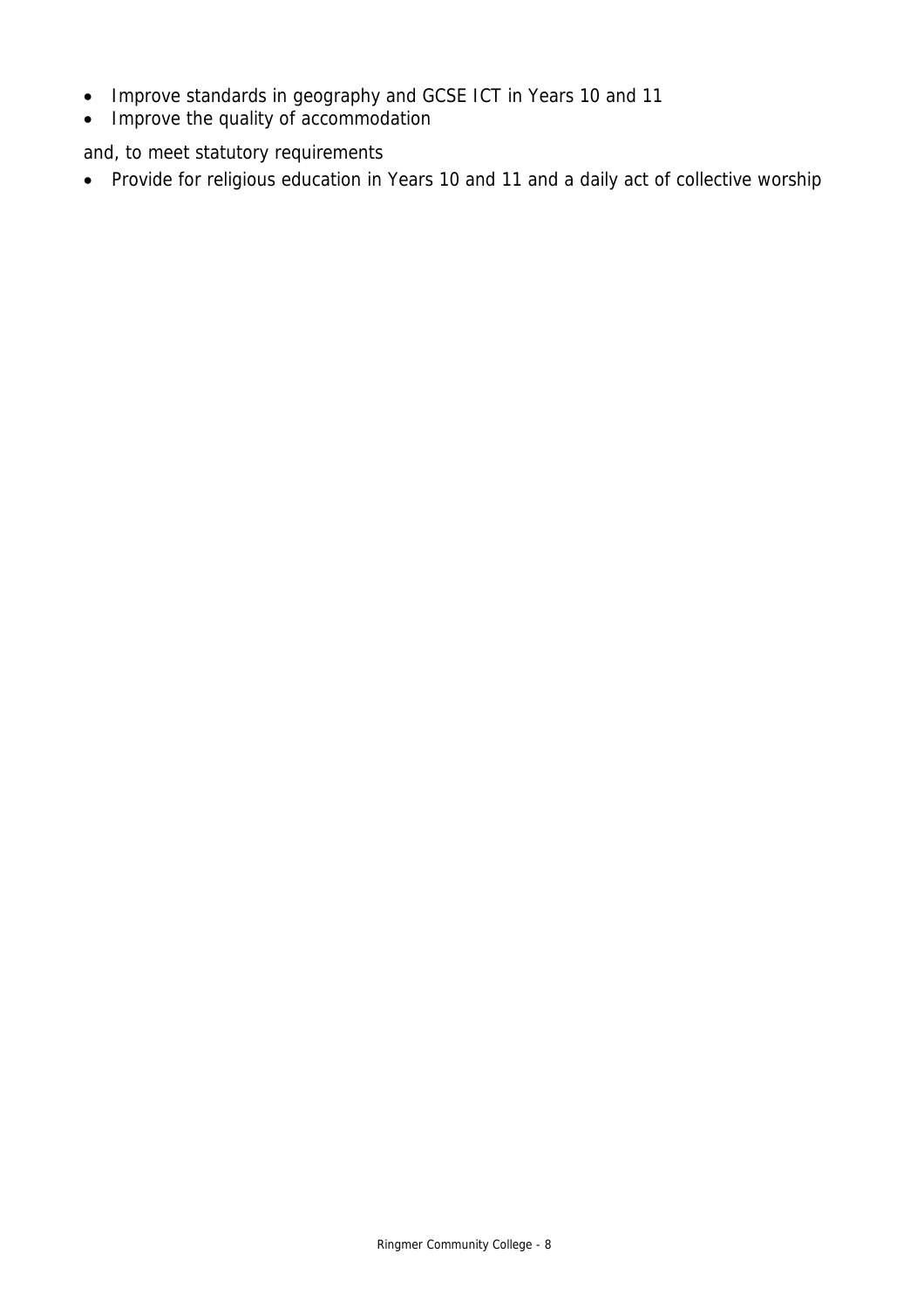# **PART B: COMMENTARY ON THE INSPECTION FINDINGS**

# **STANDARDS ACHIEVED BY STUDENTS**

## **Standards achieved in subjects and courses**

In national tests at the end of Year 9, results have shown improvement but this has been slower than that found nationally due to a dip in results in 2003. GCSE results have improved at a faster rate than that found nationally. Students' attainment on entry to the college is average. Their achievements are good overall and by Year 11 standards are generally above average.

### **Main strengths and weaknesses**

- Students do well in GCSE, overall results being well above the national average
- In the 2003 national tests at the end of Year 9 and at GCSE, students did very well in relation to their prior attainment
- Currently students' achievements are good overall, but, in a significant minority of lessons, unsatisfactory behaviour results in underachievement
- Standards are not high enough in ICT and geography in Years 10 and 11 and in religious education
- Students' skills in language, literacy, and numeracy support their learning satisfactorily in other areas of the curriculum. However, there is no whole-college approach to the teaching of these skills to ensure that they are developed consistently

# **Commentary**

- 1. Results in the 2003 national tests at the end of Year 9, were in line with the national average in mathematics and science and below average in English. Overall, results were above those of similar schools (schools in which students had gained similar results in their Year 6 tests). The trend of improvement is below that nationally due to a dip in results in 2003. The performance of girls was slightly better than that of boys.
- 2. Current standards in Years 7 to 9 are average in English and mathematics and above average in science. In art and design, modern foreign languages and music standards are above those expected. In all other subjects standards are average.
- 3. Students achieve satisfactorily, overall. They achieve very well in art and design and well in science, history, modern foreign languages, music and physical education. However, in religious education low expectations result in students making too little progress, particularly in Year 7. Students with special educational needs and those identified as gifted and talented also achieve satisfactorily.

|  |  | Standards in national tests at the end of Year 9 - average point scores in 2003 |
|--|--|---------------------------------------------------------------------------------|
|  |  |                                                                                 |
|  |  |                                                                                 |

| Standards in: | School results | National results |
|---------------|----------------|------------------|
| English       | 32.3(34.2)     | 33.4(33.3)       |
| mathematics   | 34.5 (36.9)    | 35.4(34.7)       |
| science       | 33.6 (34.4)    | 33.6 (33.3)      |

There were 190 students in the year group. Figures in brackets are for the previous year.

#### **Standards in GCSE/GNVQ examinations at the end of Year 11 in 2003**

|                                                      | School results | National results |
|------------------------------------------------------|----------------|------------------|
| Percentage of students gaining 5 or more A*-C grades | 65 (65)        | 52(50)           |
| Percentage of students gaining 5 or more A*-G grades | 91 (94)        | 91 (91)          |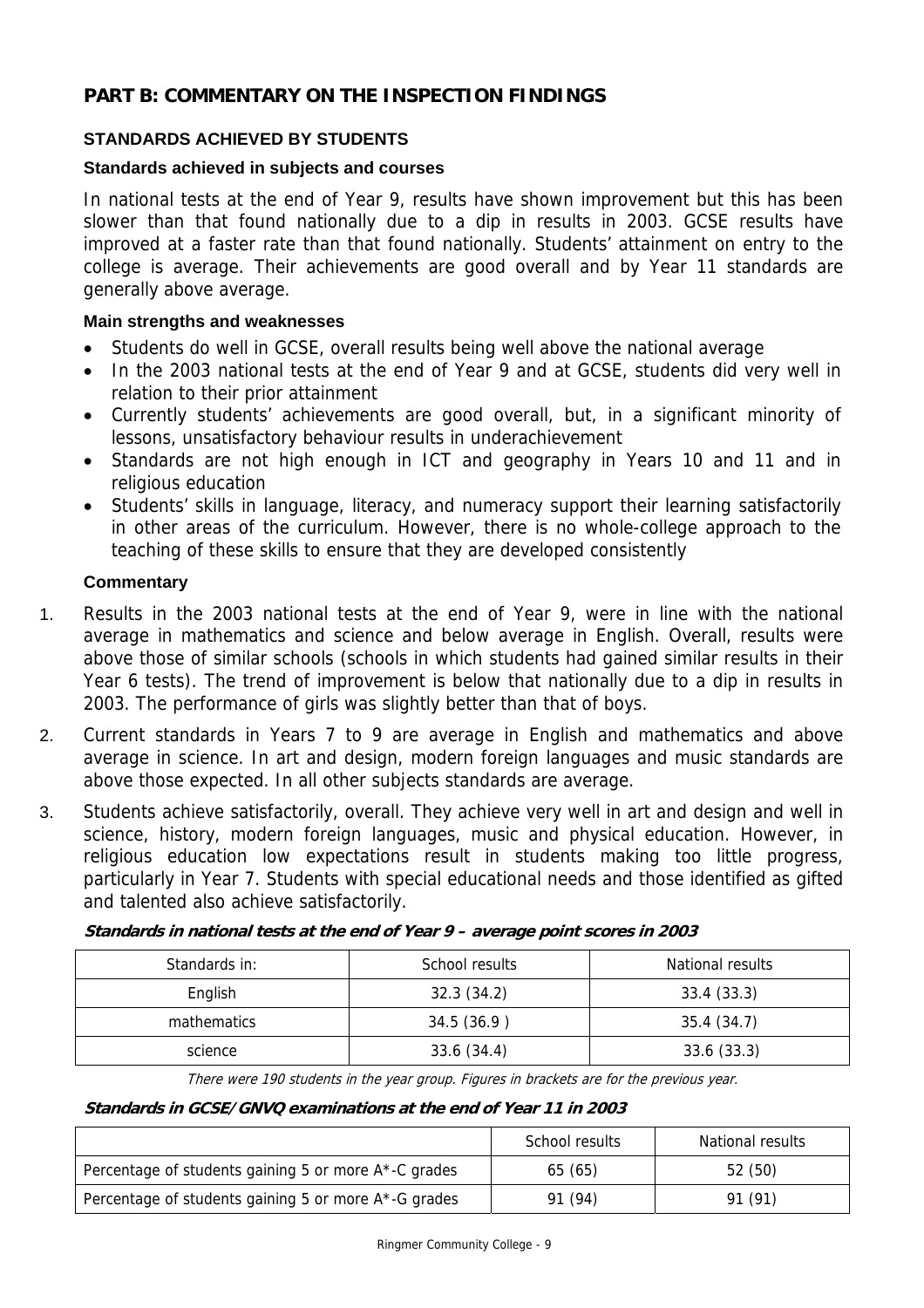| Percentage of students gaining 1 or more A*-G grades  | 98 (96)    | 96 (96)     |
|-------------------------------------------------------|------------|-------------|
| Average point score per student (best eight subjects) | 39.2(39.0) | 34.7 (34.8) |

There were 181 students in the year group. The percentages include the equivalent GCSE grades obtained in GNVQ assessments. Figures in brackets are for the previous year.

- 4. GCSE results have been well above the national average for the last four years. The most recent results show some further improvement, particularly in the proportion of students gaining at least five A\* to G grades. In 2003, the proportion of students gaining five or more GCSE A\* to C grades was well above average. An average proportion gained five or more  $A^*$  to G grades. The proportion of students gaining one or more  $A^*$  - G grades was well above average. Students did best in English literature and French, and least well relative to their performance in other subjects in English language, geography and mathematics. Over the last three years, boys' and girls' results have been well above average and the trend of improvement has been above that nationally. Students achieved very well in relation to their performance in national tests at the end of Year 9.
- 5. Current standards in Years 10 and 11 are above average, overall and students achieve well. They achieve well in art and design, mathematics, science, design and technology, history, modern languages, music and physical education. However, standards are not high enough in geography and ICT. In geography, staffing difficulties and some non-specialist teaching, together with a lack of opportunities for fieldwork and too little use of ICT result in students underachieving. In ICT, insufficient curriculum time is available to cover the requirements of the GCSE syllabus, and consequently students underachieve and results are very poor. Students do not study religious education in Years 10 and 11, so this statutory requirement is not met. A number of students now follow vocational courses and standards of work seen were in line with those expected, and students achieved satisfactorily. Students with special educational needs and those identified as gifted and talented achieve well.
- 6. Throughout the college students achieve less well than they should in some lessons because unsatisfactory behaviour disrupts learning. This affects whole classes and not just those who are misbehaving, and limits the progress that students make over time.
- 7. As they progress through the college**,** students' language and literacy skills develop satisfactorily and are average. Students' competence in mathematics and their ICT skills support their learning satisfactorily in other areas of the curriculum. However, there is no whole-college approach to the teaching of these skills to ensure that they are developed consistently.
- 8. No students are at an early stage of English language acquisition. The very few students in the college without English as a home language achieve in line with their peers.

# **Students' attitudes, values and other personal qualities**

A significant number of students display an unsatisfactory attitude towards the college, its staff and to each other. Their general behaviour in and around the college is also unsatisfactory. Attendance is good but students' punctuality at the start of lessons is unsatisfactory. Overall, provision for students spiritual, moral, social and cultural development is satisfactory.

# **Main strengths and weaknesses**

- Overall, students' attendance at the college is good
- Some students display an indifferent attitude towards the college and what it has to offer
- Most students want to work and learn, but the behaviour of a significant minority impedes learning in lessons and tends to disrupt life around the college
- A number of students and their parents have expressed reservation and concern regarding behaviour and its management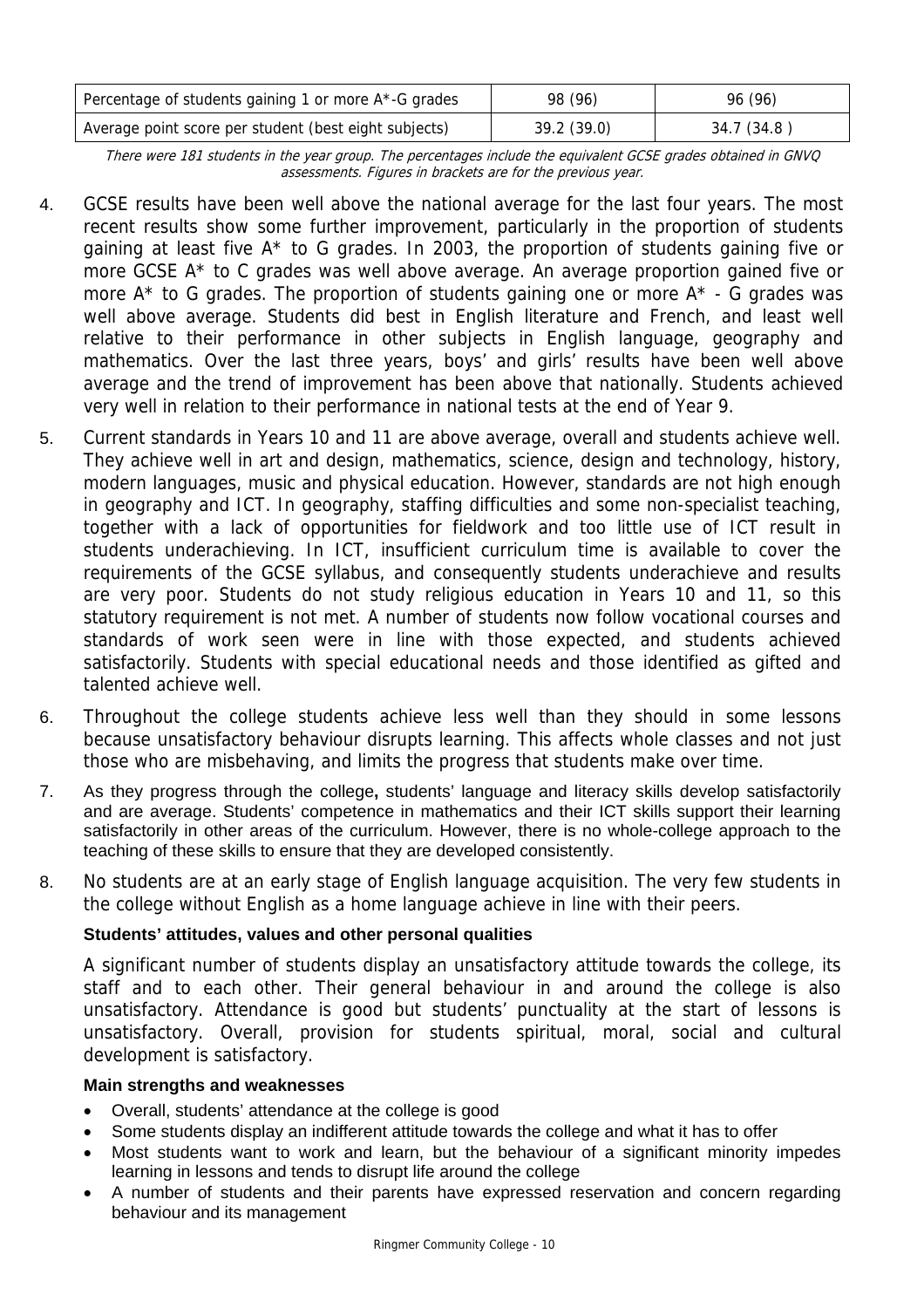- Valuable lesson time is lost due to the lack of punctuality of some students
- Music and art play a significant role in students' spiritual, moral, social and cultural development. The lack of religious education in Years 10 and 11 has a negative impact on students' spiritual development

## **Commentary**

9. The level of attendance by students at the college is good and in many cases very good. This is particularly notable given the large catchment area served by the college and the long journeys some students have to make on every college day.

#### **Attendance in the latest complete reporting year (%)**

| Authorised absence |     | Unauthorised absence |  |  |
|--------------------|-----|----------------------|--|--|
| School data        | b.b | School data<br>υ.    |  |  |
| National data      |     | National data        |  |  |

The table gives the percentage of half days (sessions) missed through absence for the latest complete reporting year.

#### **Ethnic background of students Exclusions in the last school year**

| Categories used in the Annual School<br>Census | No of<br>students on<br>roll | Number of<br>fixed<br>period<br>exclusions | Number of<br>permanent<br>exclusions |
|------------------------------------------------|------------------------------|--------------------------------------------|--------------------------------------|
| White - British                                | 828                          | 99                                         | 3                                    |
| White - Irish                                  | 3                            |                                            |                                      |
| White - any other White background             | 19                           |                                            |                                      |
| Mixed – White and Black Caribbean              | 1                            |                                            |                                      |
| Mixed – White and Black African                | 3                            |                                            |                                      |
| Mixed - White and Asian                        | 10                           | $\mathcal{P}$                              |                                      |
| Mixed – any other mixed background             | 13                           | 3                                          |                                      |
| Chinese                                        | 2                            |                                            |                                      |
| Any other ethnic group                         | 3                            |                                            |                                      |
| Information not obtained                       | 9                            |                                            |                                      |

The table gives the number of exclusions, which may be different from the number of students excluded.

- 10. Standards in attitudes and behaviour have declined since the last inspection. Overall, they are unsatisfactory and have a negative impact on many aspects of college life. This lack of acceptable levels of behaviour is recognised not only by students and staff but by many parents. Most students are positive about their life and work in the college and appreciate the many opportunities on offer. However, both teachers and students show frustration when teaching is disrupted by a minority of disaffected students.
- 11. In lessons, attitudes and behaviour noticeably improve when teaching is good. Students will particularly respond well when expectations are high and are coupled with teaching that engages them with flair and imagination. Their enthusiasm and willingness to involve themselves was particularly apparent in art and design and dance. During discussions with students a number commented that the management of behaviour by some staff was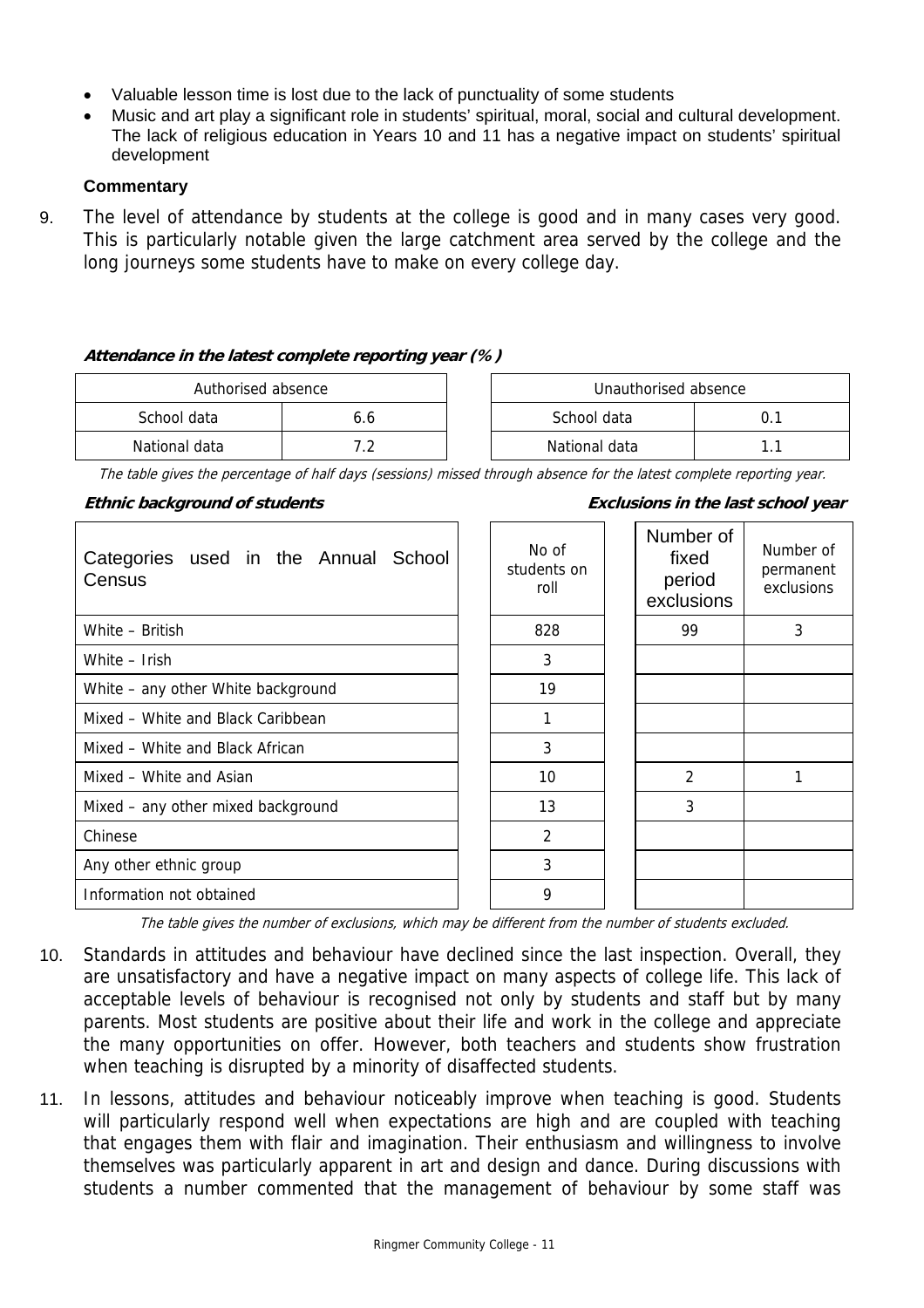ineffective and inconsistent and that, as a consequence, the college lacked a cohesive approach when discipline broke down.

- 12. It was apparent that standards in attitudes and behaviour rapidly declined in dull lessons or where some inexperienced or temporary staff were teaching. Some students deliberately and provocatively sought to test the boundaries of teachers' tolerance as they attempted to teach. On occasions behaviour outside the classroom was unsatisfactory, with students pushing and shoving their way along corridors. Given the large numbers traversing confined areas, due to building work taking place on the site, there is a heightened risk of an accident arising from such behaviour.
- 13. Overall, there was a distinct lack of basic courtesy from too many students, whether towards each other or to adults at or visiting the college. Parents and some students expressed concerns over poor behaviour after college. However, at the end of the college day inspectors found that the management of students getting onto buses was well organised. Student exclusions from the college were found to have been imposed for appropriate reasons and proportionate to the lapse in behaviour. The procedures for exclusion were found to have been correctly applied.
- 14. Incidents of bullying are an issue and many parents and students drew the situation to the attention of the inspectors both in their questionnaire responses and during discussions. The college recognises that bullying and the harassment of some students is a challenge and strives to deal with the problem in a variety of ways. A clear anti-bullying policy is in place and the phenomenon is discussed at assembly and through such activities as drama. Posters around the college encourage students to report their concerns and there are a variety of ways open for them to do this. Students do agree that the college does try to deal effectively with individual cases when reported.
- 15. Thirty one students are identified as having special behavioural needs. However, the extent to which class teachers use strategies to meet the needs of these students is variable across subject departments. This results in some students being off task and sometimes being removed from classrooms to work in the learning support unit. The newly formed inclusion unit provides a satisfactory system for identifying students' needs, monitoring their progress and providing intervention to support them.
- 16. The rate of attendance at the college has been consistently above the national average and the rate of unauthorised absence at the college is below the national average. Punctuality at the start of the college day is generally good but is unsatisfactory during the day with some students often turning up for lessons after they have started. This results in some disruption and the loss of valuable teaching time.
- 17. Overall, provision for spiritual, moral, social and cultural development is satisfactory. Opportunities for students' spiritual development in music are very good, and good in dance and history. There is no religious education in Years 10 and 11 and in many other subjects opportunities for spiritual development are not taken, and so overall provision is unsatisfactory.
- 18. Provision for students' moral development is satisfactory. In music and art, opportunities for moral development are very good and students behave very responsibly, use their initiative and work very well even without close supervision. Provision in dance and history are good and there are also opportunities in year form time for students to discuss moral and behavioural issues. Students are encouraged to think of others by raising substantial sums of money for charities. However, in many subjects moral development does not feature prominently.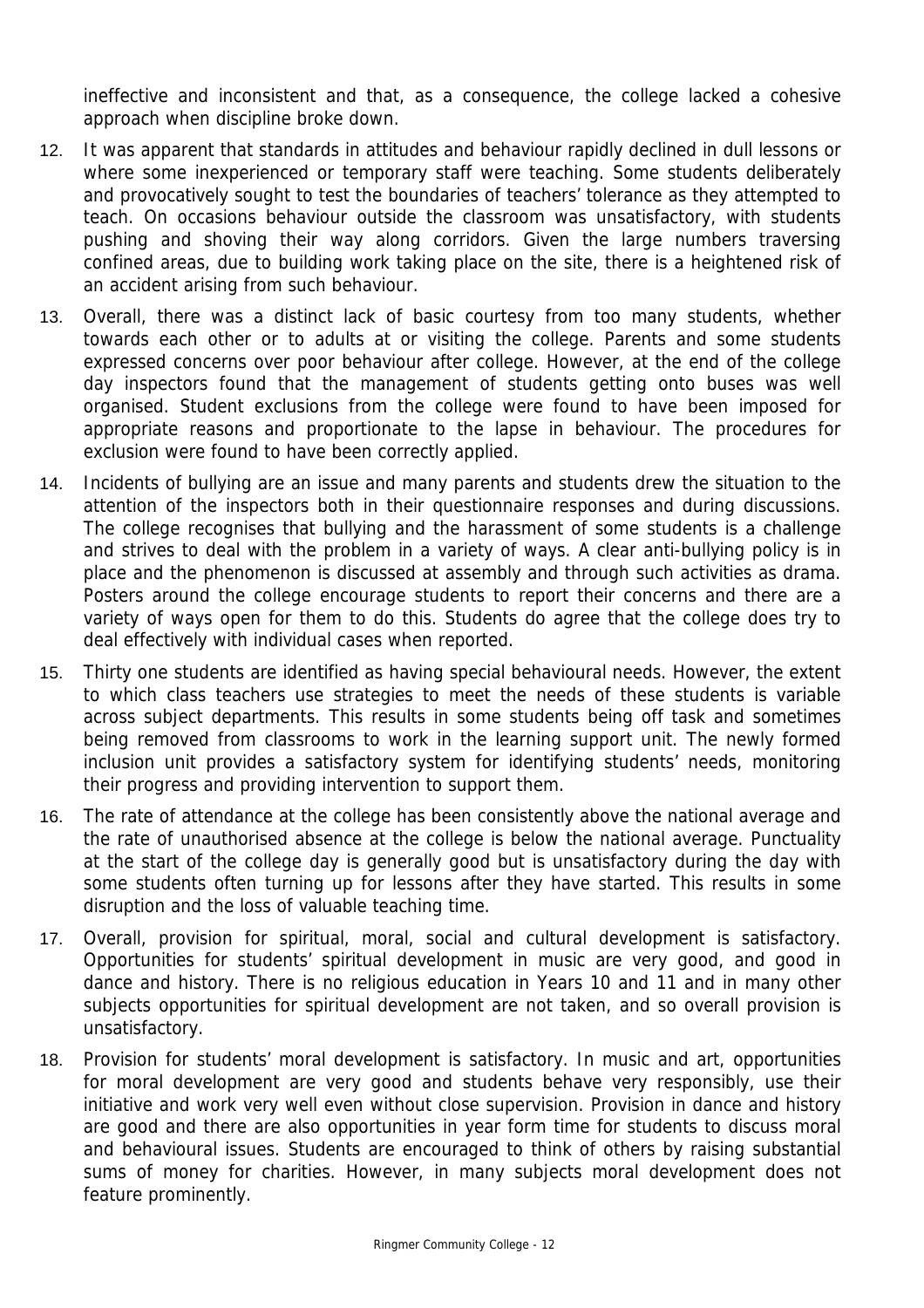- 19. The college provision for students' social development is good. Students develop good social and collaborative skills in many lessons. Opportunities in music are excellent, very good in art and good in modern foreign languages, physical education, dance, history and science. Students with special educational needs also have good opportunities, which develop their self-esteem. The college council and year committees and wide range of posts of responsibility in Year 11 offer very good opportunities for the development of social skills. Many students are proud of their college and are eager to take up the opportunities and responsibilities on offer to them by participating in the many activities, clubs and residential trips. However, some do not understand or care about the importance of living in a community. Most students value the chance to make their opinions known and the views of the effective student council are heard and acted upon.
- 20. Provision for cultural development is good. There are excellent opportunities for understanding different cultures in music, where students experience music from all over the world and a large number of students take part in music trips abroad. The cultural provision in art and design is very good and it is good in modern foreign languages, dance and history. Some charity work in the college also offers very good opportunities for cultural development.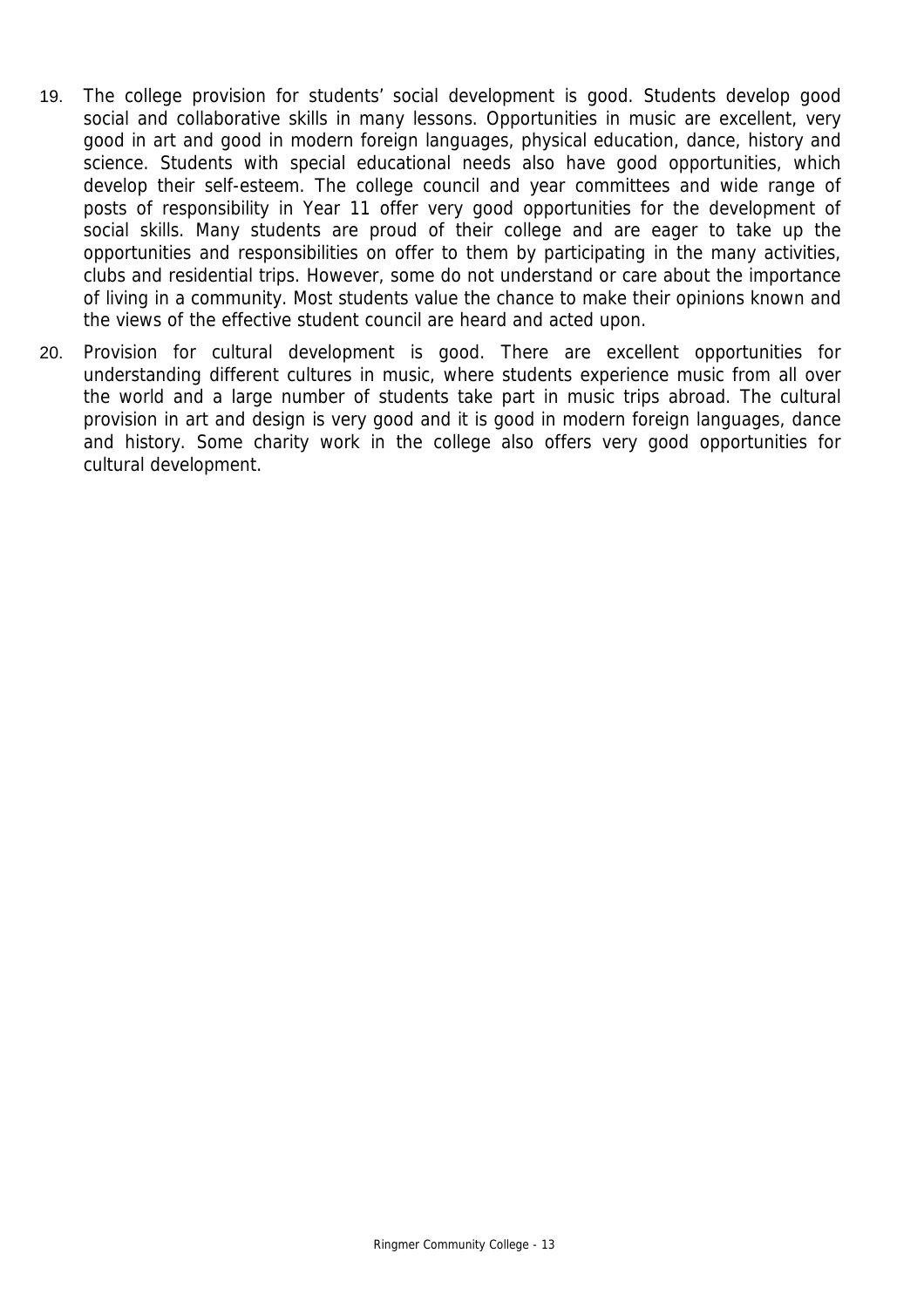# **QUALITY OF EDUCATION PROVIDED BY THE SCHOOL**

The quality of education provided by the college is satisfactory. Teaching and learning are satisfactory**,** as is the curriculum. The quality of learning resources is satisfactory and staffing is good. However, accommodation is poor. The college takes satisfactory measures to ensure students' care welfare and health and safety. Good arrangements are in place for pastoral guidance and support and the college has a good partnership with parents. Links with other schools, colleges and the community are very good.

## **Teaching and learning**

Overall, the quality of teaching and learning is satisfactory as are assessment procedures.

### **Main strengths and weaknesses**

- Teachers have good subject knowledge and prepare students well for examinations
- Teaching is very good in art and design and good in history, modern foreign languages, music and physical education
- Overall, teaching is good in meeting the needs of students with special educational needs
- In too many lessons teachers have to work very hard to manage the behaviour of a minority of students. This slows down the learning of the whole-class and results in some lessons being unsatisfactory
- Teaching is unsatisfactory in geography in Years 10 and 11
- The quality of feedback to students on their work is not consistent

# **Commentary**

#### **Summary of teaching observed during the inspection in 124 lessons**

| Excellent | Very good  | Good       | Satisfactory | Unsatisfactory | Poor      | Very Poor |
|-----------|------------|------------|--------------|----------------|-----------|-----------|
| 0(0%)     | 25 (20.2%) | 55 (44.4%) | 33 (26.6%)   | $10(8.0\%)$    | $(0.8\%)$ | $0(0\%)$  |

The table gives the number of lessons observed in each of the seven categories used to make judgements about lessons; figures in brackets show percentages where 30 or more lessons are seen.

- 21. The quality of teaching and learning is very similar to that reported at the time of the previous inspection. The quality of teaching observed varied between year groups. The most effective teaching was seen in Year 11 and the weakest teaching in Year 7. Careful scrutiny of students' work indicated that teaching and learning over time is satisfactory. Teaching was at least satisfactory in almost all subjects. It was very good in art and design and good in history, modern foreign languages, music and physical education. Teaching was unsatisfactory in geography in Years 10 and 11.
- 22. In their responses to questionnaires a high proportion of students expressed the view that they were expected to work hard and do their best. However, a significant number of parents who attended the meeting held prior to the inspection mentioned concerns about behaviour in lessons, and in discussions students also said that behaviour in some lessons is poor. Evidence gathered during the inspection supports their views. Considerable time is taken, in too many lessons, managing the behaviour of a minority of students. This slows down the learning of other students and results in some lessons being unsatisfactory. Problems with discipline are not always dealt with firmly and consistently by those with leadership responsibilities and teaching staff.
- 23. Teachers have good subject knowledge and prepare students well for examinations. In the most effective lessons they discuss examination technique and how to gain marks which helps students do well in their GCSEs. In the best science lessons, teachers structure their lessons well and are enthusiastic. They are keen for students to succeed and give their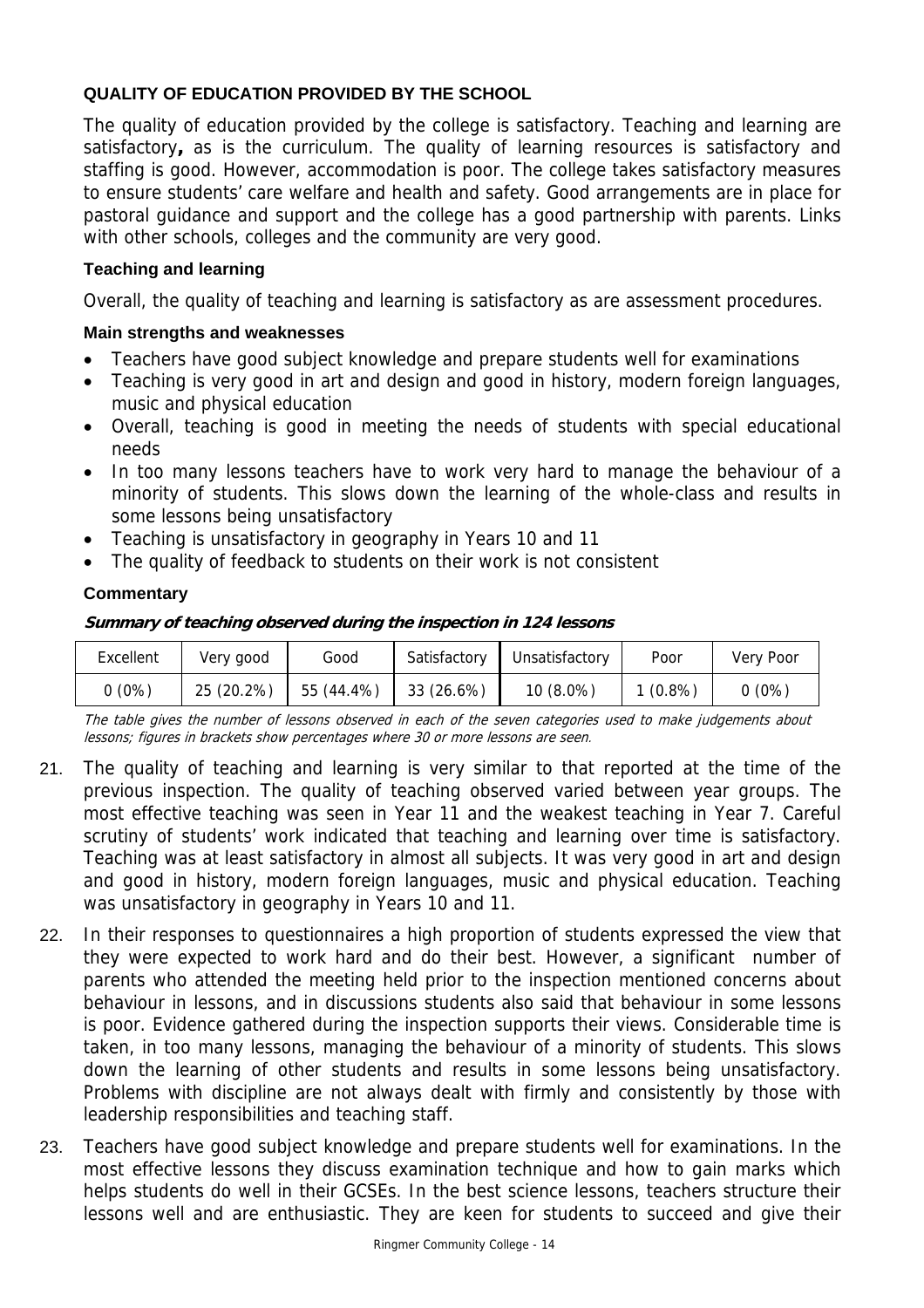time freely both during and after the college day, with catch-up and revision sessions. Students feel confident to ask questions and develop their knowledge and understanding well. The technology status of the college has enabled some departments to develop good use of ICT. For example, in design and technology teachers uses computer aided design effectively in Year 8 lessons. This enables teachers to set challenging tasks for higherattaining students and enables students to produce drawings of good quality.

- 24. A common feature of good or very good lessons in subjects such as mathematics and history is the good use of starter activities, which engage students and stimulate their interest. For example, a Year 9 history lesson was based on role playing a recruitment tribunal where students debated who should be blamed for the failures in the Battle of the Somme. The lively approach motivated all students and was particularly successful in extending the knowledge and understanding of the highest-attainers.
- 25. Students respond well when they are encouraged to think for themselves, question and be active learners. In lessons with these features relationships are good and students settle to work quickly and use time productively. For example, in a Year 9 art and design lesson comments and suggestions were sought from students during a printing demonstration. Students were used to this approach and were keen to engage in discussion asking questions and listening carefully. When working individually they showed high levels of involvement and worked with a good degree of independence.
- 26. In other successful lessons very good relationships have been developed, which help students learn effectively. In a Year 10 lesson students studying for the Youth Award scheme worked together very well when completing timed tasks. The activities were planned very well and students received praise and support from the teacher which developed their confidence. The pace was brisk and the lesson enabled students to develop the ability to work co-operatively in pairs and groups.
- 27. In other good and very good lessons teachers show a high degree of enthusiasm for their subject. In the best music lessons, for example, short activities, delivered in a lively and stimulating manner, engage students' interest. In a Year 11 lesson a brain-storming session was very effective in helping students understand aspects of Indian music and the associated vocabulary. The students were keen to take part and were motivated by the approach.
- 28. Overall, teaching is good in meeting the needs of students with special educational needs. In the specialist lessons, teachers have high expectations of students; tasks and materials are modified to help them to access class work. The guidance provided by the teachers and learning support assistants results in students making very good progress in gaining literacy skills and completing classroom tasks. In the good or better lessons observed, class teachers use teaching methods which allowed all students to take part in the activities and learning; teachers were aware of students individual education plan targets and ensured that work was provided which was helpful in engaging and motivating them. However, there is a lack of consistency across the college in the extent to which teachers use the strategies noted in individual education plans to ensure that special educational needs students are able to access class work. In some lessons without additional support where several students have literacy or other needs, class teachers are not always able to give them the attention they need to get on with class work. The special educational needs coordinator, the literacy tutor and the team of learning support assistants have very good specialist knowledge and understanding of students learning difficulties and strategies for support them. However, the impact of the specialist teachers on the methods and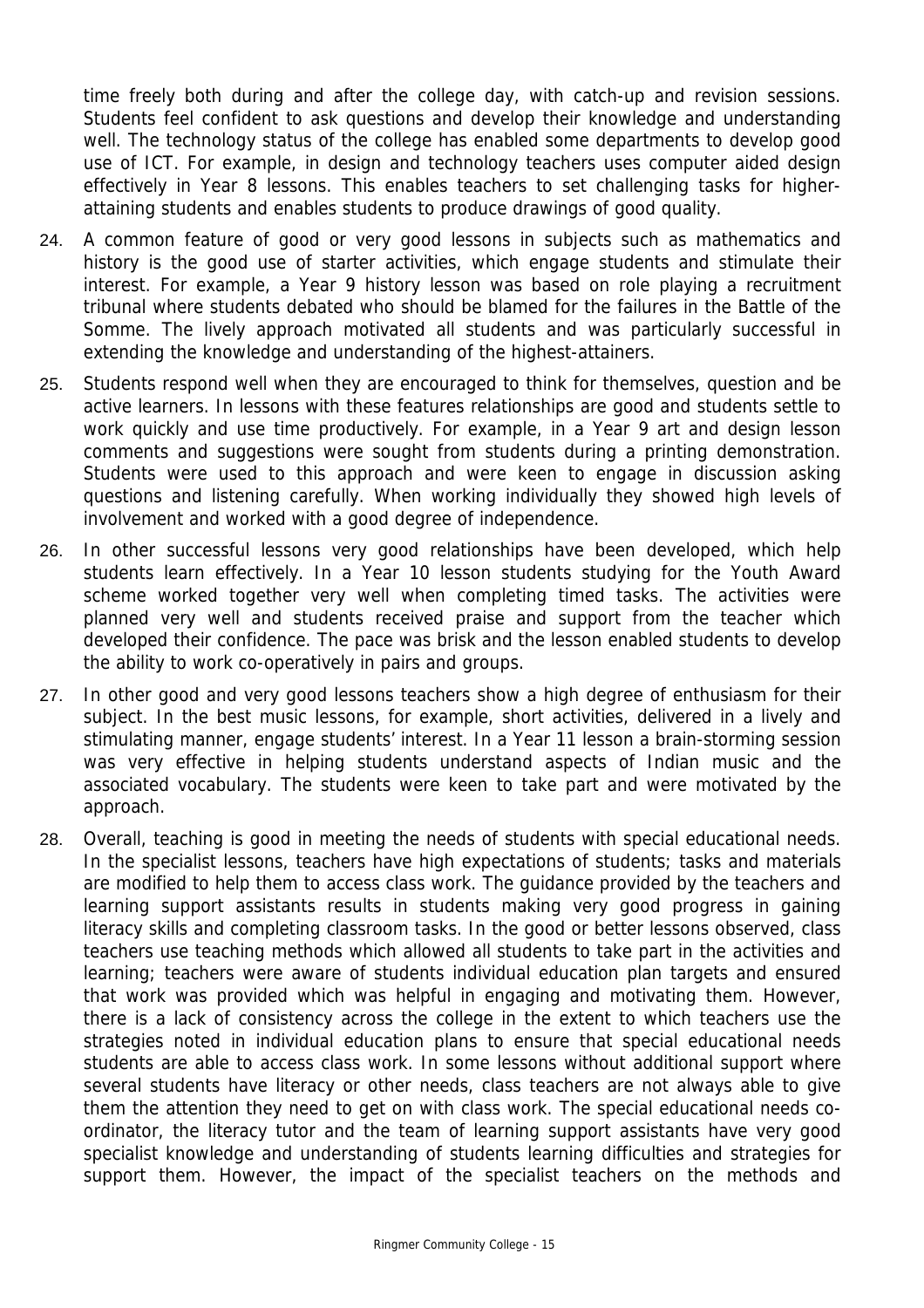strategies used to support students with special educational needs in classrooms is yet to be fully developed.

- 29. The teaching of geography in Years 10 and 11 is unsatisfactory. Students' work shows that teaching and learning are inconsistent between classes. Currently, some classes are taught by non-specialists due to staffing difficulties, and work is not always pitched at the correct level to enable students to learn effectively. Although the new schemes of work are providing more consistent planning, which was apparent in lessons seen during the inspection students are very dependant on their teachers and are not learning to think for themselves.
- 30. In other lessons, where teaching was unsatisfactory or poor, teachers were not able to deal effectively with the disruptive behaviour of some students and this slowed down learning for the whole class. For example, in a Year 9 lesson students called out consistently and showed little respect for the teacher. Several students worked together at being disruptive by banging pencils on the bench. The teacher wrote students' names on the board but this had no effect and very little learning took place. In other lessons that were satisfactory, teachers had to work very hard to deal with a few disruptive students. This took up a too much time and slowed down learning. In too many lessons two or three students arrived late, often without explanation, and this again resulted in some disruption. Staff do not always follow college procedures for dealing with disruptive behaviour or lateness, and some do not appear to be fully aware of the action they should take.
- 31. Assessment is satisfactory overall, although not yet consistent between subjects. Assessment is very thorough and constructive in art and design and design and technology where it contributes significantly to students' achievement. In history and modern languages the students receive helpful feedback. Assessment is unsatisfactory in geography and inconsistent within English. Art and design and modern languages have good systems that show students how they can improve, but students generally are yet to become involved in rigorous self-assessment. The college analyses examination data thoroughly, with careful checking of the value being added by subjects, usefully breaking this down to compare performance according to gender or ability. Such analysis has yet to be fully used in all subjects. In mathematics for example, tracking the progress of individual students is being introduced currently to help improve provision. An appropriate college priority is to improve assessment so as to support students in their learning.
- 32. The assessment of students with special educational needs is very good. The liaison with primary schools and clear procedures for identifying and assessing needs across the college years are strengths of the learning support unit. Good liaison takes place between pastoral tutors and year heads to track students' progress against targets and to identify changing needs. The requirements of the Code of Practice are met and reviews of the progress made by students with statements which involve parents and students are held regularly. Regular reviews of other special needs students in relation to their IEP targets, also take place.

#### **The curriculum**

The quality of the curriculum is satisfactory. Extra- curricular provision is very good. Staffing is good and learning resources are satisfactory. The quality of accommodation is poor and does not provide a suitable learning environment for a number of subjects.

#### **Main strengths and weaknesses**

- Opportunities for enrichment are very good and student participation in extra-curricular activities high
- Despite efforts to overcome deficiencies the quality of accommodation is poor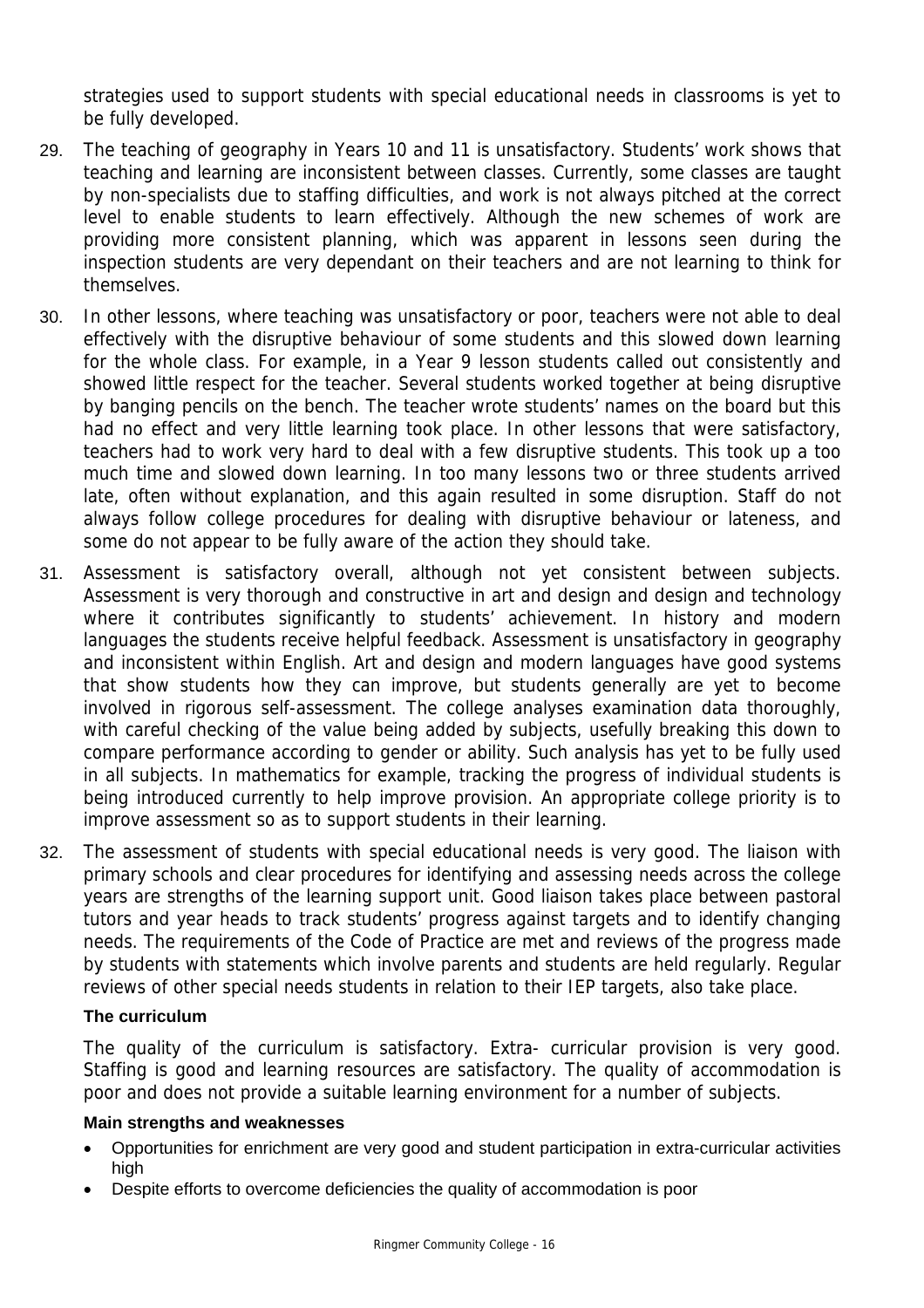- Well-planned schemes of work for some subjects help students learn effectively, although the plans in other subjects are less effective
- A few classes are shared between two teachers which makes learning more difficult for students
- New ideas for the curriculum are helping to make learning more interesting and relevant for students
- Current staffing levels and subject expertise are good
- The college is failing to meet requirements to teach religious education to students in Years 10 and 11 and to provide a daily act of collective worship

## **Commentary**

- 33. The college timetable ensures that taught lesson time meets the nationally recommended figure of 25 hours. However, a few classes are shared between two teachers, for example in English and geography and there is too little time available for citizenship, with the consequence that it is difficult for teachers to know their classes and the continuity of work is sometimes affected adversely. Despite the constraints of accommodation and part-time teachers, the timetable is satisfactory and minimises the number of difficulties.
- 34. Students in Years 10 and 11 are offered a wide range of GCSE courses and there are newly developed vocational routes established, which a small number of students now follow. However, there is no religious education studied in Years 10 and 11 and the allocation of time for the GCSE ICT course is too short for students to fully cover the examination syllabus. The programme of work related learning (WRL) is developing in a satisfactory way and there are good plans for the future.
- 35. The planning for some subjects, such as science is well written and ensures that the syllabus is covered effectively. However, in other subjects, such as mathematics curriculum planning is not developed sufficiently. Generally, there is a good variety in courses offered, for example, yoga and dance in physical education, good extension activities in mathematics and the development of personal study skills in science.
- 36. As a consequence of gaining specialist status as a Sustainable Technology College, the college is improving environmental awareness through the Eco group and developing students' understanding and awareness through providing good opportunities for active citizenship, for example through the Junior Sports Leadership Scheme. The college is forward thinking and is developing a range of new ideas to help make students learning more interesting and relevant. For example, in Year 7, students are being helped to develop their study skills and their ability to think for themselves, while more generally in art and design, teachers are using more innovative ways of working.
- 37. The provision made for students with special educational needs is good overall, with the specialist provision being very good. A good focus is placed on adding to the external support provided by local education authority services, for example, through a programme which helps students with speech and communication difficulties to develop the social use of language. Some students spend a significant part of their college day in the learning support unit for one-to-one or small group teaching with limited access to the broad range of curricular activities. Most of these students benefit from the very good efforts made by the college to include students with more severe learning difficulties by providing appropriately personalised provision. This includes both the main college curriculum and other activities such as horse riding and gardening. Overall, there is a lack of a wholecollege approach to modifying and adapting materials and resources to match the needs of special needs students across subject departments.
- 38. A well-planned programme for personal, social, and health education is in place. The programme is co-ordinated well although teaching in tutorial time is variable. In the best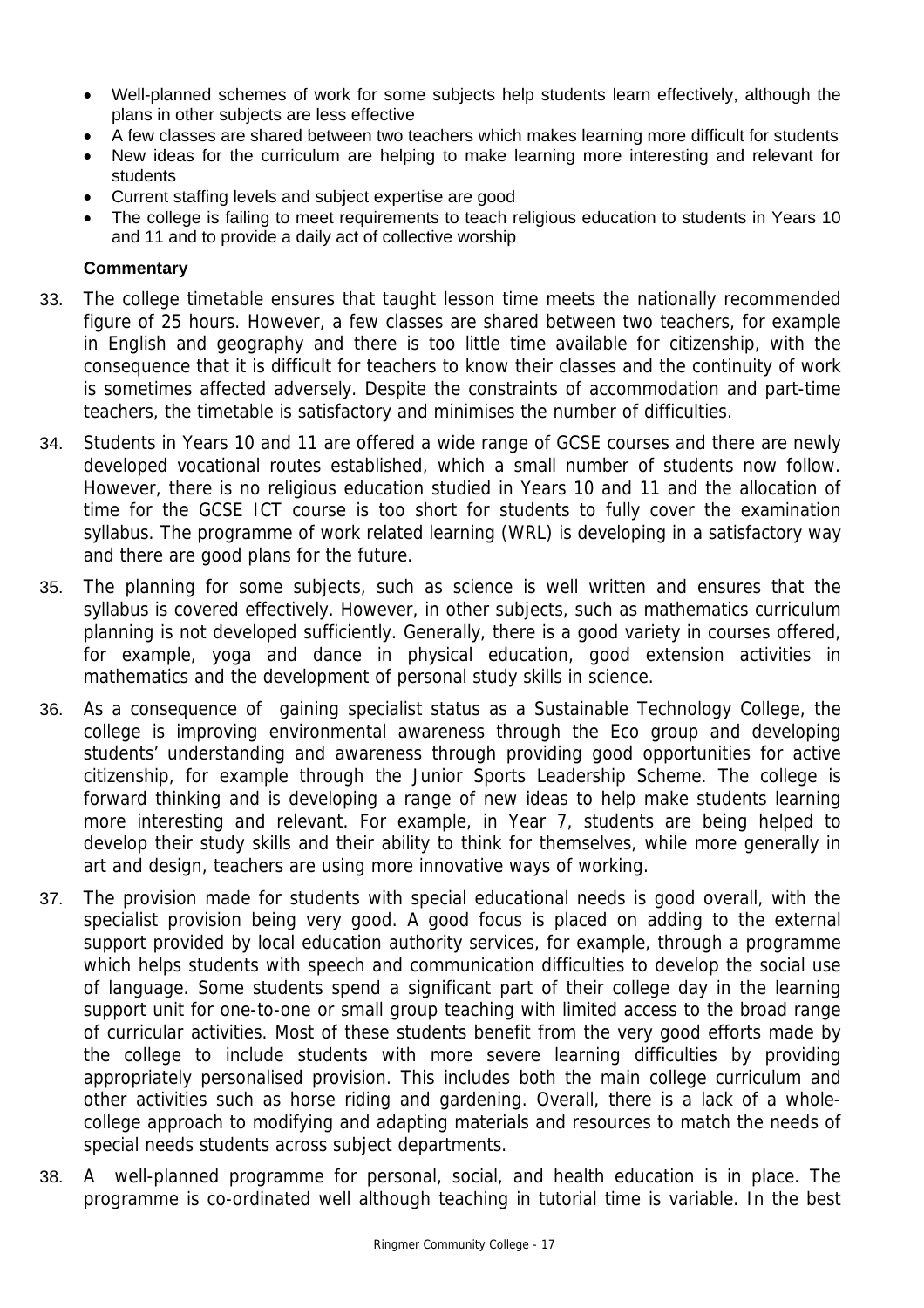lessons, students gain much from considering others' views and debating what they believe and why. The programme is organised well by heads of year and is enhanced well through the regular use of visitors, videos and interesting activities.

- 39. Good links are in place with primary schools, through subjects such as mathematics, science, design and technology and physical education, which help students transfer between schools and helps them to be better prepared in these subjects.
- 40. A very good range and variety of extra-curricular activities is provided and a very high number of students participate before college, at lunchtime and after college. The commitment of staff to providing these opportunities is outstanding. A very good variety of sports activities and team games is very well attended. The provision of a wide range of activities in music is a particular strength. In art, there are visits to galleries that are closely linked to students' studies and therefore impact positively on motivation and achievement. There are opportunities in all subjects and additional activities include residential and holiday programmes, trips abroad, fishing trips, theatre groups, public speaking, productions, family literacy, and expeditions for the Duke of Edinburgh Award. For all enrichment activities there are learning objectives and their success is carefully monitored and evaluated. Students also have extra-curricular activities organised in collaboration with other local colleges through the East Sussex partnership of specialist schools.
- 41. Improvement to the curriculum since the last inspection is satisfactory. For example, the timetable is now planned so that there is better time allocation for mathematics and physical education. However, statutory requirements for religious education in Years 10 and 11 are still not met.
- 42. The match of teachers' qualifications and experience to the demands of the curriculum is good. Although the college has had a significant number of staff changes current staffing levels and expertise are good. The majority of lessons are taught by teachers who are well qualified in the appropriate curriculum area delivering knowledge and skills with confidence. Students' understanding and progress are also well supported by the help of learning support assistants assigned to specific curriculum areas.
- 43. The quality of accommodation is poor. Much of the main college building dates back to the original school built in 1958. The college has grown in population since then and although adaptations and additions are continuing to be made, the accommodation is inadequate in a number of areas. Indoor sports facilities consist of an old small gym and poor changing rooms. There are no winter all-weather facilities for outdoor sports or floodlighting. The gymnasium has to be used for college examinations. This causes difficulties for the teaching of physical education and restricts community use. The accommodation for art and design is particularly grim because it is based in a very old outbuilding. The learning resources centre is used as a teaching room throughout the week, when others cannot use it as a quiet study area. The college is aware of the acute shortfalls in accommodation and has embarked on seeking support for new facilities. Teachers make the best of the accommodation by providing good displays of work and information boards. Maintenance staff keep the main areas well decorated but are struggling to keep on top of basic repairs because of the age and decline of the building. The college has temporary old and newer permanent buildings that are not connected by dry walkways, and the outdoor hard surface space is limited. Many rooms are too small and the main corridors are too narrow. There are lifts to provide disability access to the upper floors, but the main entrance has a series of steps that limits users with poor mobility to the rear and side entrances. The dining hall is too small and there are inadequate areas in which students can meet and socialise.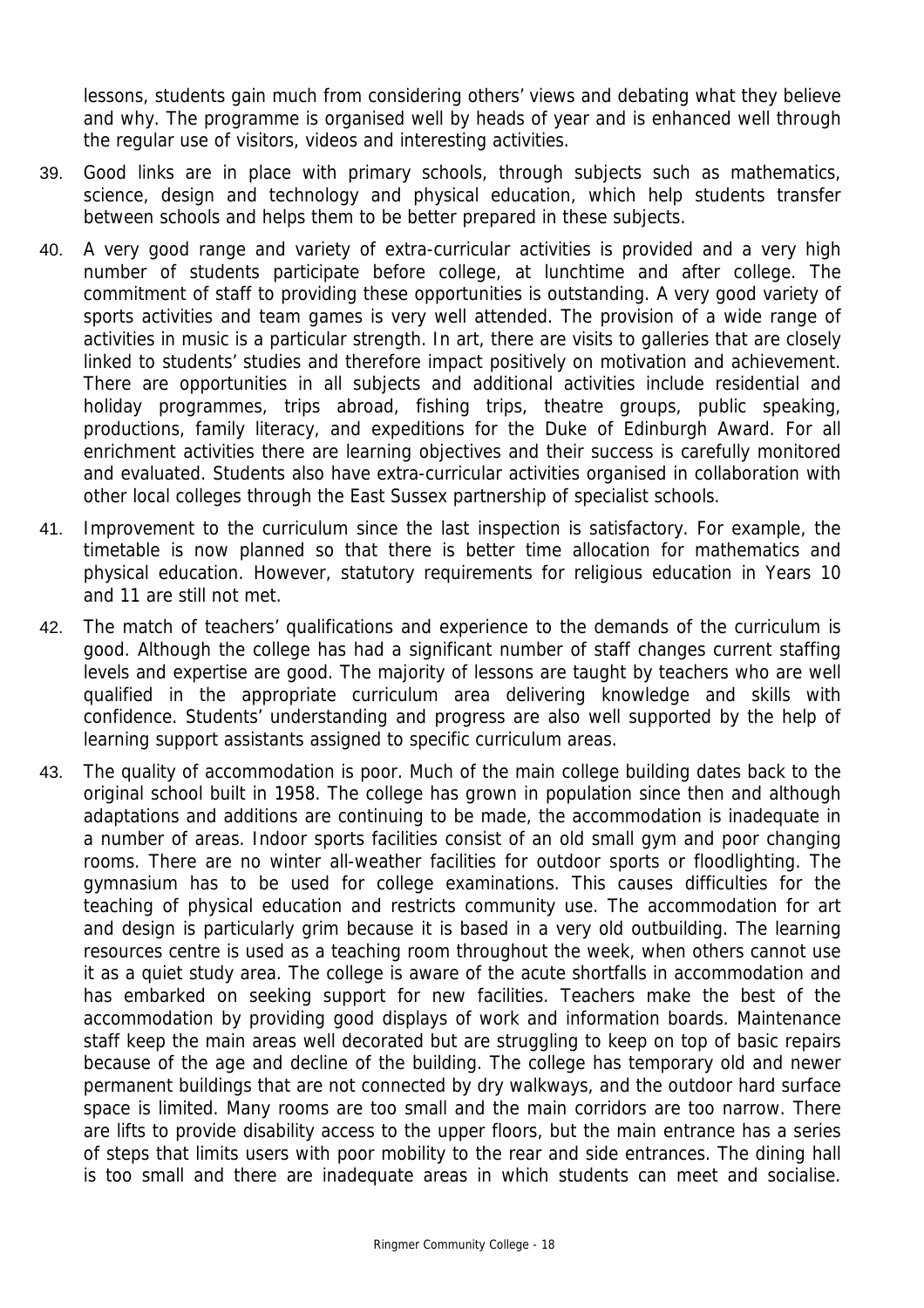These factors significantly contribute towards students displaying unsatisfactory behaviour around the site.

44. Resources are satisfactory in most areas. Specialist status funding has significantly helped the college to improve the level of resources. Improvement has been made in the availability of new ICT resources including laptops for flexible use. Where these resources have been made available teaching and learning has become more effective. Improvements are still needed in some subjects.

#### **Care, guidance and support**

Arrangements to ensure the students' care, welfare, health and safety are satisfactory. The college provides its students with good support, advice and guidance, resulting in good achievement for the majority of students. The college involves students well by seeking their views on in its work and development and generally acting upon them.

#### **Main strengths and weaknesses**

- The college seeks the students' views well and acts on them so that they feel valued and able to bring about improvements to college life
- The college monitors students' academic progress well through its pastoral work and deals with the needs of students with academic, social, behavioural and emotional difficulties well through its counselling and mentoring work
- The college generally deals well with the care and welfare of students, having good child protection and well-organised first aid procedures
- Effective support is provided to help students settle in when they start at the college in Year 7, particularly from the trained Year 9 student group
- Monitoring of students' behaviour and systems for dealing with persistent disruption are unsatisfactory and students report that this does impact on their learning in several lessons
- A small but significant number of students report that bullying is still a problem for some students, even though it is often well dealt with by some teachers

#### **Commentary**

45. Students generally feel safe at college and have an adult that they know well to whom they can turn when they need support, usually their head of year or their tutor. They also have very good access to the college counsellor, Connexions team members, community health and youth workers. Key members of staff have good knowledge and training in welfare matters and are well supported by other people and agencies offering specialist advice and guidance. Secure procedures are in place for first aid and child protection. All staff receive good training in dealing with child protection issues. Internet security is satisfactory and protects students from access to inappropriate sites. New procedures to combat bullying are beginning to have a good impact. The students, whilst positive about the work to stop bullying, still spoke during the inspection of their concerns about specific instances. The inclusion unit plays an important role in supporting students during the college day. The college's formal policies and procedures for health and safety were recently reviewed by governors. During the inspection, some health and safety issues were raised with the college and these were dealt with promptly.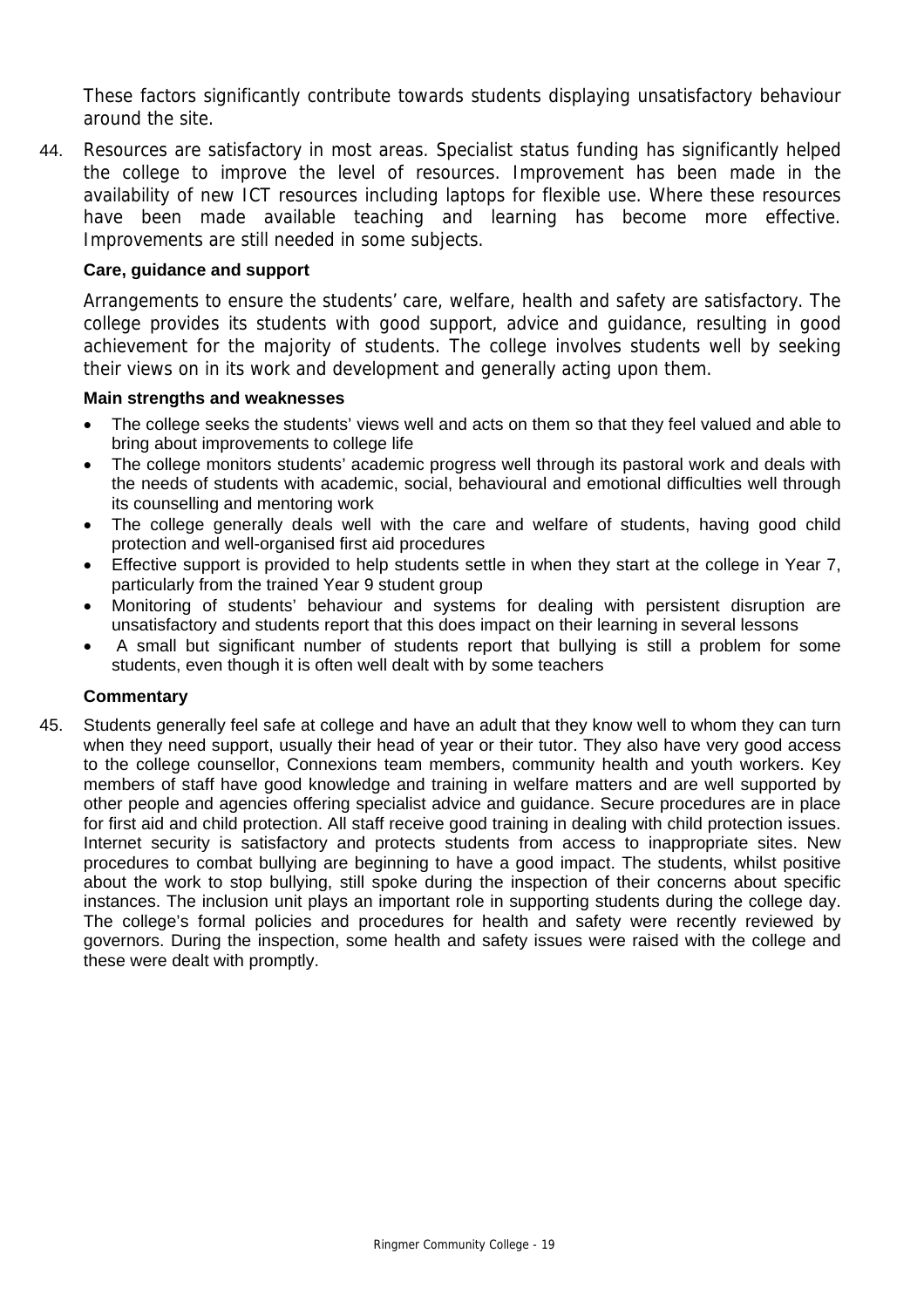- 46. Good liaison and transfer arrangements with the twenty feeder primary schools help students in Year 7 to settle into the college well. Good procedures are in place to ensure that they are well known, particularly those with special educational needs. A good exchange of academic and pastoral information takes place between the schools and college.
- 47. Most students are pleased with the support and praise they receive from their teachers, particularly in Year 7 where the ACE reward system is used well. Although marking and comments from teachers in some subjects give students good help to improve their work, the quality of support varies considerably and in English, geography and religious education, it is not effective. The monitoring of and response to students' with behavioural difficulties is not consistent and this affects learning. The student log, 'passport to success', used in the inclusion centre, is a very effective way of monitoring progress. A well-planned scheme to monitor students' overall progress is in place. The self-evaluation file completed regularly within the year form time (YFT) provides a good record of each student's work. A series of interviews and regular random checks on students' progress sheets is well managed in most respects. Whilst this is very well structured, it does not rigorously track standards and give students enough information they need to help them improve their performance. Discussions, that take place with tutors and parents, give students a good opportunity to talk about their progress and parents have the opportunity to be involved in their child's education.
- 48. Students were involved well in the selection of the college council. This is made up of elected representatives from each year and involves them in the college's work and development well. The council is rightly proud of its contribution to charity fund raising activities. It has made a good contribution to developing the quality of catering and had an impact on the discussions relating to uniform. Representatives feel they have an effective voice and have raised concerns over behaviour, bullying and the state of the toilets that are now being addressed. Good projects to improve the areas around the college, such as the ECO project are supported well by students.

#### **Partnership with parents, other schools and the community**

The college has good overall links with parents whose views are sought through questionnaires and meetings. Links with the local community are very good. Strong and positive links have been developed with other schools and colleges.

## **Main strengths**

- Parents have well founded concerns about attitudes and behaviour
- Good channels for communication with parents are being established
- Some very good quality information is available for parents
- Very good links are in place with the local community which help to develop students learning and life skills
- Very good links with feeder primary schools and neighbouring colleges seek to provide consistent transition
- The college plays a key role in community education and leisure activities

#### **Commentary**

- 49. A significant number of parents have voiced concern regarding some key aspects of the college's provision. From a number of pre-inspection questionnaire responses it is apparent that some parents have lost confidence in its ability to manage unsatisfactory attitudes and behaviour. Other concerns relate to the perceived high turnover in staff, setting of homework and inconsistencies in teaching. Many parents who were supportive of much of the college's work showed their disquiet by attaching thoughtful and well argued notes to the questionnaire returns. Similar comments were also expressed by some parents at the pre-inspection parents meeting. Inspection evidence supports the views of parents on issues related to behaviour and its management.
- 50. The college has been working hard to improve links with parents and many recognise this. Target setting days, for example, are valued as an opportunity to review how well students are getting on. Good channels for consulting and communicating with parents and the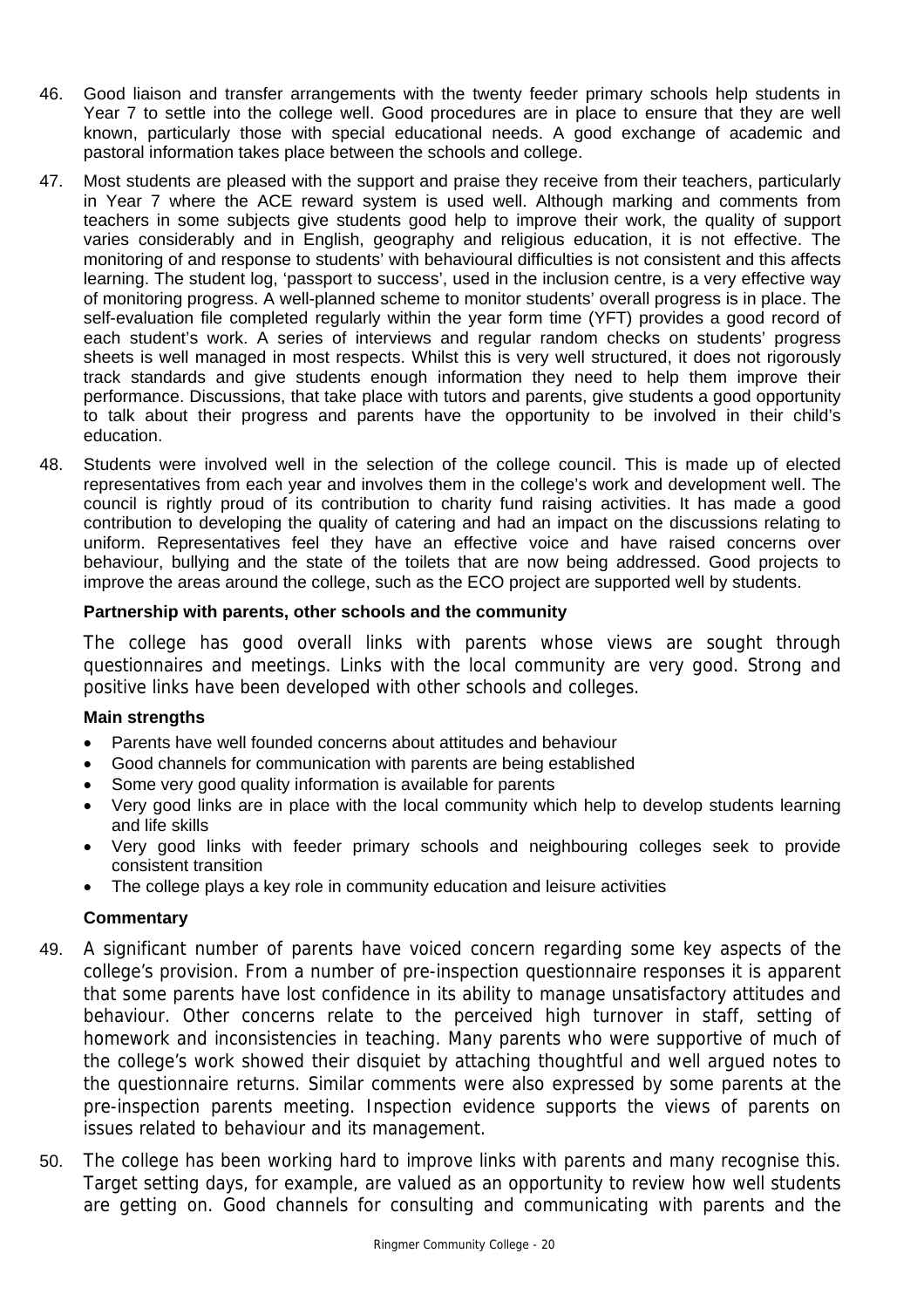community have been established through the re-launch of the Friends of Ringmer College who amongst other fund raising events also help run the College Shop, provide refreshments at parent evenings, organise social events and support Arts Production evenings. Regular college newsletters are used well to celebrate success and announce developments so that parents can feel part of the college community. The college has created an informative website.

- 51. The college organises a large number of parent partnership events throughout the academic year. Induction, open evenings and mornings are often opened and introduced by the head boy and girl. Senior staff are always available to discuss any concerns with parents. The principal has initiated a parent surgery for parents and carers to come into the college by appointment to discuss and resolve any issues. The college makes use of questionnaires to parents to establish their views and why they chose it to provide their children's education.
- 52. Reports to parents on their children's progress provide clear statements on students' strengths, areas for improvement and targets in most subjects. These are complemented by two Progress Tracker reports across the year the last of which forms a component part of the end of year report. A progress file is also sent out at the end of each term which includes comments from form tutors and gives students the opportunity to set their own targets and comment upon their achievements. Reports are well set out in plain English. New homework diaries were produced in consultation with the Student Council and contained some good examples of college/parent communications which were noted during the inspection.
- 53. Very good links with the community enrich and strengthen learning and it is clear that the college is a component part of life in the area. Local residents are welcomed to the college; for example a recent Silver Surfers day meant that older residents could visit the college, lunch with the students and have an introduction to the use of personal computers. There are strong links with the local churches, the Parish Council and the business community. A well established and long standing association with nearby Glyndebourne thrives and they provide extra-curricular music workshops for students.
- 54. The college actively works in partnership with other schools. Links with colleges in the area are strong and collaborative. Effective links with the many feeder primary schools are particularly good and are designed to improve transition between Year 6 and 7. Year 7 and 8 students commented to inspectors on how quickly they had settled due to their familiarity with the college, some senior staff and teachers whom they had met whilst still at their primary school and on visits to the college. A typical example of the collaborative work the college does is the use of its library by primary school pupils who take part in organised sponsored reading and many other competitions. Authors visit the college to talk with the students.
- 55. The college adult learning courses provide a positive contribution to community education. A wide range of courses is on offer many of which can lead to vocational qualifications. The college is a leading partner in a consortium of adult learning colleges in the area which plans to widen the scope and availability of courses from September 2005.

#### **LEADERSHIP AND MANAGEMENT**

Leadership and management of the college are satisfactory, as is governance.

#### **Main strengths and weaknesses**

• Leadership provides clear vision for future development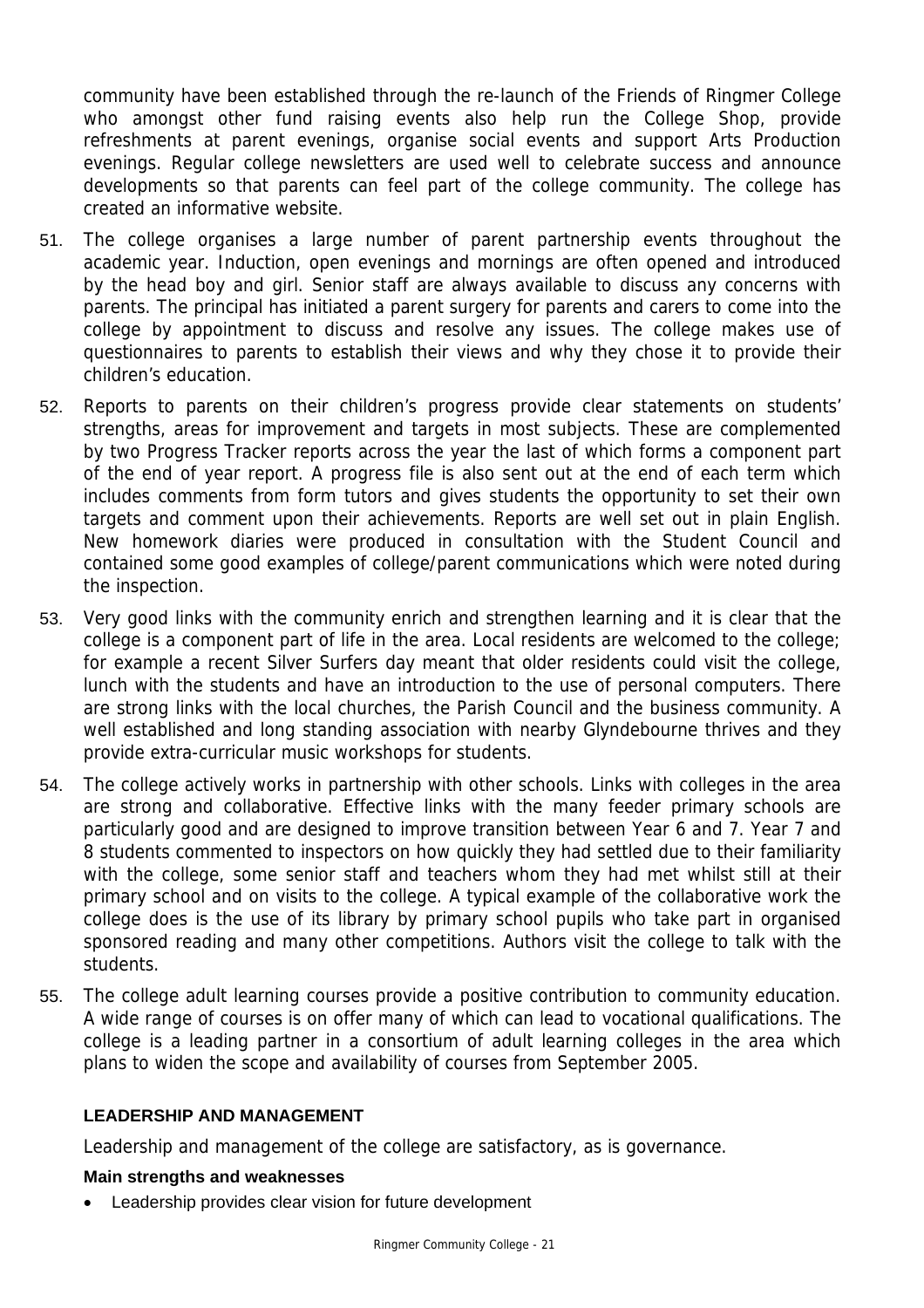- Governors are actively engaged in supporting the college, but have not challenged it effectively on some key issues
- The senior leadership team is a cohesive and increasingly effective unit. However, those with a leadership role have not yet been effective in enabling all staff to deal with the unsatisfactory behaviour of some students
- Improved self-evaluation and monitoring are beginning to have an impact but are not yet fully embedded
- Increased delegation of management tasks has resulted in greater involvement of staff at all levels
- Financial management is very good and the application of best value principles is excellent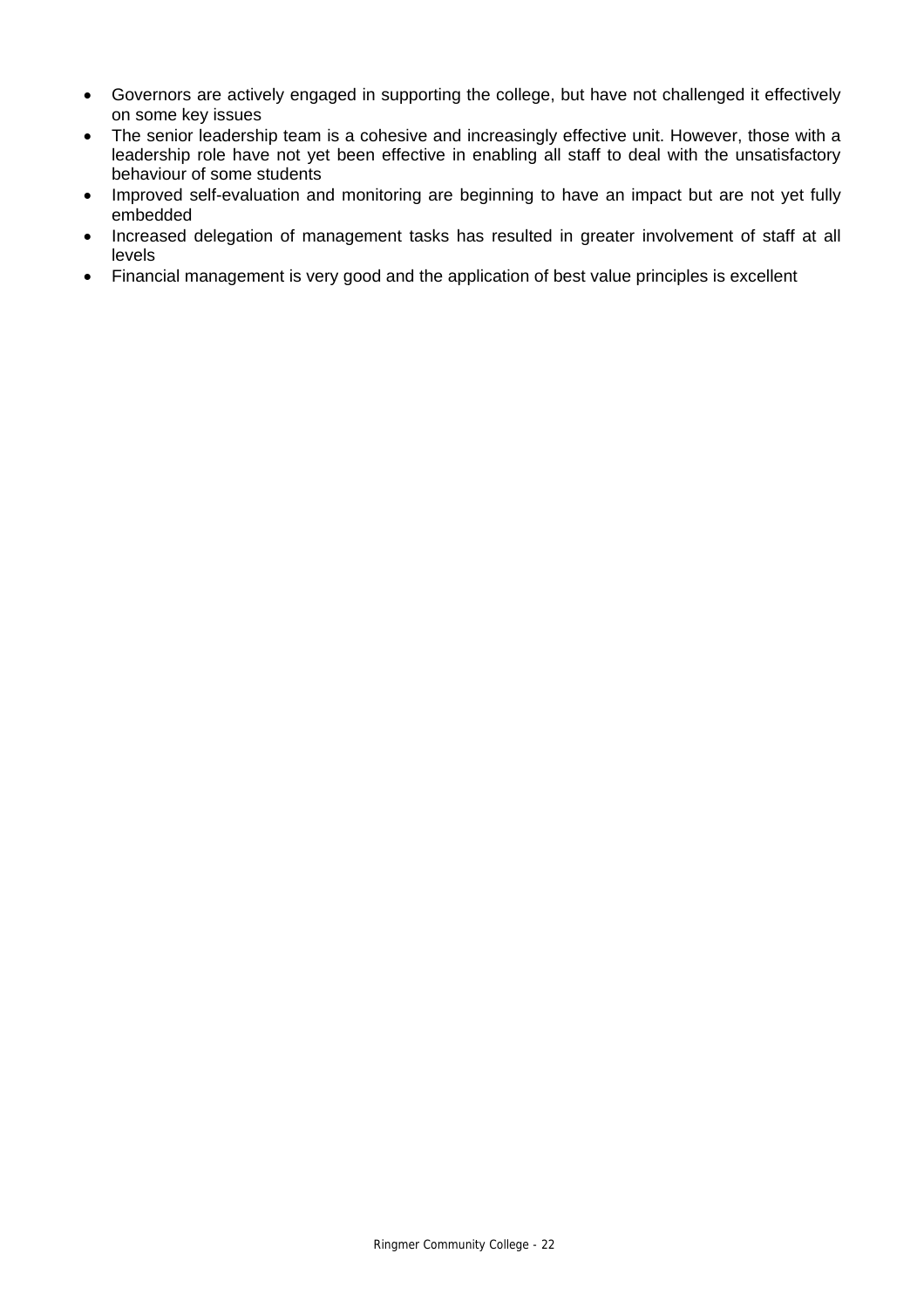# **Commentary**

- 56. The principal was appointed with a mandate for change and provides sound leadership. Developments have taken place on a number of fronts in the last eighteen months. The principal has a clear vision for the future development of the college, which has involved a change in management culture to empower staff at a number of levels. An effective senior leadership team has been created which is leading change and development on key areas such as learning and teaching and the college's specialist status. Training and professional development have strengthened the skills of middle managers and the vision for the future is widely shared.
- 57. Governors have undertaken a major review of their role and are very supportive of the college, deploying their considerable expertise in its service. They have a good understanding of the college's strengths and weaknesses and are increasing their involvement in the day-to-day running of the college. However, they have failed to hold it to account on the key issues of challenging behaviour and non-compliance with statutory requirements for religious education and collective worship. Their understanding of some principles of inclusion, particularly relating to the provision of an orderly environment in which all students can learn and feel secure and in which parents can have confidence, require further development.
- 58. Leadership of senior staff is satisfactory, with developing strengths. Senior leaders have undertaken initiatives on key areas such as learning and teaching, the college's specialist status, community links, staff and partnership development and developing the role of year heads. Progress is evident on all these fronts. The leadership of middle managers has improved in response to training. Most subject departments are well led, with very good leadership in science, art, design and technology, history, modern languages and music. The leadership and management of the special needs department are good. They are providing clear direction to extend good practice in supporting students with special needs across the college. However, leadership of geography, ICT and religious education is unsatisfactory. Examples of good leadership from heads of year were seen. Many leaders provide very good role models for colleagues and students. The evidence of the inspection and comments from students and parents suggest that those with leadership responsibilities at all levels do not always provide sufficient presence around the college and manage the unsatisfactory behaviour of some students.
- 59. The five-year strategic plan for the college embraces much of the change and development expected from the new leadership team. The central focus on learning and teaching is being actively dealt with through improved self-evaluation, analysis of data and monitoring by senior and middle management. The effectiveness of addressing the targets of improving student motivation and involvement, the campus and communications outweigh current concerns about behaviour, accommodation and concerns expressed by some parents. Overall, progress on the plan is satisfactory.
- 60. The college sets its aims and ethos out clearly in its prospectus, with particular emphasis on inclusion. Many students achieve their potential in both academic and personal development, but current issues with the management of behaviour are impeding the achievement of key aims relating to the right to teach and learn in a secure and calm environment.
- 61. Management principles and practices are in process of change and development. There is good analysis of performance data. A system of departmental reviews has been set up. Examples of reviews seen ranged from good to satisfactory, as in some instances there was a lack of rigour linked to setting goals for improvement.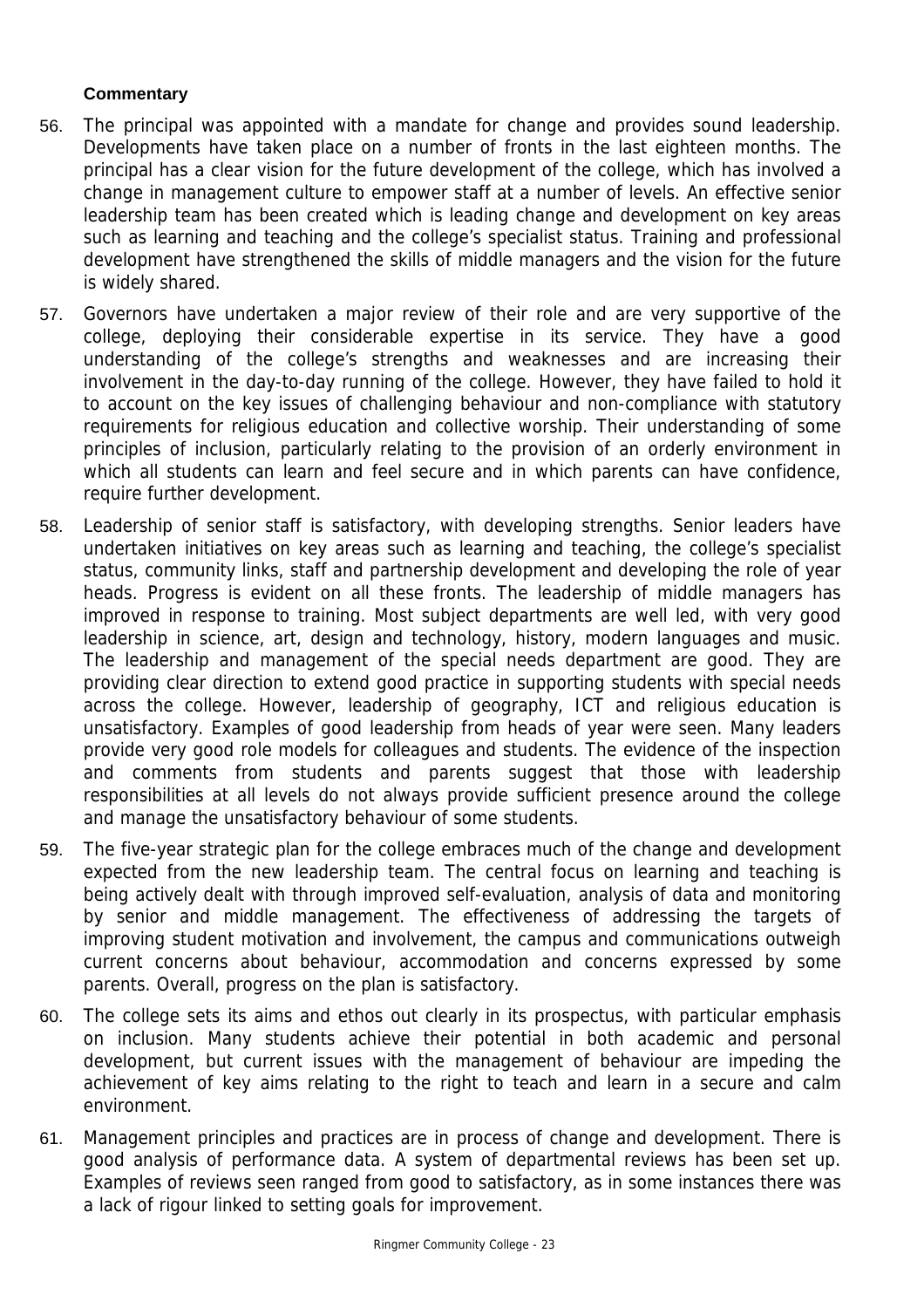- 62. In terms of devolving more responsibility to the various levels of management and the effect this has had of empowering managers, good progress has been made. Management overall is satisfactory.
- 63. Performance management, seen as central to college development, is organised through clear links between senior managers, curriculum leaders and staff. Lesson observation by curriculum leaders has been effective in bringing about some improvements. However, the college recognises that there is still more to do. The college makes satisfactory provision for the continuing professional development of staff. Identified training needs are met, by experienced staff from the college, local education authority and through a partnership with other schools that form the East Sussex partnership of specialist schools. All newly appointed staff follow a good induction programme.
- 64. The college, as part of the local federation of schools and colleges, provides training for students on the graduate training programme, postgraduate and newly qualified staff.
- 65. The college is fully staffed having replaced several staff that left at the end of the summer term. In order to allow teachers to concentrate on raising standards several administrative tasks have been reassigned to non-teaching staff. These include cover for absent staff, financial and examination administration.
- 66. Financial planning and management are very good. The budget is well managed and the recent reduction in surplus was because of a strategic decision to invest in more learning support staff. The college's recent self-assessed audit identified a few minor issues which were quickly dealt with. The college monitors its financial management well through its involvement in local networks. Principles of best value are applied with great diligence and all staff are aware of the value of good resource management.
- 67. Since the last inspection, the college has changed considerably and the overall improvement is satisfactory. Standards have remained high. The change in leadership and management style has brought about many positive developments in a short time, but they have yet to realise their full impact.

| Income and expenditure (£) |           | Balances (£)                        |         |
|----------------------------|-----------|-------------------------------------|---------|
| Total income               | 3,486,772 | Balance from previous year          | 137,216 |
| Total expenditure          | 3.455.242 | Balance carried forward to the next | 31,529  |
| Expenditure per pupil      | 3.776     |                                     |         |

**Financial information for the year April 2003 to March 2004**

# **OTHER SPECIFIED FEATURES**

#### **Work related learning (WRL)**

Provision in work related learning is satisfactory.

#### **Main strengths and weaknesses**

- New pathways 14-19 are being developed for students in partnership with local further education providers
- Most students continue in education after Year 11 on courses and training at further education colleges
- Students benefit from a well-organised work experience programme
- A good careers education and guidance programme is in place for all students
- Work related learning has not as yet been identified and promoted throughout the curriculum
- The development of work related learning has been slow because of staffing difficulties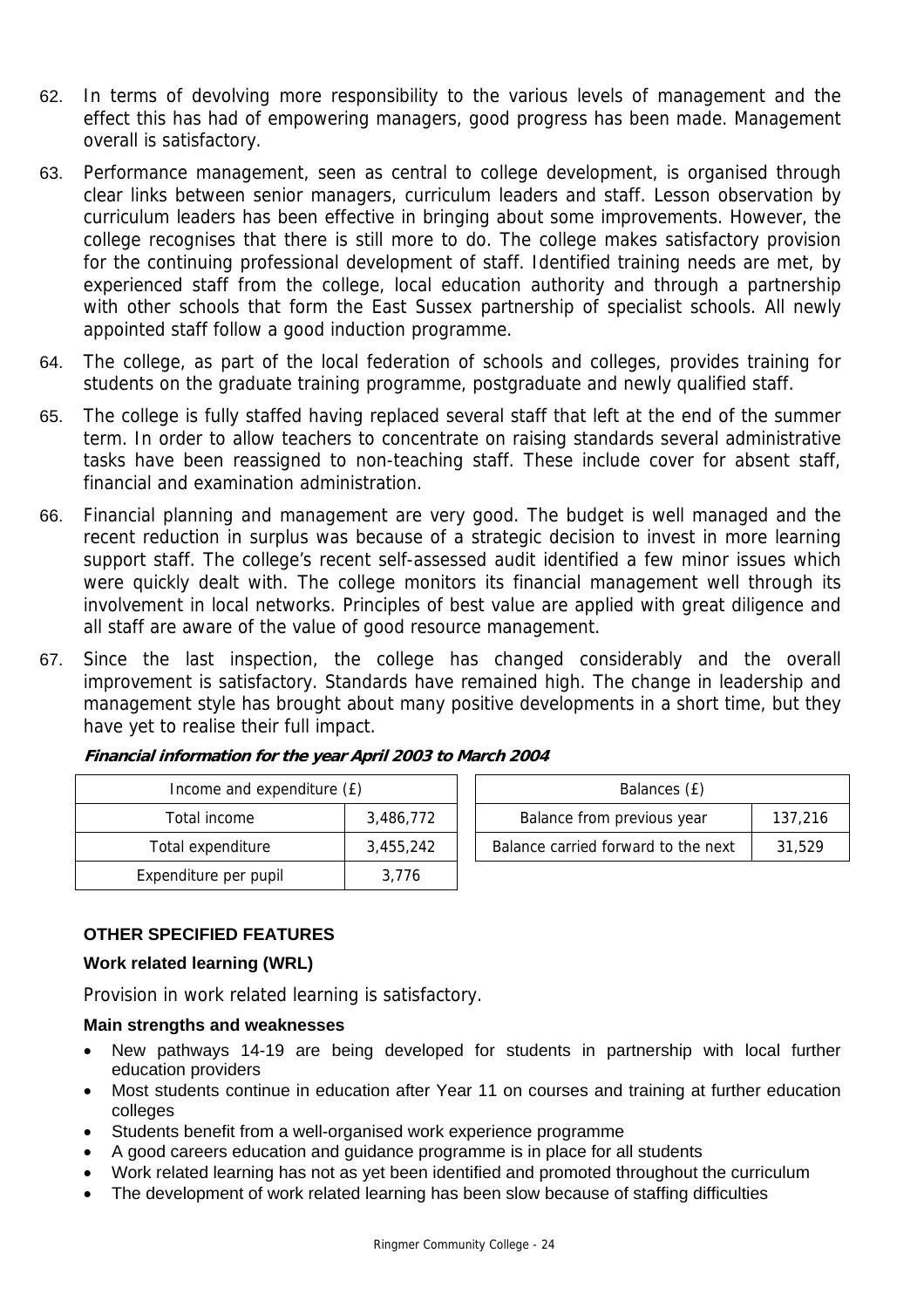# **Commentary**

- 68. Students' achievement has been unsatisfactory until recently, because of staffing difficulties in the co-ordination of work related learning. The curriculum is now developing and new opportunities for work-related learning are emerging. Students are able to benefit from a package of work related activities from tutor periods, through elements of the PSHE programme, and in a good work experience programme in Year 10. These activities allow students to take part in role-play to improve interview and telephone skills, understand health and safety issues in employment, and reflect on their future plans. These achievements have been enhanced for many students through the very good extracurricular experiences such as taking part in the 'Green power car challenge' with the support of local engineers.
- 69. A good cohesive careers education and guidance programme is in place for all students throughout the college. This forms a good foundation in considering the relevance of specific skills and qualifications for careers, looking at choices and decision-making. In Year 10 the teaching concentrates on the work experience week. Year 11 students prepare themselves for post-16 education. In 2003 this resulted in most students continuing with full time education. A few students went directly into employment. A small number did not follow training or employment. A similar pattern was seen in 2004.
- 70. All students benefit from the applied GCSE in ICT that has elements of work related learning as part of the course. Students who study applied GCSE business studies have a vocational emphasis to their work. All students following GCSE food technology take a commercial food safety hygiene award. The college is developing access to a very good range of NVQ and Btech courses in partnership with a number of further education institutions. This provides students with good work related learning opportunities in agricultural, construction, catering, equine, engineering, business and service industries. Other than in these vocational subjects the curriculum does not currently have many references to work related learning.
- 71. Each year over 20 students are involved in the Duke of Edinburgh's Award scheme and have progressed to silver and gold awards. This has provided these particular students with opportunities to develop new skills, take part in physical activities, and benefit from community service. A quarter of Year 10 students are following the Junior Sports Leader award scheme that requires students to run and organise community sports events. The college also has a successful Youth Awards Scheme involving one fifth of Year 10 and 11 students.
- 72. Students benefit from a well-organised week of work experience at the end of Year 10. Form tutors prepare students well for the week in business and ensure that their achievements are monitored during the placement. Students are required to complete tasks during the placement and follow this up through a debriefing day. Parents and students are involved in the process through information evenings before the placements. Health and safety issues have been highlighted well by a fashion show involving a fire officer to judge suitability for work wear.
- 73. Careers advice from the Connexions services is targeted at those at most at risk of not finding worthwhile employment or further education. The college has a good collection of careers guidance materials in the learning resources centre.
- 74. A member of the senior management team has taken over the management of the work related curriculum after a long period of staffing difficulties. The college has not as yet audited the requirements for work related learning against the many opportunities that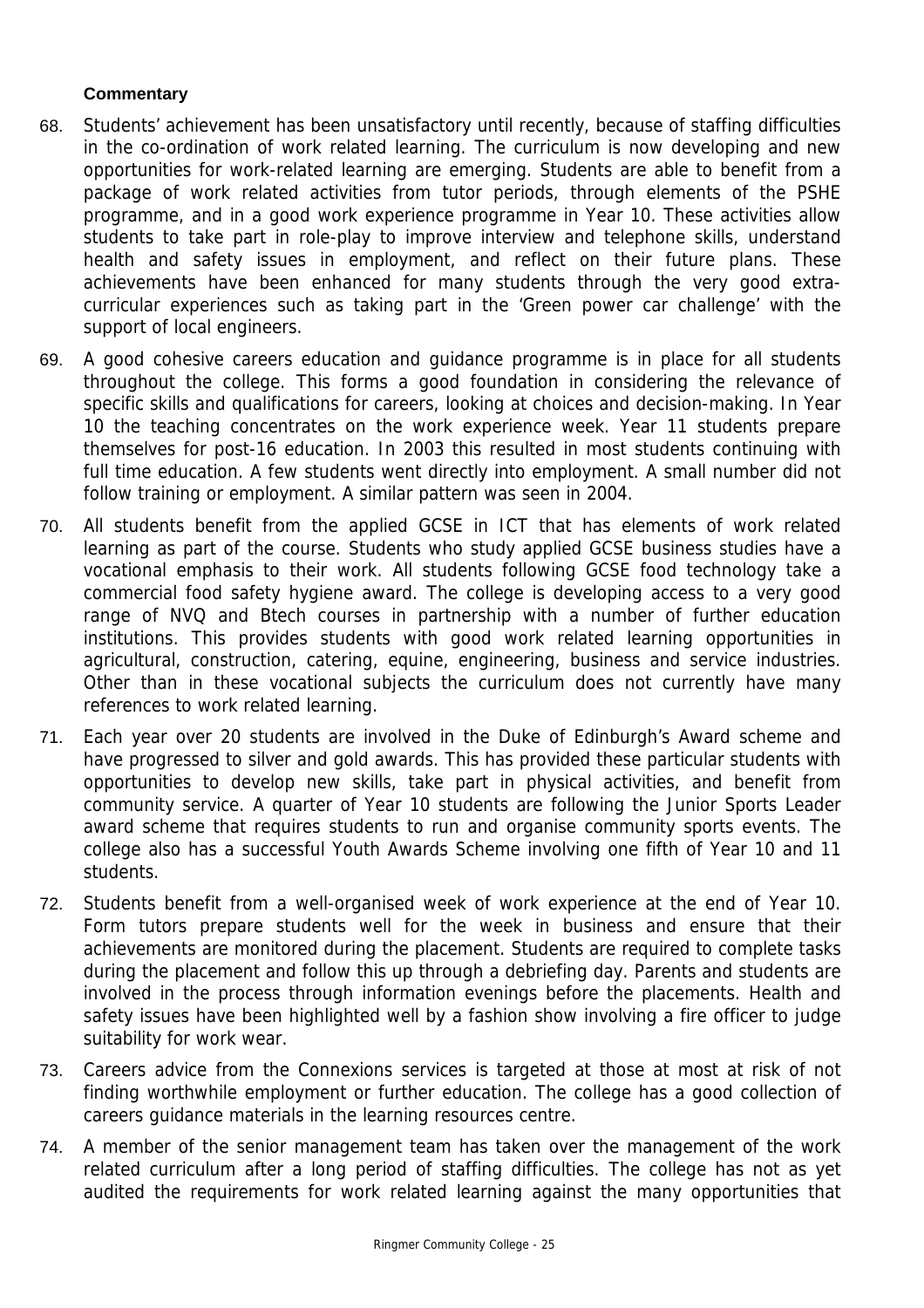exist for learning about work, enterprise and employment. A good start has been made on forging new links through the staging of a business and community conference. The conference enlisted a team of learning mentors and extended the involvement of the business community within the college. Links have also been made through the Entrepreneurs for Tomorrow competition hosted at Sussex University.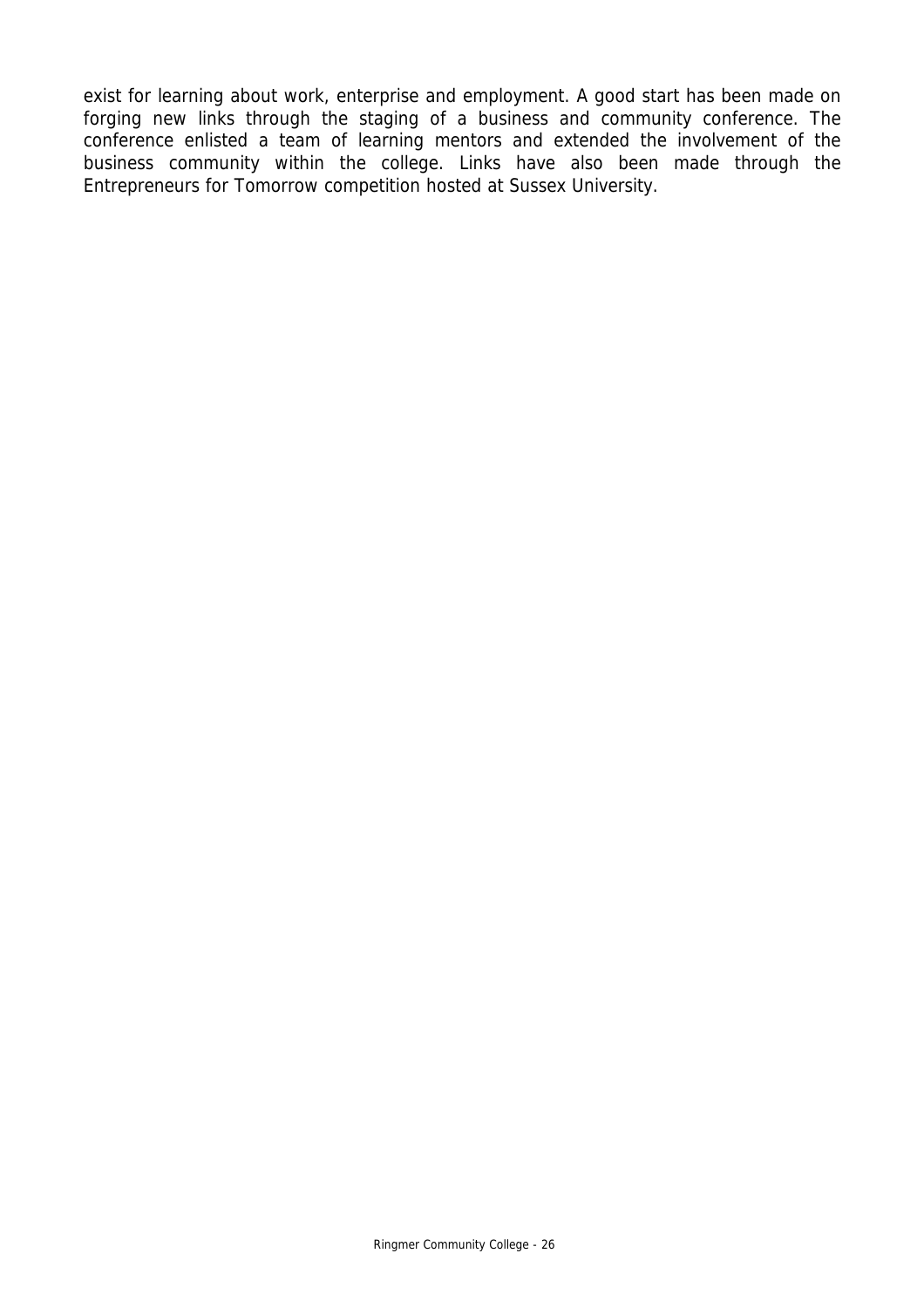# **PART C: THE QUALITY OF EDUCATION IN SUBJECTS AND COURSES**

# **SUBJECTS AND COURSES IN KEY STAGES 3 and 4 ENGLISH AND MODERN FOREIGN LANGUAGES**

## **English**

Provision in English is satisfactory.

|                                    | Year 9       | Year 11       |
|------------------------------------|--------------|---------------|
| <b>Standards</b>                   | Average      | Above average |
| Achievement                        | Satisfactory | Good          |
| Teaching and learning              | Satisfactory | Good          |
|                                    |              |               |
| Leadership                         | n/a          |               |
| Management                         | n/a          |               |
| Progress since the last inspection | Satisfactory |               |

#### **Main strengths and weaknesses**

- GCSE results have been consistently above average
- There is some underachievement of boys from Year 7 to Year 9
- Unsatisfactory behaviour and attitudes of some students affect the learning of others
- Teaching is good when the students are actively involved in the lesson
- New leadership has accurately identified departmental needs and good support from the local education authority is helping to raise standards
- Classrooms are cramped and inadequately soundproofed

## **Commentary**

#### **Examination results**

- 75. Students enter the college with a wide range of prior attainment in English, but it is average overall. As at the last inspection, the pattern of results has followed quite closely the variations in students' attainment on admission to the college. Although there are an increasing number of higher-attaining students, more than one in four started the current Year 7 with standards that were below the national expectation.
- 76. By the end of Year 9 in 2003, overall results in the national tests were below average. Over one in four raised their standards by two levels but some students, mainly boys, made insufficient progress. Girls attained higher standards than boys and the difference was greater than seen nationally. Results have shown some deterioration since the last inspection and students did not do as well in English as in mathematics and science.
- 77. 2003 results in GCSE English Language were above the national average for both boys and girls and well above average in English Literature. Girls still did better than boys by attaining far more top grades. In 2004, English Language results improved further and the department's targets were exceeded. This year group had gained better results in their Year 9 national tests than previous years and they made significant progress by the end of Year 11.

# **Standards and achievement**

78. Direct observation of lessons confirmed that standards of current students in Year 9 are average, with the standard of work of the higher-attaining students in the top set in Year 9 being high. The lowest-attaining students with learning difficulties are involved in special programmes of work and they achieve well as a result of the well-considered help they receive. Students in other classes, some identified as having special learning or emotional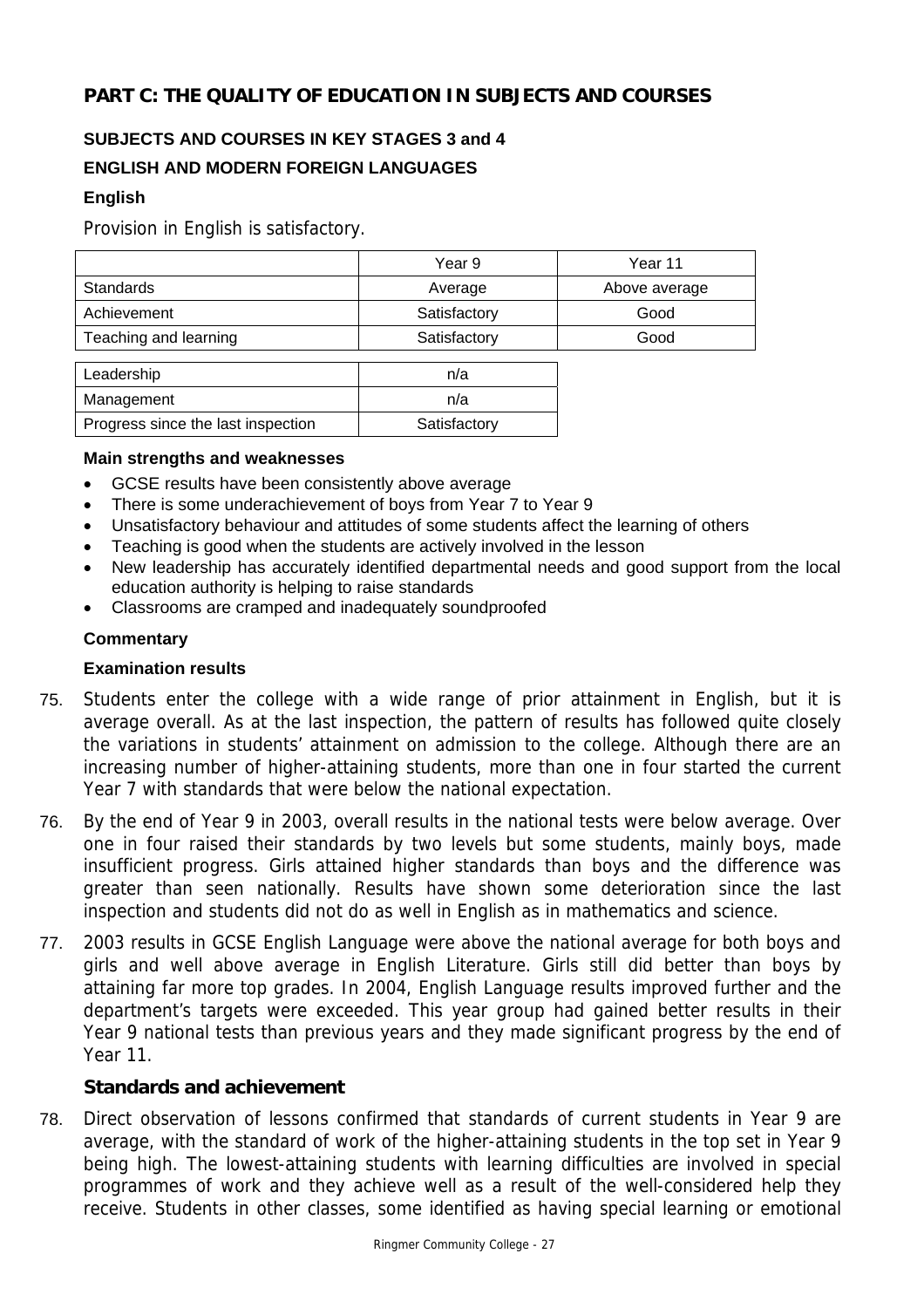needs, receive limited support but achieve satisfactorily. Students do not learn well enough when the work is not matched suitably to their needs. When they lose interest or are not completely involved, many students are quick to misbehave and prevent others from learning. Unsatisfactory attitudes and behaviour account for some underachievement, particularly amongst boys in Years 7 to 9. Standards seen in the current Year 11 are good overall but, for many, gaps in earlier learning remain. Many students find writing and organising their work difficult and are over-reliant on the teacher. The emphasis on the examination syllabus and examination techniques in Year 11 helps students to focus on their work. The highest-attaining students are taught separately and they achieve well. They are articulate and hard working and are approaching their examinations with confidence.

# **Teaching and learning**

79. The quality of teaching is satisfactory overall with some unsatisfactory teaching in Years 7 and 8 and better teaching in Year 11. Teachers know the subject well and make considerable effort to prepare materials for lessons. Tasks designed for pair and group work allow students to share ideas, which they do well. Working in this way, they develop social skills of negotiation and respect for each others' opinions. In spite of this, some teachers are inclined to ask too little of the students. When this is the case, students become bored or passive and some are quick to misbehave. Students know their predicted levels and grades because teachers accurately assess their finished pieces of work. Nonetheless, there is a lack of consistency and regularity in marking students' notes and drafts and teachers' comments do not always tell students how to improve next time. Teachers give good immediate feedback in class, but opportunities are missed in some lessons to involve the students more in a close look at what is being assessed and how well that is reflected in their written work.

# **Leadership and management**

80. Staff changes left the department insecure and without permanent leadership for a year. New leadership has made a thorough and accurate assessment of departmental needs and ways forward. Areas for improvement have been identified, such as tackling boys' underachievement, changing teaching strategies to manage behaviour better and using more ICT in the lessons. The grouping of students for English, which parents say they find confusing, is under review. The department works as a team and is committed to raising standards but some delegated responsibilities need further clarity. Already new schemes of work have been produced for Years 7, 8 and 9 to ensure more consolidation of learning and better progression from one year to the next. Lessons have been monitored acknowledging individual teachers' strengths and areas where more effective practice is needed. Local education authority advisory staff are giving good additional support. Accommodation for teaching is cramped and poorly lit and noise travels readily between classrooms. Since the last inspection, results by the end of Year 9 show some decline to 2003, with an exception in 2002, and an encouraging slight upward turn in 2004. Good GCSE results have been maintained each year. Currently, a number of very good initiatives have been introduced. However, although many of these are already in place, it is too early, after less than a term, to judge their impact.

# **Literacy across the curriculum**

81. Standards achieved in reading and writing in subjects across the curriculum are average overall but cover a wide spectrum. Students speak confidently, particularly when answering questions in class, though less so when giving more formal presentations. Most students listen well to each other and make their points politely in class when behaviour is well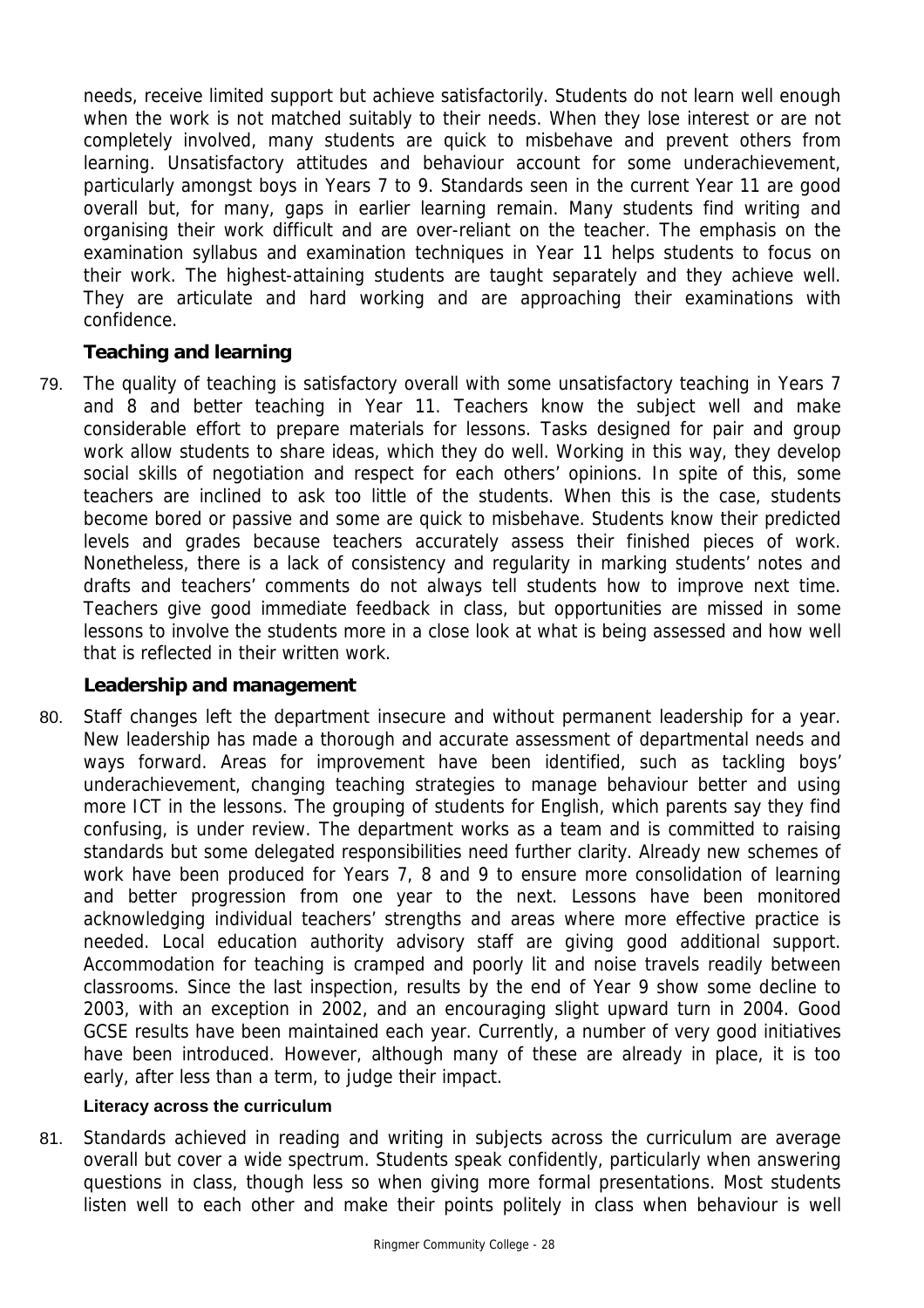managed by the teacher. In some subjects, for example, art, history and design technology, students are encouraged to read widely around a subject and present their findings in well organised and evaluative writing. Students have occasional research and reading lessons in the learning resources centre which is well equipped with computers and adequately stocked with books, videos and other materials. The resource centre offers good support to students' learning during morning break, lunchtimes and after college. Its staff are welcoming and helpful and organise book weeks, visiting writers and competitions to encourage students to enjoy reading. However, the development of literacy provision across the college, a key issue in the last inspection, has not yet been addressed. There is no whole-college management to raise standards of literacy, no co-ordination of the work in different departments, no sharing of good practice, and no consistency in expectations of teachers in seeking ways to widen and improve styles of reading and writing in their subject.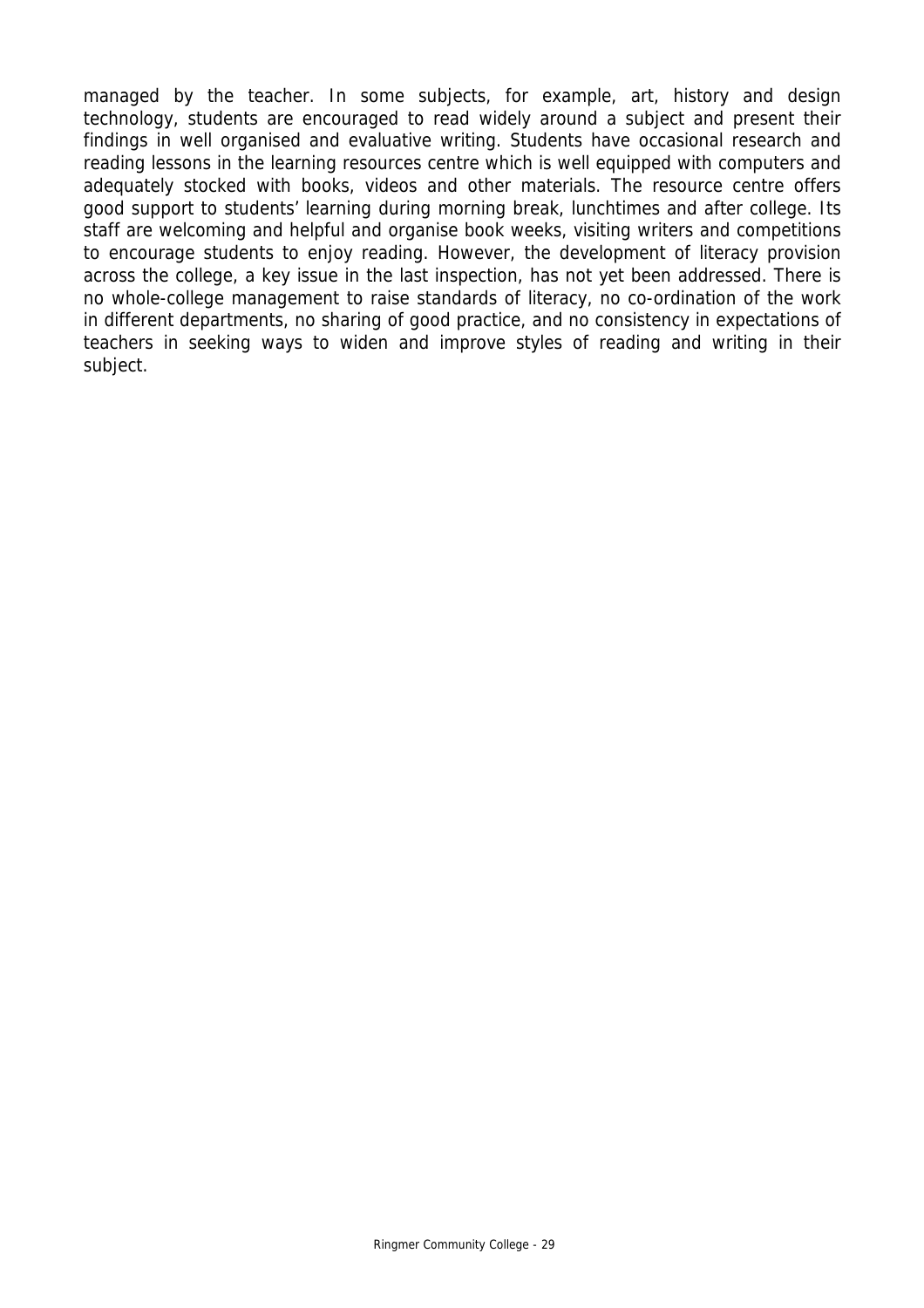# **Drama**

82. Two lessons of drama were sampled. In a Year 11 lesson, students achieved high standards of practical performance and worked well together with very good guidance from the teacher. However, the work of an observed Year 7 drama class was spoiled by continual disruption from a group of girls who refused to co-operate. GCSE drama is popular and many students take part in drama clubs and college performances. Results have been extremely varied. 34 per cent of the students attained grades A\*-C in 2003 which was well below the national average of 65 per cent, but results increased dramatically to 84 per cent in 2004. Girls do better than boys, especially in their written coursework. Accommodation for drama lacks adequate ventilation. Poor lighting and sound equipment means the department is unable to offer a technical drama option for GCSE. New leadership has identified well the current needs of the department and made a good start on improving provision.

## **Modern foreign languages**

Provision in modern foreign languages is good.

|                                    | Years 7, 8 and 9 | Years 10 and 11 |
|------------------------------------|------------------|-----------------|
| <b>Standards</b>                   | Above average    | Above average   |
| Achievement                        | Good             | Good            |
| Teaching and learning              | Good             | Good            |
|                                    |                  |                 |
| Leadership                         | Very good        |                 |
| Management                         | Good             |                 |
| Progress since the last inspection | Good             |                 |

#### **Main strengths**

- Results in French and German are above average. The most recent German results were outstanding
- Teaching is consistently good and students learn well as a result
- Assessment is good: students are well informed of their progress
- ICT is well used to enrich the curriculum
- Students have positive attitudes; their behaviour is good because of consistent application of college policy
- The curriculum is well planned to suit the needs of all students

# **Commentary**

# **Examination results**

83. The results of teachers' assessments of students in Year 9 in 2003 were above the average reported nationally for both boys and girls. A number of students successfully sat the GCSE examination in French at the end of Year 9. The picture in 2004 was similar. GCSE French results were well above the national average, with boys doing particularly well. All students achieved grades A\* - G. German results were above the national average, and girls did significantly better than boys. In 2004, GCSE French results were close to the national average, but many students in Year 11 had already successfully taken the examination. The German results were outstanding.

# **Standards and achievement**

84. Standards in the current Year 9 are above average, Students speak and write well, using a range of tenses. A lower-ability group began Spanish in Year 9: students' motivation has improved and they are making good progress. In Year 11, standards in French are above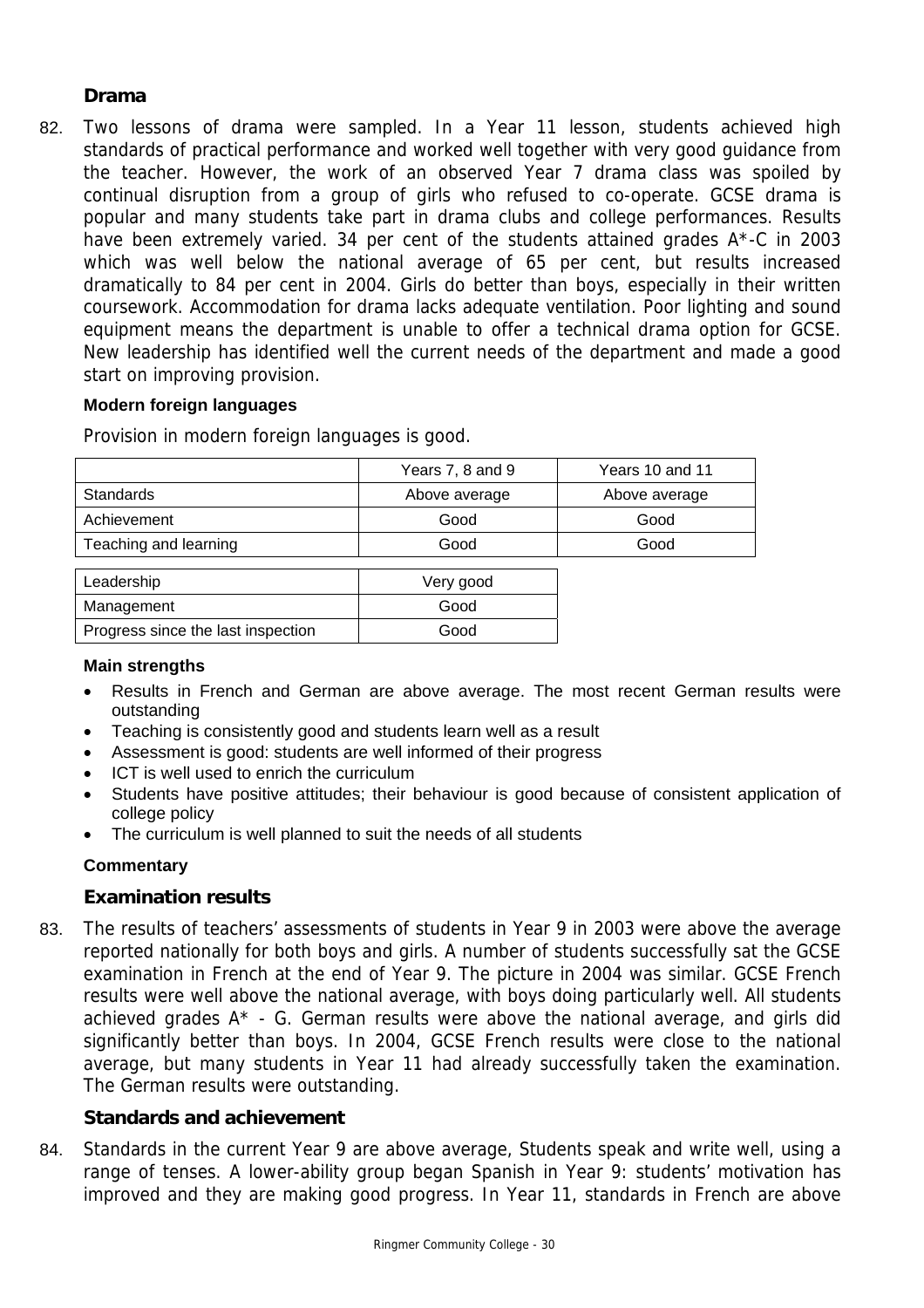average: good results are expected. Students use their skills well in combination – listening, speaking and reading on family relationships, for example. Standards in German are currently average: students produce good coursework, but their speaking is not yet reaching higher levels.

85. Students achieve well and make good progress. In Year 7, their enthusiasm and enjoyment show that the have made a very good start in French. Students in Year 8 use language well in personal dialogue. Year 10 French students consolidate their earlier learning well. Year 10 German students have made a good start on their second language. Students with special educational needs make good progress at all levels.

# **Teaching and learning**

86. Teachers adopt a lively, engaging approach with good modelling of the various languages. There is a focus on using language for personal communication. ICT is well used in presentation and enriches the curriculum. Teachers plan work carefully and this supports the learning of all students well, especially those with special educational needs. Because of the good teaching, students learn well. They develop their knowledge and understanding through practice and reinforcement and apply it in meaningful contexts. There is a good focus on examination requirements and techniques in Years 10 and 11. Good, regular assessment keeps students informed of their progress and how to improve. Routine marking of work is good: students receive support and encouragement. Students' attitudes are positive. Their behaviour is good and they apply themselves their work, because college policy is consistently and diligently applied.

# **Leadership and management**

- 87. Very good leadership has clear vision for the department and provides a very good role model. Management is good: the department has been restructured and organised effectively. Monitoring is in place and a cohesive team has been built. Policies and practice are shared. The department has emerged well from a period of staffing instability.
- 88. Good schemes of work cater for students of all levels of attainment. The initiative with Spanish in Year 9 has begun well and German is well established. The programme of visits to France and Germany contributes to the good curriculum. There is a small but wellstocked library collection. Accommodation is currently unsatisfactory, though the department has made the best use of it. The new building and improved ICT resources are essential to further development.
- 89. Since the last inspection, German has improved significantly, teaching is consistently good and students' progress in languages is better. The department has the capacity to maintain its good pace of improvement.

# **MATHEMATICS**

Provision in mathematics is satisfactory.

|                                    | Years 7, 8 and 9 | Years 10 and 11 |
|------------------------------------|------------------|-----------------|
| <b>Standards</b>                   | Average          | Average         |
| Achievement                        | Satisfactory     | Good            |
| Teaching and learning              | Satisfactory     | Good            |
|                                    |                  |                 |
| Leadership                         | Satisfactory     |                 |
| Management                         | Satisfactory     |                 |
| Progress since the last inspection | Satisfactory     |                 |

#### **Main strengths and weaknesses**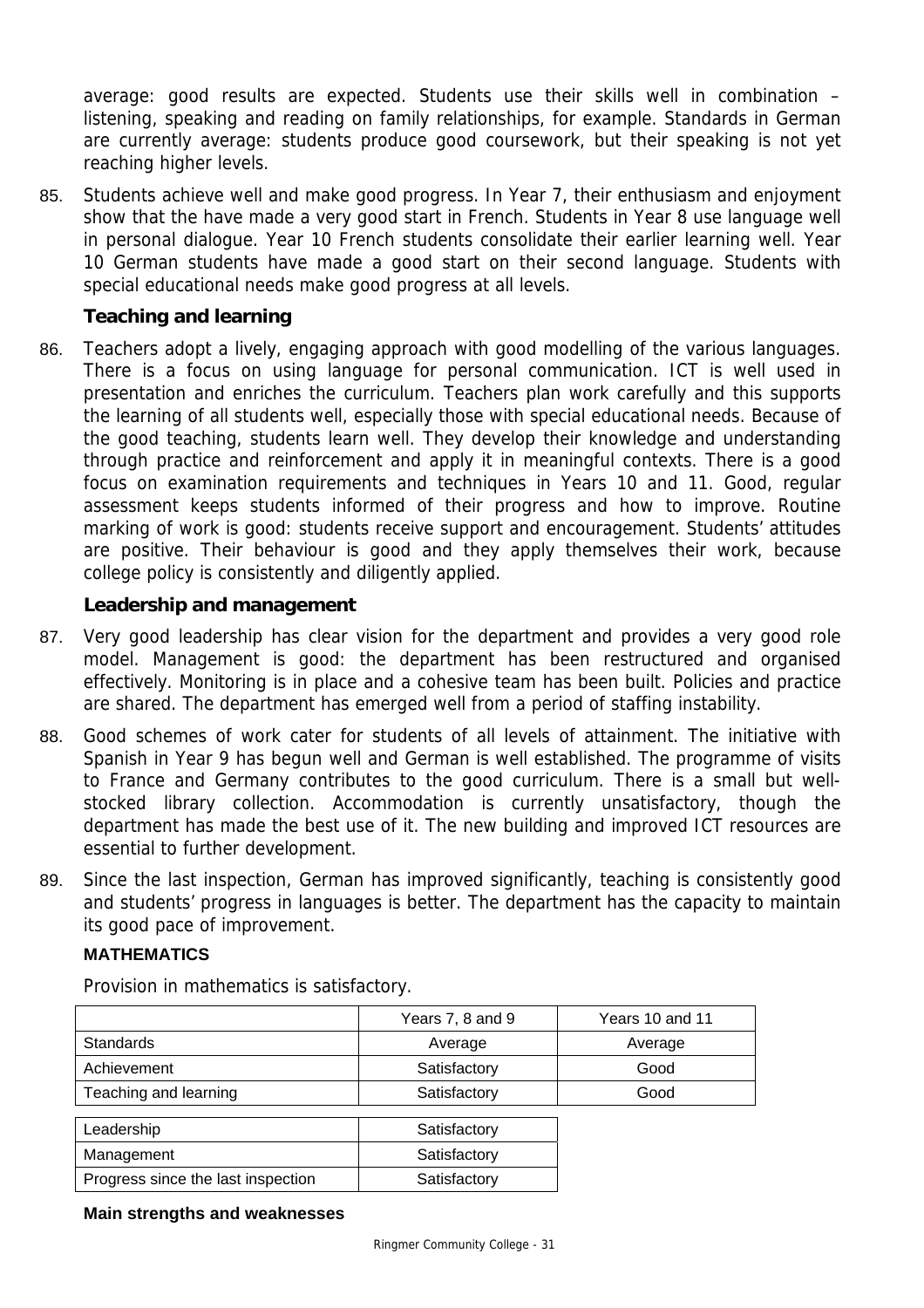- Students of all abilities achieve well by the age of 16 because of effective teaching
- The subject benefits from some highly skilled teaching
- Weaknesses in planning and the use of assessment limit the quality of provision
- The keen mathematics team provide a variety of extra classes and activities

#### **Commentary**

#### **Examination results**

90. When compared with all schools, results in 2003 were average. Compared with similar schools, GCSE mathematics results were above average and the Year 9 results were average. The GCSE results in 2004 were slightly higher with all students gaining a grade. The achievement of boys and girls is similar. The highest-attaining students have had the opportunity to take examinations early and extend their studies.

## **Standards and achievement**

91. When they start in Year 7, students' overall standards are average. Analysis of results and evidence from work show that, by Year 11, the students have made good progress in mathematics. Standards are at expected levels in all the areas of number, algebra, geometry and statistics. The written work of students is neat and carefully completed. At their various levels of ability the students manipulate algebra competently and apply routine written methods to answer questions. Coursework from Year 11 shows sound standards in carrying out and recording investigations. Students are less strong at talking about methods and devising their own ways of solving problems. Whilst behaviour and attitudes overall are satisfactory, in too many lessons the students' achievement is restricted by chatter and bad behaviour.

## **Teaching and learning**

- 92. In the best lessons, the students discuss mathematical ideas sensibly in pairs or groups to improve their understanding. There is some excellent use of interactive whiteboards and practical resources. In one very good lesson, students learnt about fractions by discussing proportions of food. They used individual whiteboards to jot down answers which were all valued by the teacher, thus promoting positive attitudes. Overall in mathematics, there are appropriate expectations of what the students can do, especially in lower-attaining sets, and this contributes to success at GCSE. In general, teachers have the specialist knowledge of the subject, so they teach the necessary facts and skills accurately. Lessons are organised well to include an activity at the start to engage students and a clear objective against which progress is reviewed at the end. Regular use of homework contributes to learning and feedback comments on work are helpful. Sound use is made of ICT in mathematics, both by teachers in their teaching and by students in their work.
- 93. Schemes of work are not well enough planned and this affects the consistency in teaching. Literacy in mathematics is also weak, with insufficient mathematical talk by students or attention to key words. Practical resources such as mini-whiteboards are in short supply, and so are too little used to enhance learning. Students are not effectively involved in their own assessment so that they know how to improve. The tracking of individual students' progress has yet to be established effectively across all years.

# **Leadership and management**

94. The subject is purposefully led and staff are suitably encouraged. A keen and effective team of teachers support each other well. College systems for the evaluation of standards and teaching are helping to focus on improvements needed, such as in planning and assessment. However, the leadership of mathematics is not ensuring consistency by establishing policies or detailed schemes of work that could guide all those involved in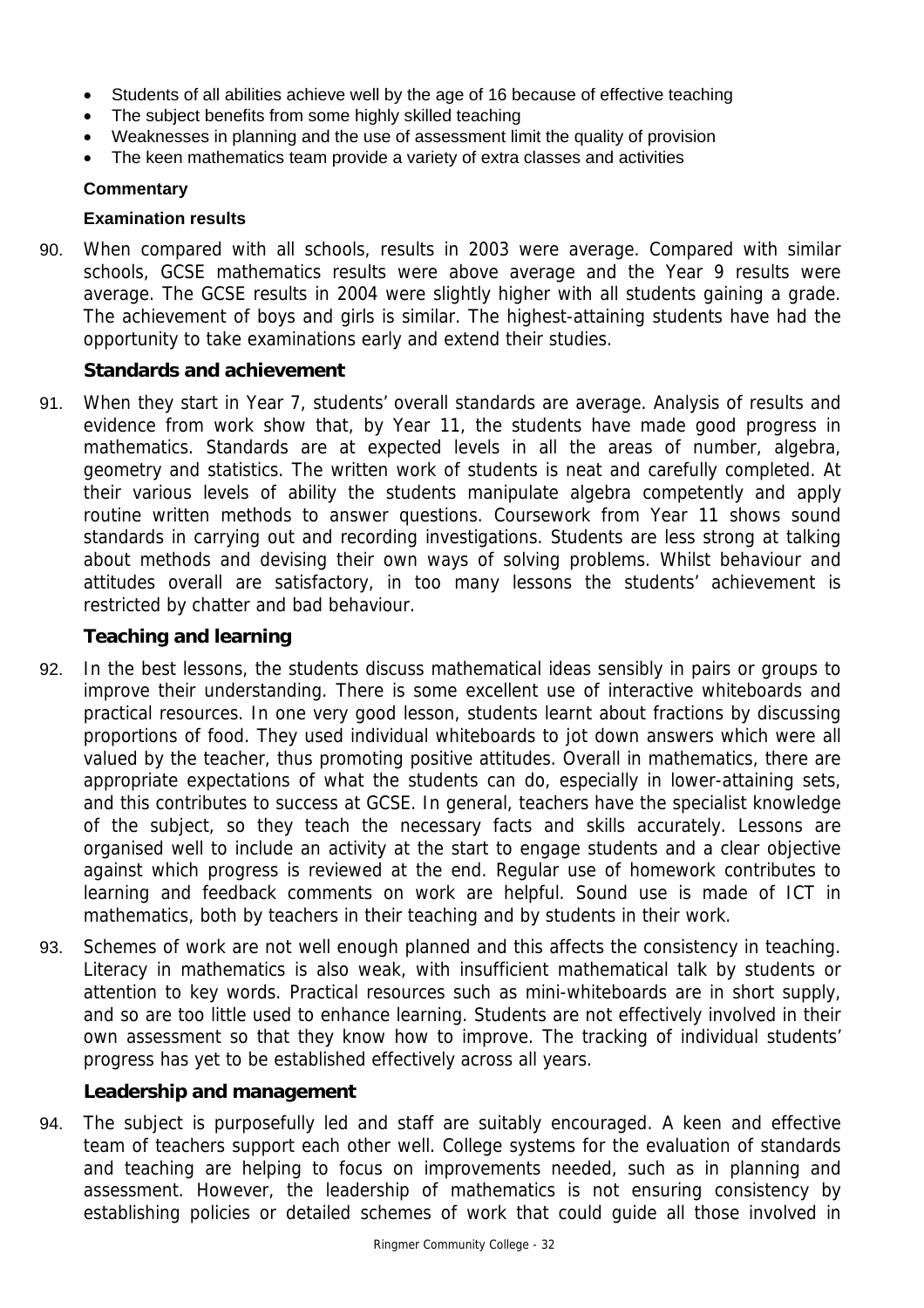teaching the subject. The overall curriculum is satisfactory, being based on textbooks and examination syllabuses, but enrichment is a particular strength. For example, individual staff contribute successfully to working with primary schools, providing extra classes and involving students in national competitions. Improvement since the last inspection is satisfactory as provision has been enhanced and standards maintained.

# **Mathematics across the curriculum**

95. Students make sound use of mathematical skills in other subjects, although the success of this is mainly reliant on the initiative of the teachers involved. This is strongest in design and technology for example where the scheme of work identifies key opportunities, such as using symmetry ideas in design or numerical skills when measuring. In other subjects, especially science and geography, little is planned specifically that uses or extends students' mathematical skills. However, in these subjects, and also ICT and physical education, the students have sufficient skills, for example when interpreting graphs and data or when using measurement.

## **SCIENCE**

Provision in science is good.

|                                    | Year 9    | Year 11       |
|------------------------------------|-----------|---------------|
| Standards                          | Average   | Above average |
| Achievement                        | Good      | Good          |
| Teaching and learning              | Good      | Good          |
|                                    |           |               |
| Leadership                         | Very good |               |
| Management                         | Very good |               |
| Progress since the last inspection | Good      |               |

#### **Main strengths and weaknesses**

- Good teaching in Years 10 and 11 has resulted in above average results in science and environmental studies
- The management and organisation of the department supports the work of all staff and impacts positively on students' learning and progress
- The widespread use of computers and other ICT by staff and students has increased understanding in all areas of the science curriculum
- In a few lessons, the disruptive behaviour of some students adversely affects not only their concentration and learning, but also that of others in the group

### **Commentary**

#### **Examination Results**

- 96. Results in 2003 for national tests at the end of Year 9 were average when compared to all schools nationally, and well above average when compared to students' previous results in national tests. Students' performance was better in science than in English or mathematics.
- 97. In 2003 results for GCSE were well above average both for science and environmental studies. The performance of boys and girls was similar. Students achieved similar results in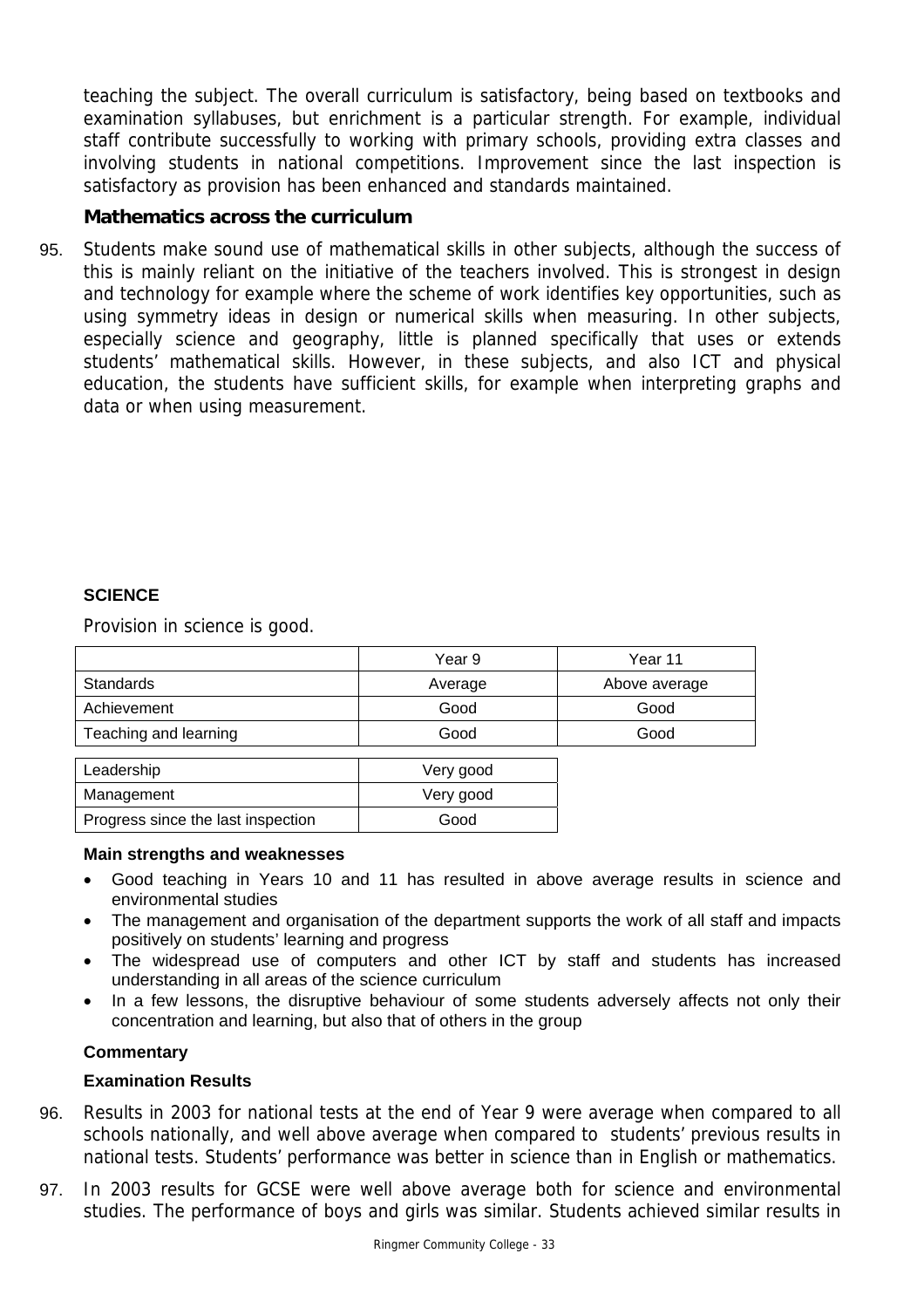English but performed better than in mathematics. The most recent results for science were similar to those of 2003 but the environmental studies results were lower.

# **Standards and Achievements**

- 98. Students' attainment on entry to the college is broadly average. By the end of Year 9 students achieve well compared to previous performance. In lessons they respond positively, using their oral skills to express their opinions clearly and logically to staff and each other. They have confidence in working independently on written exercises and also constructively with others in practical groups. Students are encouraged to increase their learning by using computers, data loggers and interactive white boards and this they do to good effect.
- 99. In Years 7 and 8 they develop and use their own personal study skills which increases their learning and progress. In a few lessons, a minority of students behave unsatisfactorily. This behaviour adversely affects the progress made by themselves and other members of the class.
- 100. The majority of students in Years 10 and 11 work constructively, developing their writing, oral, listening and practical skills. They have confidence in using computers, both as an aid to learning and also as a tool to record and analyse their results. This informs their future learning and helps to raise standards.

# **Teaching and learning**

- 101. Students' progress is supported by the knowledge, enthusiasm and skills of helpful and friendly staff, keen for them to succeed. Staff give freely of their time, both within and outside the normal college day, with catch-up and revision sessions.
- 102. Teaching is most effective where teachers have good knowledge of the subject, imparted to students in a well-structured and enthusiastic manner. In these circumstances students have confidence in the teaching, concentrate and hence progress with their studies. A Year 9 lesson, concerned with the transfer of heat, used a wide variety of teaching methods, including data logging to maintain students' interest and concentration. In a Year 10 class, computers were used to simulate an experiment, which together with more traditional methods stimulated students' imaginations and understanding of relevant factors affecting frictional forces. In another Year 10 lesson expectations for behaviour were too low, behaviour was poor and students did not make progress.

# **Leadership and management**

- 103. Since the last inspection, leadership and management has focused on improving the provision for science in order to increase the achievement of all students. The overall links between the college improvement plan, the departmental plans, schemes of work and lesson plans are clear. At the regular departmental meetings, students' achievement and progress are discussed and steps taken to rectify any under performance. Teachers' knowledge and skills are enhanced by further training, organised within the department and at whole-college sessions. All teaching and non-teaching staff, are enthusiastic about the success of the department and are working together to develop it further. An in-depth analysis of all student results has been carried out and is leading to the introduction of more appropriate courses for some targeted groups of students.
- 104. The department is well resourced and supported by dedicated technicians who are also very effective teaching assistants, helping those who need additional support.

# **INFORMATION AND COMMUNICATION TECHNOLOGY (ICT)**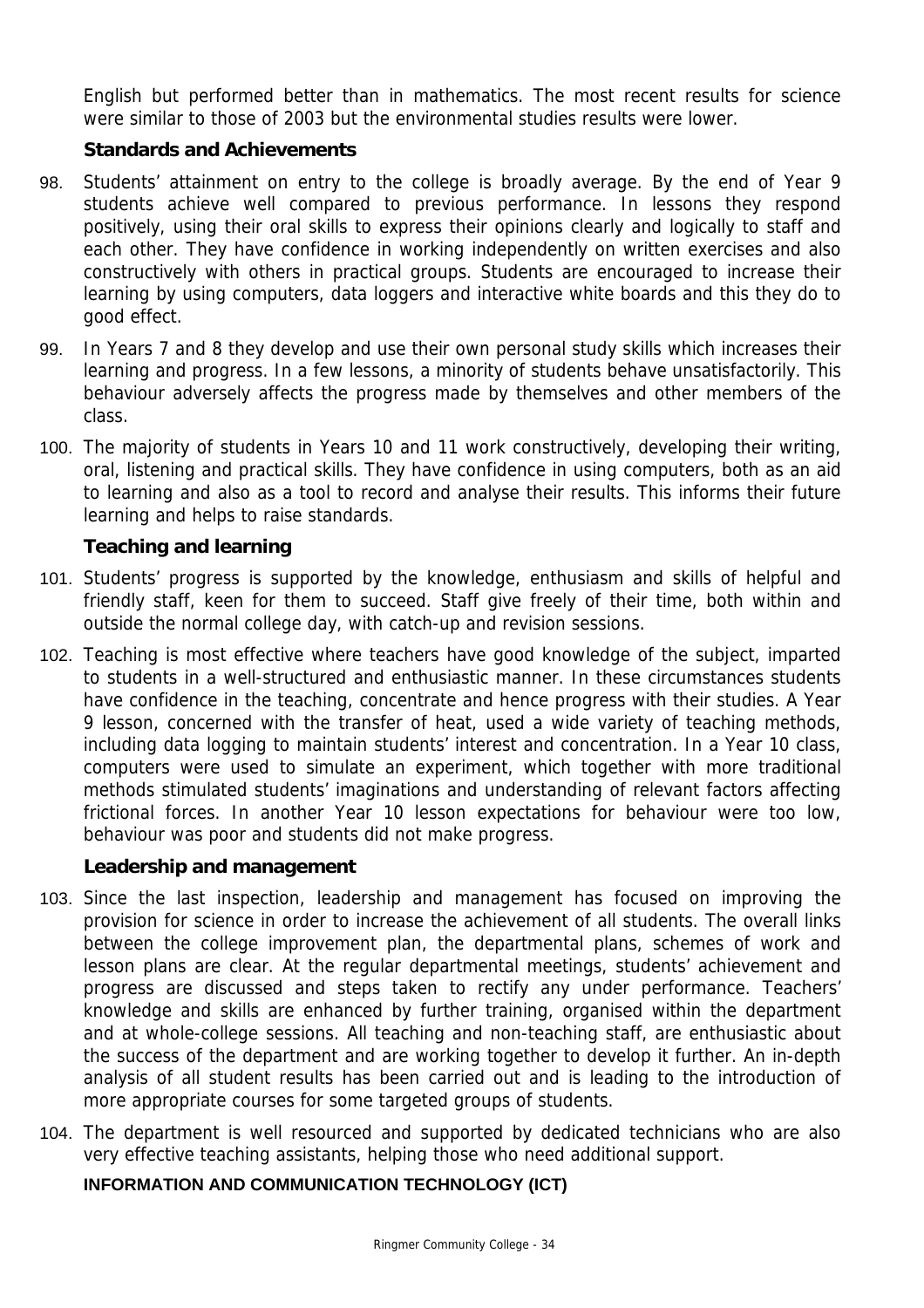Provision for ICT is satisfactory.

|                       | Year 9         | Year 11        |
|-----------------------|----------------|----------------|
| <b>Standards</b>      | Average        | Below average  |
| Achievement           | Satisfactory   | Unsatisfactory |
| Teaching and learning | Satisfactory   | Satisfactory   |
|                       |                |                |
| Leadership            | Satisfactory   |                |
| Management            | Unsatisfactory |                |

#### **Main strengths and weaknesses**

- Teachers have good subject knowledge and resources have been developed to support teaching and learning
- Higher-attaining students are not always challenged sufficiently

Progress since the last inspection Frogress since the last inspection

• Insufficient curriculum time is available to deliver ICT in Years 10 and 11 and as a result GCSE results are very poor

#### **Commentary**

#### **Examination results**

105. Teacher assessments at the end of Year 9 in 2003 showed attainment to be above average. More rigid assessment recently suggested that earlier results were over-generous and attainment was below average. The results of girls were better than those of boys. Girls' results were better than those of boys in GCSE, but results in 2003 were well below average and the most recent results are very low. This is due to insufficient curriculum time being available to deliver the double award course in Years 10 and 11.

#### **Standards and achievement**

106. Standards seen in Years 7 to 9 are average, but in Years 10 and 11 standards are below expectations. Students make satisfactory progress in Years 7 to 9. Students are able to identify with reasons, suitable logos to incorporate into a presentation and test predictions using a spreadsheet, discovering patterns and relationships. In a lively discussion Year 9 students identified the use of ICT in a drama production with some students understanding the significance of Gantt charts in planning. Year 10 students were able to identify drawbacks and advantages of marketing strategies and Year 11 students showed a superficial understanding of social implications of ICT as well as methods of input and output.

#### **Teaching and learning**

107. Teachers have good subject knowledge and in the best lessons teachers use a variety of teaching strategies to stimulate student interest and have high expectations for behaviour. Students know what they need to achieve and this keeps them focused and making good progress. Resources are used imaginatively to stimulate interest and students are well supported. The use of question and answer sessions, encouraged by praise, enables teachers to establish what students have learnt. In other, less successful lessons planning is less thorough, with missed opportunities to use resources, and the pace of lessons is too slow. Students are not always clear what they are supposed to be doing and are less involved. In all lessons lower-attaining students are well supported and make good progress, but higher-attaining students are not always challenged sufficiently and this limits their progress. Work in Years 10 and 11 is marked well with guidelines on how it can be improved. In Years 7 to 9, marking is satisfactory. Students are given guidance on how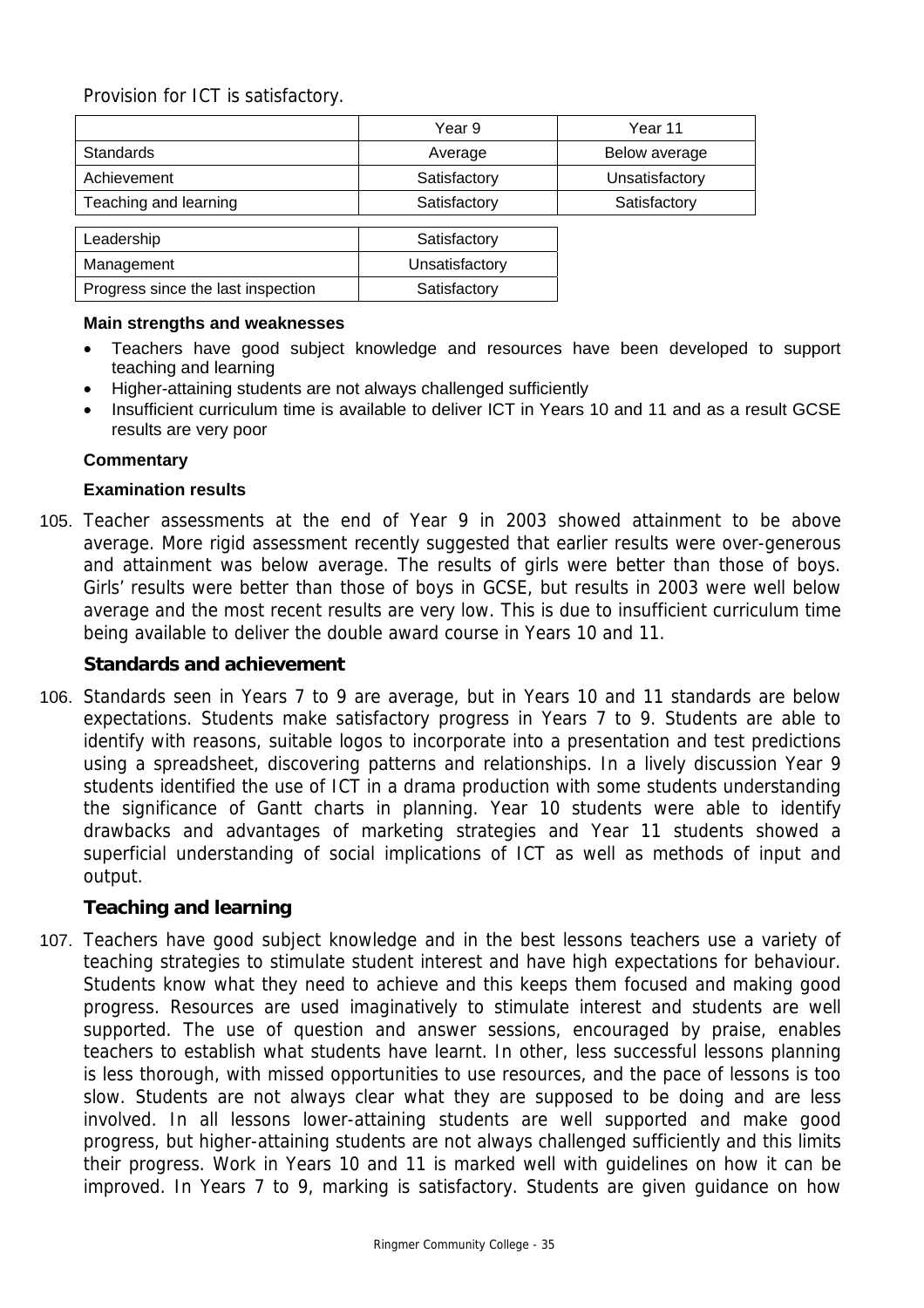they can improve their work, but they are not given National Curriculum levels and there is no evidence of moderation of assessment across the department.

# **Leadership and management**

108. Departmental leadership is satisfactory, but with the sharing of good practice within the department an area for development. The co-ordination of the roles of those responsible for ICT throughout the college require clarification. The unsatisfactory management of the curriculum in Years 10 and 11 is a result of a whole-college decision taken over three years ago. At the time of the inspection plans were still being developed to introduce a more suitable course. Since the last inspection there has been considerable investment in ICT resources and overall improvement has been satisfactory.

# **Cross-curricular use of ICT**

- 109. Cross-curricular use of ICT is satisfactory. Good use is made of ICT in science, modern foreign languages, history, music and design technology. In science students use lap top computers for logging and handling data. ICT opportunities are identified in schemes of work in modern foreign languages and history and there is a good programme of ICT activities including the use of web sites and word processing. Students use ICT in music for composition. This is particularly well developed in Years 10 and 11. They use keyboards and do their own recording. In design technology computers support students' learning well. There is good use of CAD/CAM (computer aided design/ computer aided manufacture) and students have access to a milling machine. The use of ICT in mathematics, English and physical education is satisfactory. Interactive whiteboards are used skilfully to support teaching and learning in mathematics and physical education. In English some use of wordprocessing was seen in the work sampled. Use of ICT remains unsatisfactory in art and geography. In art at the time of the inspection the computer was broken and there was no scanner. This was an issue from the last inspection and remains so. In geography problems with wireless connections limit the use of ICT by students in lessons, although there is good use of the interactive whiteboard to support teaching and learning. Little data handling was seen in the work sample and the use of ICT in geography remains unsatisfactory.
- 110. The library is equipped with 30 modern computers. These can be booked for class use of by groups of students to develop their work. These are well used at the end of the college day to support students' homework.

# **HUMANITIES**

# **Geography**

Provision in geography is unsatisfactory.

|                       | Year 9       | Year 11        |
|-----------------------|--------------|----------------|
| Standards             | Average      | Below average  |
| Achievement           | Satisfactory | Unsatisfactory |
| Teaching and Learning | Satisfactory | Unsatisfactory |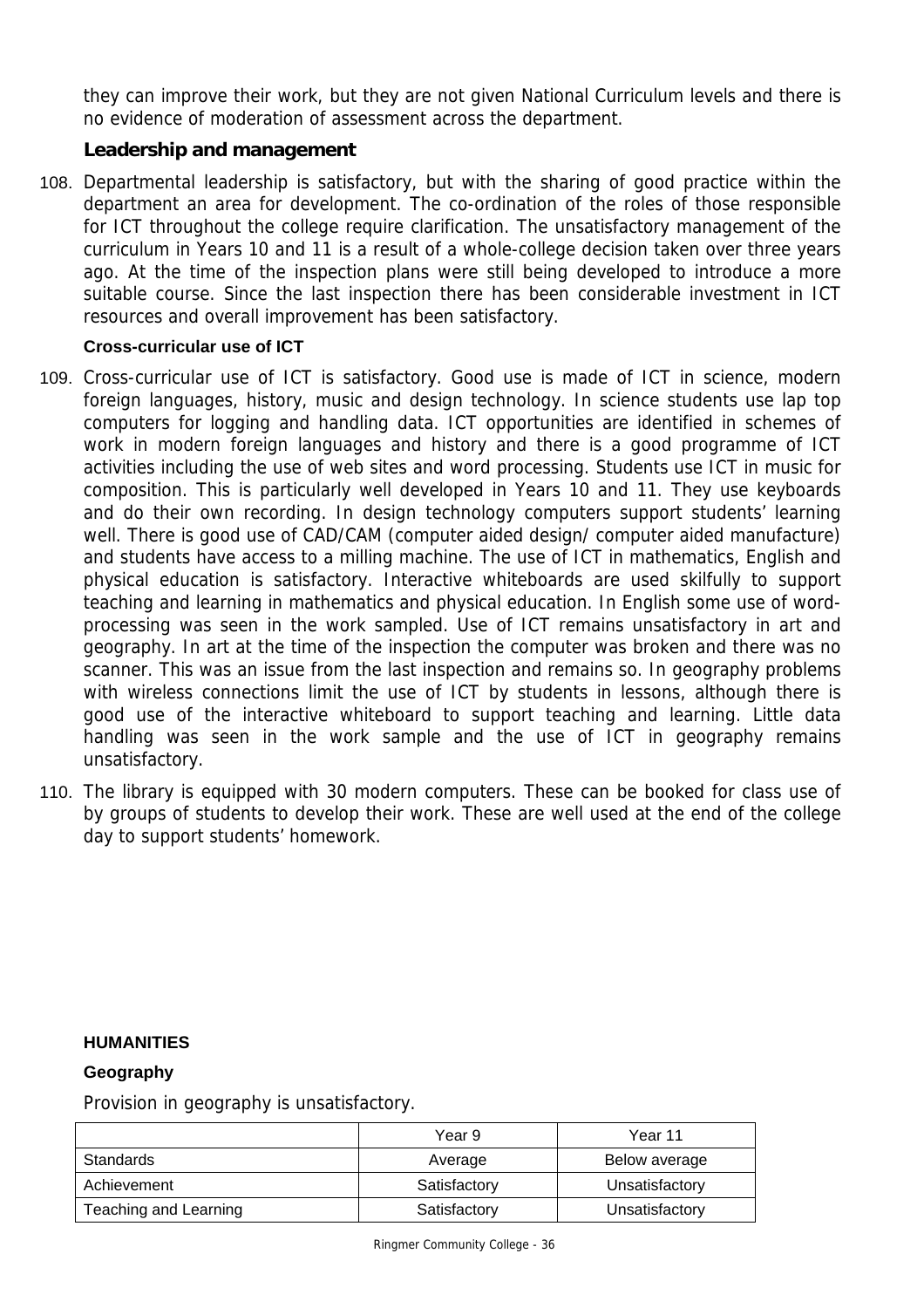| Leadership                     | Unsatisfactory |
|--------------------------------|----------------|
| Management                     | Unsatisfactory |
| Progress since last inspection | Unsatisfactory |

#### **Main strengths and weaknesses**

- Students' achievement is satisfactory in Years 7, 8 and 9, but unsatisfactory in Years 10 and 11
- Students' attitudes and behaviour are unsatisfactory in some lessons and have a negative effect on their achievement
- Although the curriculum is generally broad, varied and interesting, students have too few opportunities to use ICT to help them learn

#### **Commentary**

## **Examination results**

111. Results from teacher assessments at the end of Year 9 in 2003 were average. The college results at GCSE in 2003 were below average and in 2004 they declined further.

# **Standards and achievement**

112. Students' work at the end of Year 9 and Year 11 reflects these results. The achievement of students in Years 10 and 11 has particularly suffered because there have been staff absences and subsequent arrangements have not sufficiently ensured a sustained and continuous approach to their lessons. In some classes throughout the college, students' attitudes and behaviour in lessons sometimes result in them achieving less than they should.

# **Teaching and learning**

- 113. Students' work shows that teaching and learning are inconsistent between classes although the new schemes of work are providing more consistent planning, which was apparent in lessons seen during the inspection. Teaching is better in Years 7, 8 and 9, although there are still inconsistencies. While in some lessons teaching is good and some teachers who know the subject well provide clear explanations and demonstrations, students' work shows that in other lessons, teaching is weaker. These classes are sometimes taught by nonspecialists who are less well placed to help the students in Years 10 and 11 to achieve. While every effort was made during the inspection to provide better teaching, there was insufficient assessment information about students' levels of knowledge and understanding so that at times, the work set was either too difficult or too easy. For example, in a Year 7 lesson about four figure references, a high proportion of students had learned how to use these in their primary schools. As a result, some of these students became bored by the activity, which also did not relate to a real map and location, so they felt they were learning very little. The class became very noisy, and although the teacher skilfully used class management strategies to improve the situation, overall the learning of many was adversely affected. Where teaching was good, as in a Year 10 lesson, the teacher made the purpose of the lesson clear and used video material well to help students understand and maintain their interest. However, even in this better lesson, students were too dependent on the teacher and not learning to think for themselves sufficiently.
- 114. The marking of students' work is variable. Some is detailed and informative so that students are clear about areas they need to improve, but generally, marking is cursory and the quality of work has declined.

# **Leadership and management**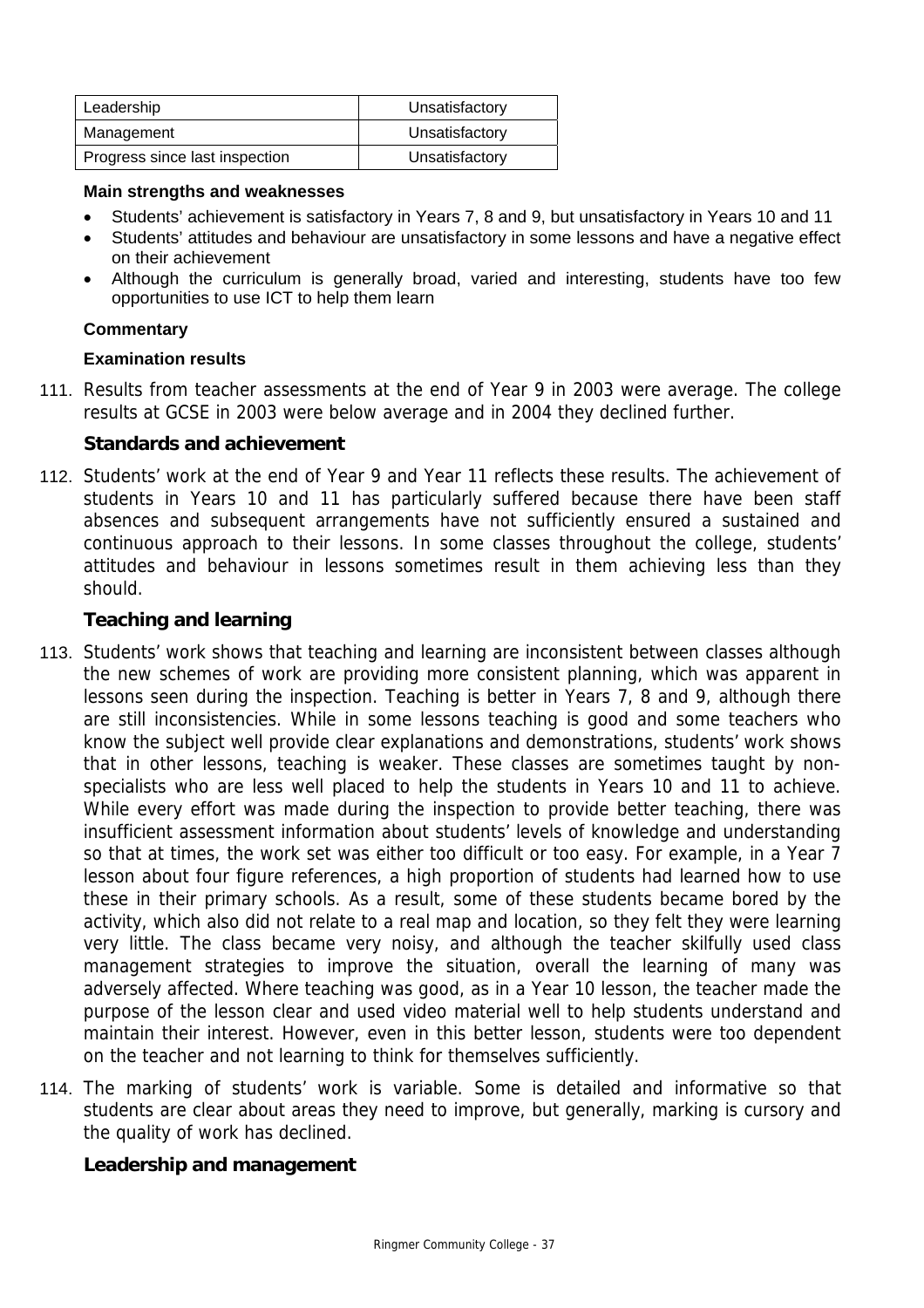115. Although the new scheme of work has recently improved planning, other developments have been slow. Visual material makes a good contribution to some lessons, but there is too little fieldwork, particularly in Years 8 and 9, and this combined with the use of nonspecialist teachers means that the subject at times lacks stimulating material and some lessons fail to capture students' interest sufficiently. The access to ICT is very restricted, so students have too few opportunities to develop its use with the result that this aspect of students' achievement is limited. Since the last inspection, results have declined and there has been insufficient progress with the key issues raised.

# **History**

Provision in history is good.

|                       | Year 9    | Year 11       |
|-----------------------|-----------|---------------|
| <b>Standards</b>      | Average   | Above average |
| Achievements          | Good      | Good          |
| Teaching and Learning | Good      | Good          |
|                       |           |               |
| Leadership            | Very good |               |
| Management            | Good      |               |

#### **Main strengths and weaknesses**

Progress since last inspection and all conditions of Good

- GCSE results are above average and the most recent results show further improvement
- Teachers' planning builds successfully on the students' previous knowledge, skills and understanding, enabling them to achieve well
- The department has developed a strong team approach in which very imaginative teaching flourishes
- The practical tasks and very active lessons have very skilfully raised the interest of students, particularly the boys, in the subject
- Although students' response is generally good, a small but significant number of students arrives late and lacks commitment, and so do not make the most of opportunities in lessons

# **Commentary**

#### **Examination results**

116. In 2003 teacher assessments show students' standards are average at the end of Year 9. GCSE results in 2003 were above national average and have improved further in 2004.

# **Standards and achievement**

117. Students enter the college with average knowledge and understanding of history, but their skills are often below average. Present standards in Years 7, 8 and 9 are average. Most students are achieving well, because they have significantly improved their skills in the subject. In Years 10 and 11, standards of the option groups are above average and students are achieving well.

# **Teaching and learning**

118. When students enter history lessons, they are immediately involved a variety of very skilfully planned activities designed to make them think, discuss ideas and make decisions. This was particularly apparent in very well planned work based on role playing a recruitment tribunal and when Year 9 students debated who should be blamed for the failures of the Battle of the Somme. The boxing match approach, in the latter, was particularly successful in extending the knowledge and understanding of the gifted students. Teachers encourage students to question and to be active learners and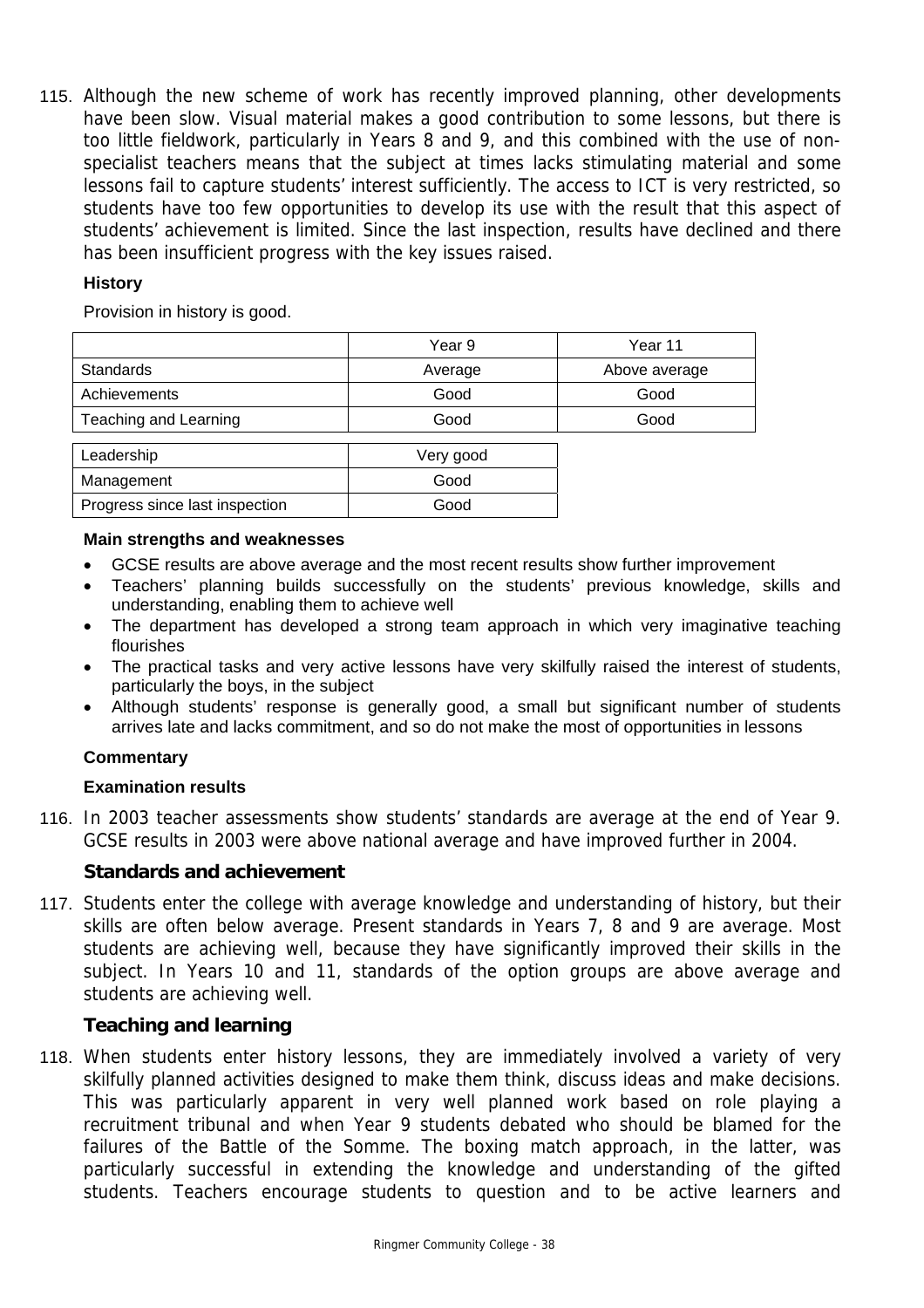independent researchers. In GCSE work on medicine through time, they were encouraged to develop hypotheses about the contribution of key individuals and what the results of their work had been. This, together with the good marking and assessment, is an important contributor to the continuing rise in GCSE results. The energetic and collaborative work seen in GCSE lessons ensures a good understanding of the industrial and agricultural revolutions. The coursework component is also well taught and students have a clear understanding of how the suffragette movement affected women's rights to vote. Unfortunately in a significant number of the lessons seen, a number of students arrived late, without any excuse. There were several times when individuals did not attempt to take an active part in the very well prepared tasks and clearly avoided work. As a result, they lost out on a very good learning opportunity. Their lack of enthusiasm in response to the energetic teaching was not sufficiently addressed.

# **Leadership and management**

119. A very clear determination to maintain high standards is evident. The development of a strong team approach ensures that very good ideas are put into practice well. A skilfully planned programme is well supported by the assessment for learning that gives students good guidance on how to develop and improve their work. Novel teaching methods are used very well in many sessions. Appropriate homework is regularly set. Display of students' work is very good, particularly that celebrating Black history week. The wellplanned trips, such as those to the Imperial War museum and to the Flanders' Great War sites, enhance the course considerably. Very good use is made of external speakers and role play activities. Students were particularly keen to talk about the medieval armour demonstration.

## **Religious education**

Provision in religious education is unsatisfactory.

|                                | Years 7-9      | Years 10 and 11 |
|--------------------------------|----------------|-----------------|
| <b>Standards</b>               | Below average  | No evidence     |
| Achievement                    | Unsatisfactory | No evidence     |
| Teaching and learning          | Unsatisfactory | No evidence     |
| Leadership                     | Satisfactory   |                 |
| Management                     | Unsatisfactory |                 |
| Progress since last inspection | Unsatisfactory |                 |

#### **Main strengths and weaknesses**

- In Years 8 and 9 students are encouraged to reflect on their own and other students' views on current moral and spiritual issues
- Low expectations result in limited progress being made by students in Year 7
- Religious education is not taught in Years 10 and 11
- The use of assessment to help students learn effectively is underdeveloped

#### **Commentary**

#### **Standards and achievement**

- 120. The subject is not taught in Years 10 and 11 and the college therefore fails to comply with the statutory requirement to teach religious education across Years 7 to11.
- 121. Although students in Year 7 arrive with a varied experience of the subject, the overall standard on entry is average. The department makes appropriate efforts to assess students' learning in Year 7. However, limited use is made of this information to plan work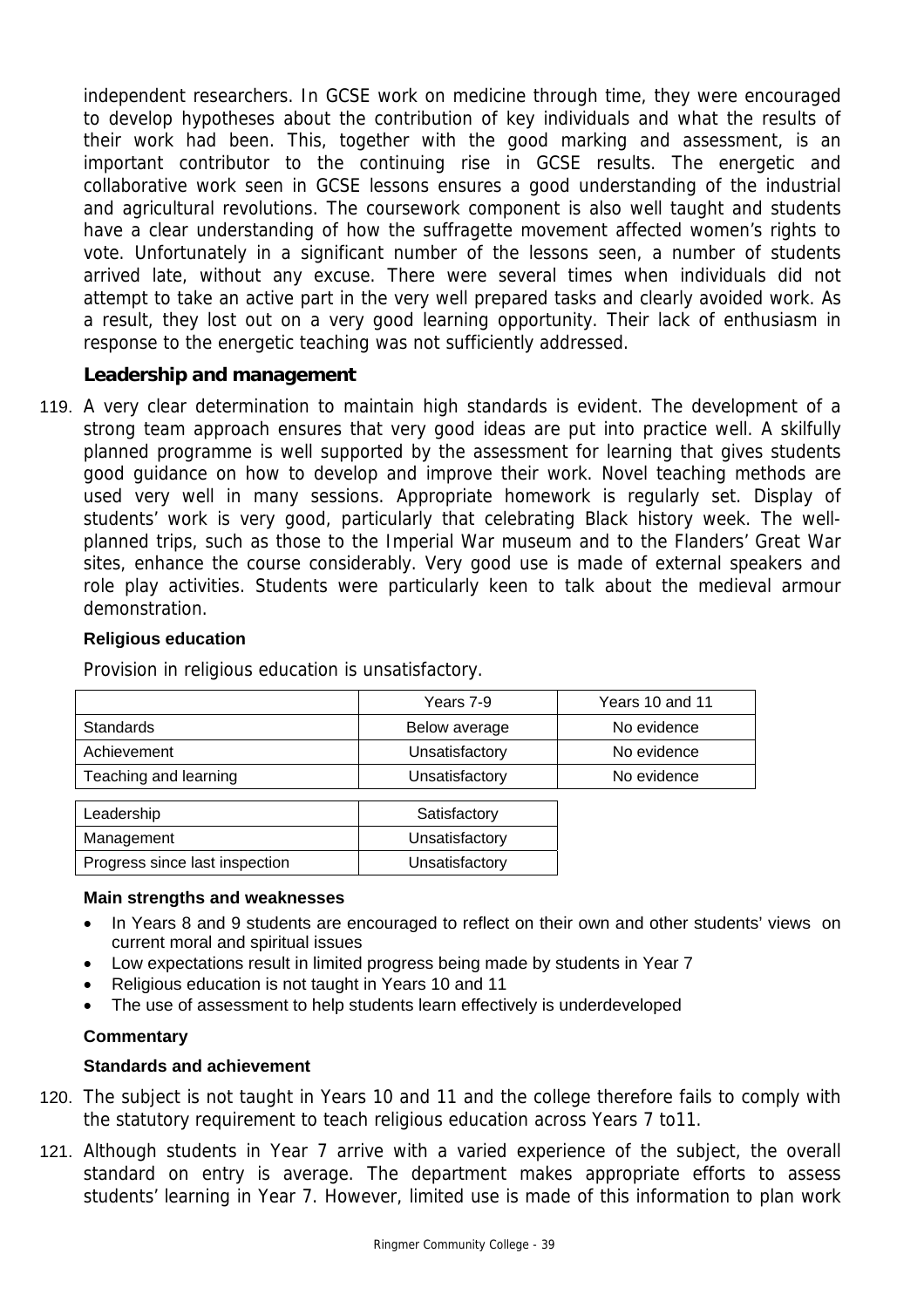which is matched to students' varying needs and abilities. This results in students making unsatisfactory progress in Year 7. Standards of the written work seen in Years 8 and 9 are better with higher ability students writing reflective pieces on moral and spiritual themes such as the meaning and purpose of life. However, the work of lower-attaining students and those with special educational needs is often meagre and poorly presented. Achievement is better in Years 8 and 9. By the end of Year 9 students have a satisfactory insight into the main religions taught and are able to discuss a range of moral issues, for example, their own and others explanations for "suffering".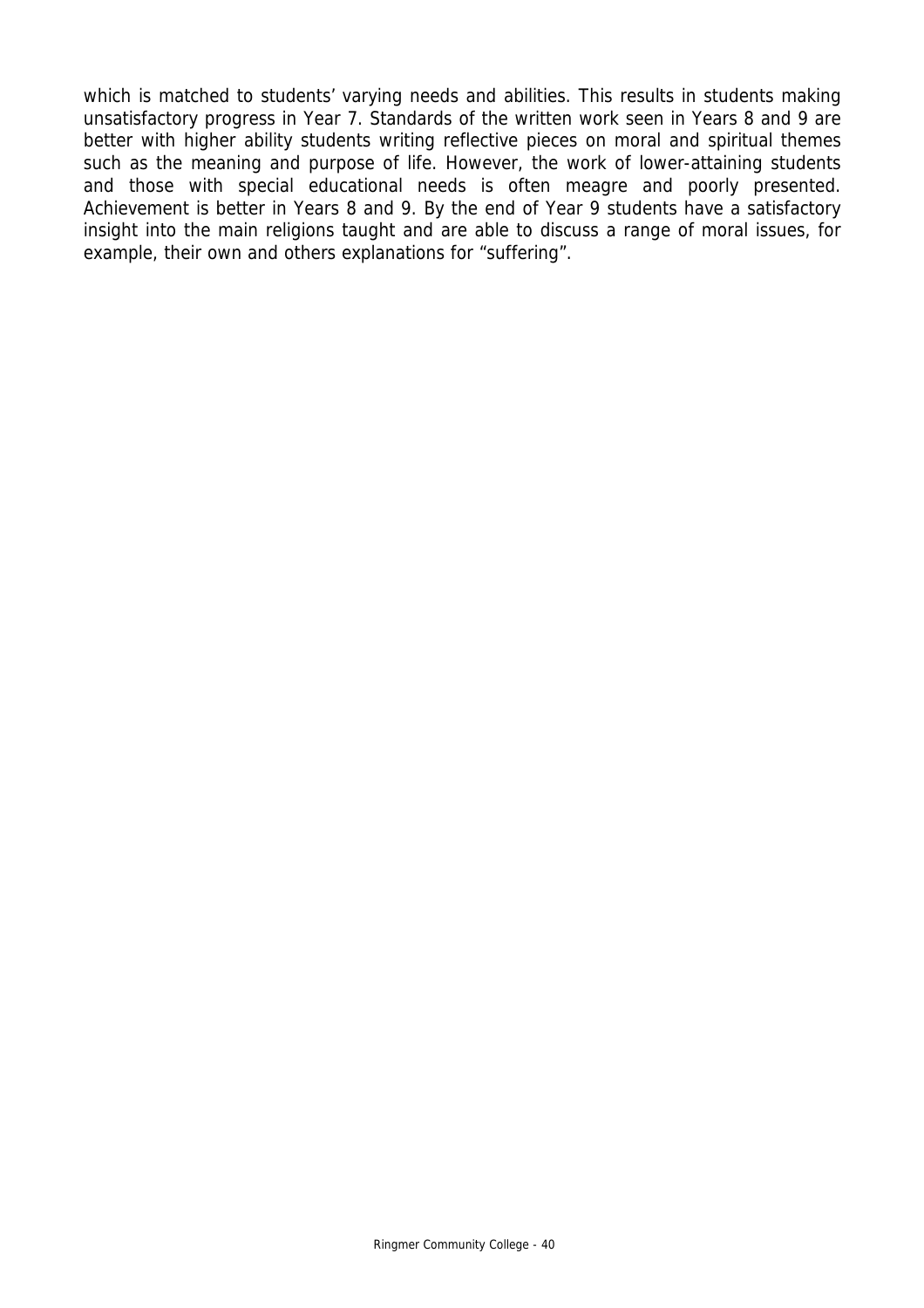# **Teaching and learning**

122. Teaching and learning are unsatisfactory. Planning is variable and in some lessons observed activities are poorly sequenced; teachers do not always ensure that there is a range of activities to keep students fully engaged although in the good lesson observed, the teacher had planned a range of activities to match the varying learning styles of students; good behaviour management enabled most students to stay on task throughout the lesson and the work set was challenging for all levels of attainment. The scheme of work for Years 7 to 9 is not followed consistently in Year 7 to allow students to progress in learning about the main religions in a coherent way. The marking of students' work is inconsistent and not always helpful in telling students how to improve. In some lessons observed, students were not fully on task and there is limited provision of separate work to meet the needs of individual students especially lower-attainers. Limited use is made of local faith communities.

# **Leadership and management**

123. Leadership is now satisfactory as action has been taken to develop the programmes of study to meet the requirements of the locally agreed syllabus. The department is in the process of developing good schemes of work linked to a secure system for developing assessment for learning. The use of ICT is insufficiently developed in Year 7. Management of the department is unsatisfactory as poor progress has been made on some of the issues raised in the last inspection. Whilst there is now a secure scheme of work in place for Years 7 to 9, there is no religious education taught in Years 10 and 11. Although some progress has been made in terms of monitoring and evaluating the work of the department progress there has been a limited impact on teaching and standards in Years 7 to 9 with limited commitment to developing provision for the subject in Years 10 and 11.

# **TECHNOLOGY**

Provision in design and technology is good.

The college offers GCSE courses in product design using resistant materials, electronic systems, graphics and food technology. In addition a food technology entry-level qualification is available to selected students. Vocational courses are being piloted with further education colleges to enable some students to follow NVQ, and Btech qualifications.

|                                | Years 7, 8 and 9 | Years 10 and 11 |
|--------------------------------|------------------|-----------------|
| <b>Standards</b>               | Average          | Above Average   |
| Achievement                    | Good             | Good            |
| Teaching and learning          | Good             | Good            |
| Leadership                     | Very good        |                 |
| Management                     | Very good        |                 |
| Progress since last inspection | Very good        |                 |

#### **Main strengths and weaknesses**

- Results are above average, and girls consistently do better than boys
- Students achieve well because the learning programmes are well planned and taught
- Students are sometimes less focused on their learning in Years 7 to 9, due to distractions in lessons
- Some GCSE design folder-work is becoming excessive and not focused tightly on the requirements
- The old fittings in food technology rooms are unsatisfactory

# **Commentary**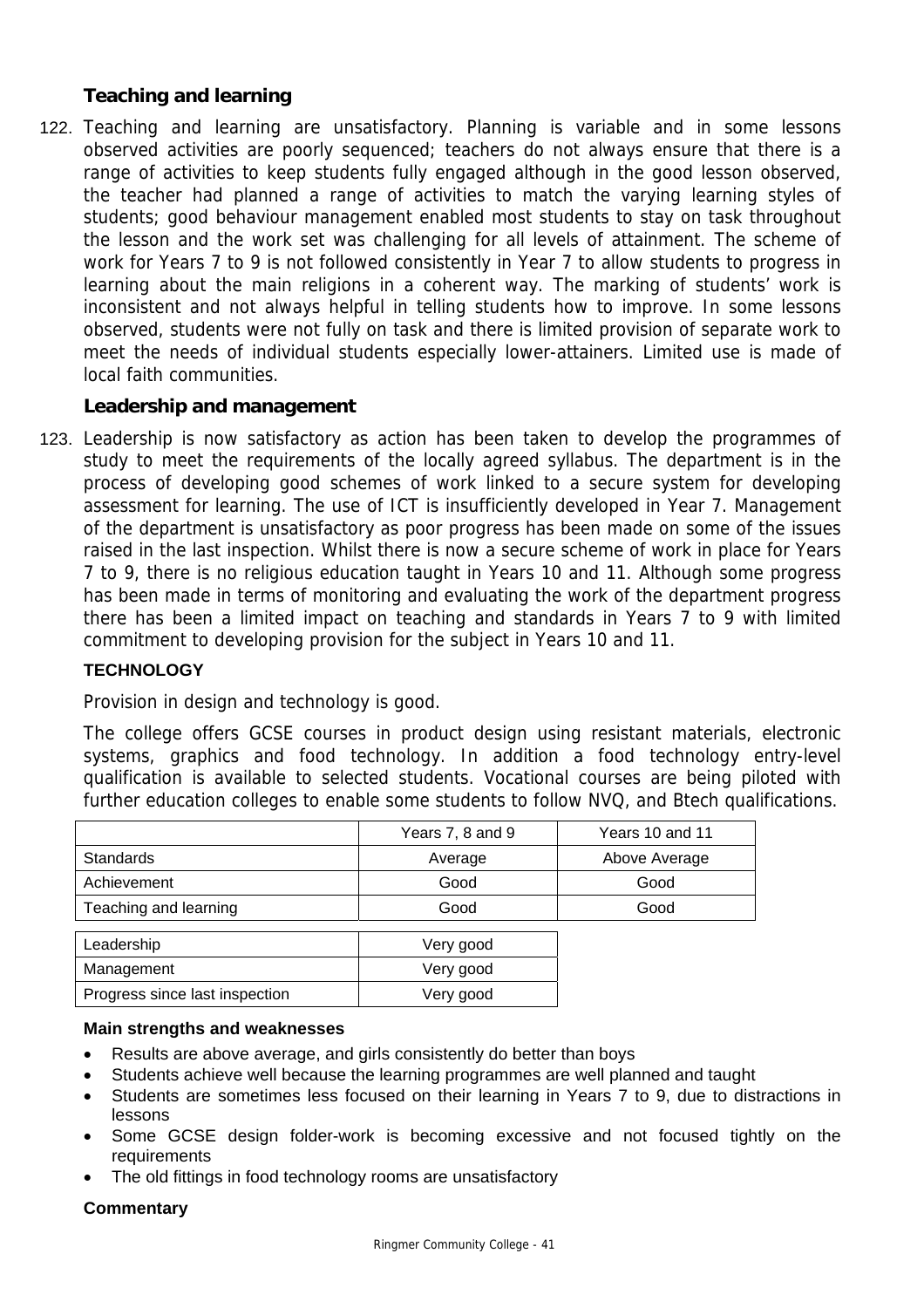## **Examination results**

124. Teachers' assessments at the end of Year 9 show that attainment is slightly above average. The very good department assessment procedures ensure that these are accurate. GCSE results were above average in 2003 and the most recent results are very similar. The gap between the boys' and girls' results in 2003 was closer than that found nationally. Girls have consistently done better than boys over the last five years. The most popular subject is food technology where the results have shown an improving trend. Electronic systems results have declined by a third over the last five years and few students took the subject in 2004. Product design results have also declined slightly.

## **Standards and achievement**

- 125. Students in Year 9 are currently working in line with average standards and the very good planning ensures most students achieve well. Achievement is very good in food technology lessons because of the students' planning and preparation for the following practical lessons. Students' literacy development is supported well in these lessons by the use of writing frames to help structure work. Many younger students have weaknesses in illustrating and design drawing. Some boys in particular are not producing as much as girls in their notebooks and have weaker presentation and drawing skills.
- 126. The current Year 10 and 11 students are making good progress overall. The standards of current GCSE design folders are above average. Students engage and participate well in lessons because the teachers plan and set effective tasks. Students with special educational needs do particularly well because of the good additional support by technicians and learning assistants.

## **Teaching and learning**

- 127. There is excellent planning of the overall learning programme in Years 7 to 9, and this enables teachers to have well structured lessons. The technology special status of the college has enabled the department to establish good use of ICT and use CAD in Year 8 lessons.
- 128. There are good displays in the teaching rooms that help to promote the requirements of the subject. Although there are course work guidance booklets, many students are producing excessive folder work with too much time being spent on decoration rather than a sharp focus on meeting the requirements for high grades. Learning becomes more difficult when three examination courses are timetabled together in the same room. Students have good opportunities to enhance their interests in the subject through: course work clubs; summer schools; and, taking part in a national environmental vehicle design competition.

#### **Leadership and management**

129. The department benefits from very good role models, who carry out very thorough analysis to identify how further improvement can be made. The outreach work with local primary schools and further education is very good and is leading to curriculum development. Textiles design is not offered currently. The accommodation for food technology is very dated and does not meet requirements.

#### **VISUAL AND PERFORMING ARTS**

#### **Art and design**

Provision in art and design is very good.

| and 9 | and 11 |
|-------|--------|
| Years | ∨ears  |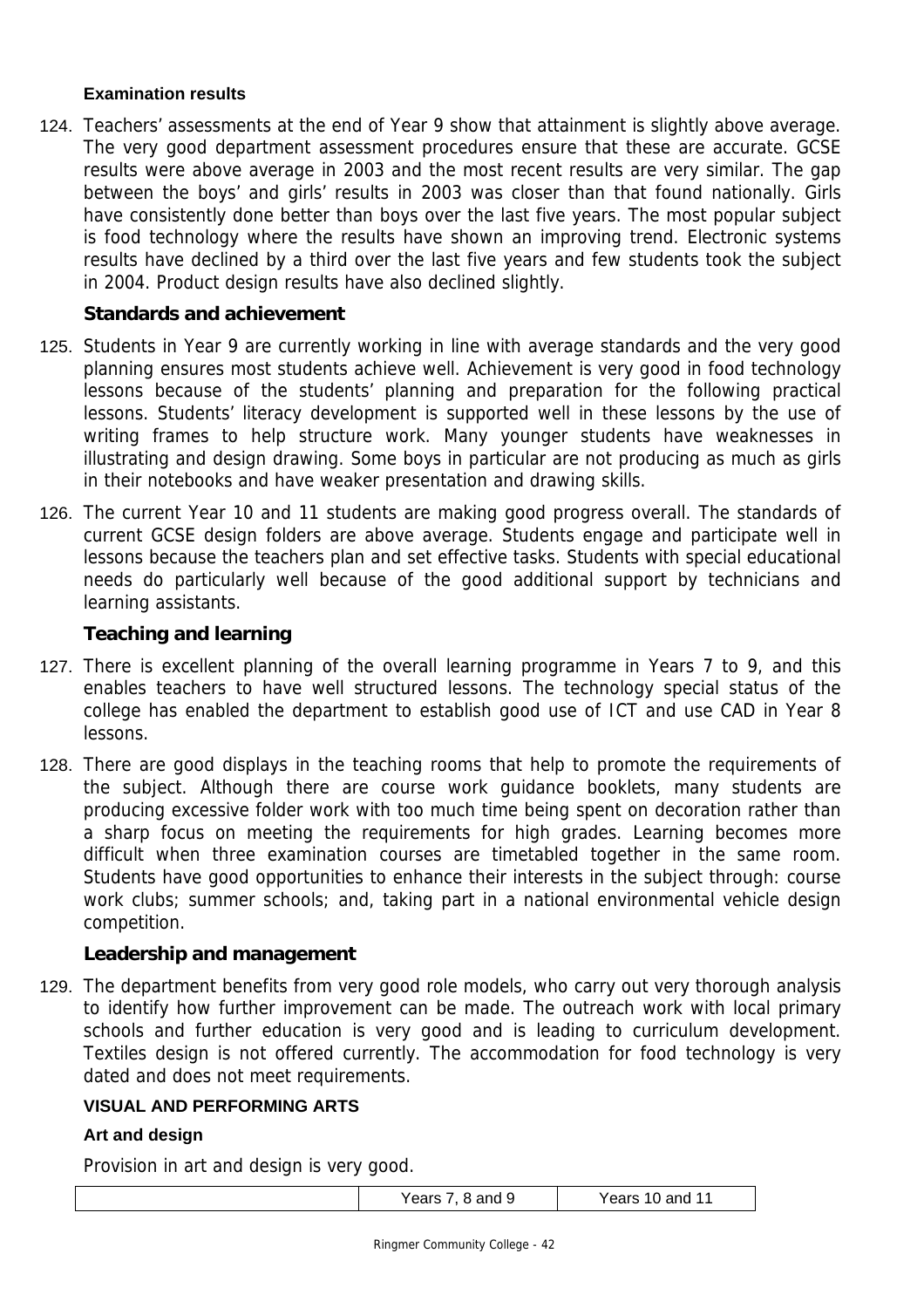| <b>Standards</b>                  | Above expectation | Average   |
|-----------------------------------|-------------------|-----------|
| Achievement                       | Very good         | Good      |
| Teaching and Learning             | Very good         | Very good |
|                                   |                   |           |
| Leadership                        | Very good         |           |
| Management                        | Very good         |           |
| Improvement since last inspection | Satisfactory      |           |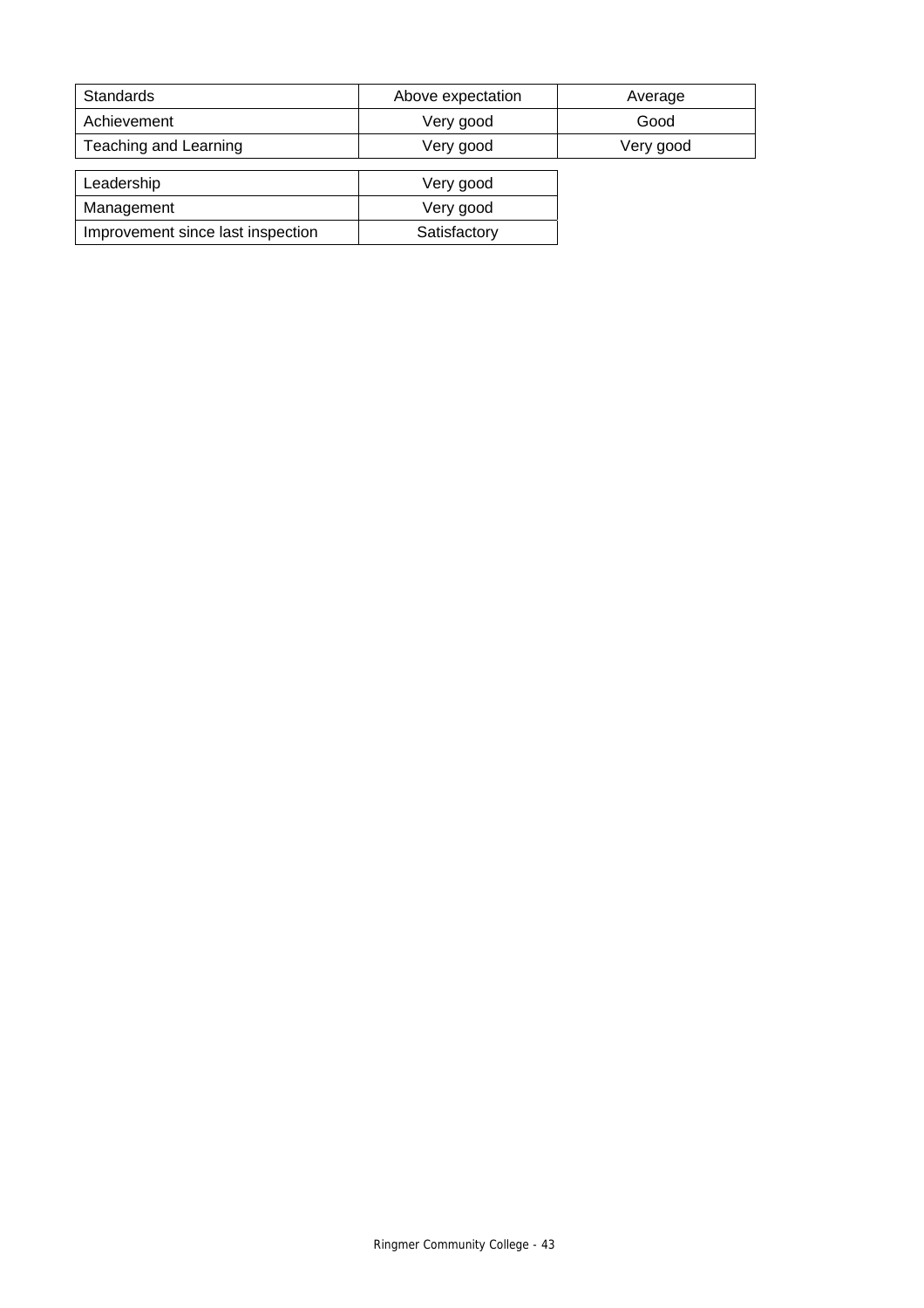## **Main strengths and weaknesses**

- The very good teaching, with innovative approaches to learning, leads to very good achievement overall
- The behaviour and the attitudes of students are very good
- Leadership is reflective, visionary and purposeful and there is excellent teamwork
- Visits to galleries and trips abroad have made a significant contribution to students' spiritual and cultural development
- There are insufficient resources and opportunities to work with computers
- The accommodation is poor and poses risks to the health and wellbeing of staff and students

## **Commentary**

130. Teacher assessments in 2003 show standards at the end of Year 9 to be above expected levels for students' ages. Standards were average in the 2003 GCSE examinations with the performance of boys being significantly better than the national average. The most recent results show some decline. However, analysis of the results show that of the students who under-performed against their predicted results, several had a poor record of attendance.

# **Standards and achievement**

131. The quality of work displayed in classrooms and the high regard students have for the subject and their work all contribute positively to their very good attitudes and achievement. Most students work hard in lessons and in their own time. The quality and presentation of work in their sketchbooks is a major strength and students are rightly proud of these. They speak fluently and with understanding about artists' work and the contextual factors that influence it. Several notable examples were seen, for example in Year 7 where students talked of the energy communicated in Turner's seascapes and in Year 8 where they discussed the way Munch used colour to set the mood and atmosphere for ' The Scream'. Students of all abilities and needs, take a full and active part in a range of tasks. They are engaged and motivated by the projects teachers plan for them. By Year 9 students make informed decisions and work independently on a range of activities – different printmaking techniques, clay work and drawing and painting. They know how they well they are progressing and understand how to improve. Although the quality of teaching in Years 10 and 11 is very good factors such as poor accommodation and limited access to ICT resources have a negative impact on students' achievements.

# **Teaching and Learning**

132. Teachers make excellent preparations that ensure a good balance of firsthand and secondary source materials and videos. Taking students to exhibitions, like the Vivien Westwood retrospective at the Victoria and Albert museum, proved an inspiration for both boys and girls and led to some very imaginative work by Year 11 students. A trip to Barcelona had a similar impact. Students are immersed in multi sensory experiences – visual, oral and aural - that are well matched and tuned to their learning needs. Some highly imaginative and effective strategies for developing students' literacy skills have been devised. As a consequence the annotations, that accompany students' visual research, are often of high quality and students can speak confidently about their own and others' work.

# **Leadership and Management**

133. Leadership is visionary, there is excellent teamwork and staff regularly review and reflect on their teaching and its impact on students' work and achievement. Despite the poor accommodation, that poses risks to the health and wellbeing of staff and students, and has inadequate storage facilities, the subject continues to make a strong contribution to the college ethos through students' spiritual, moral, social and cultural development. The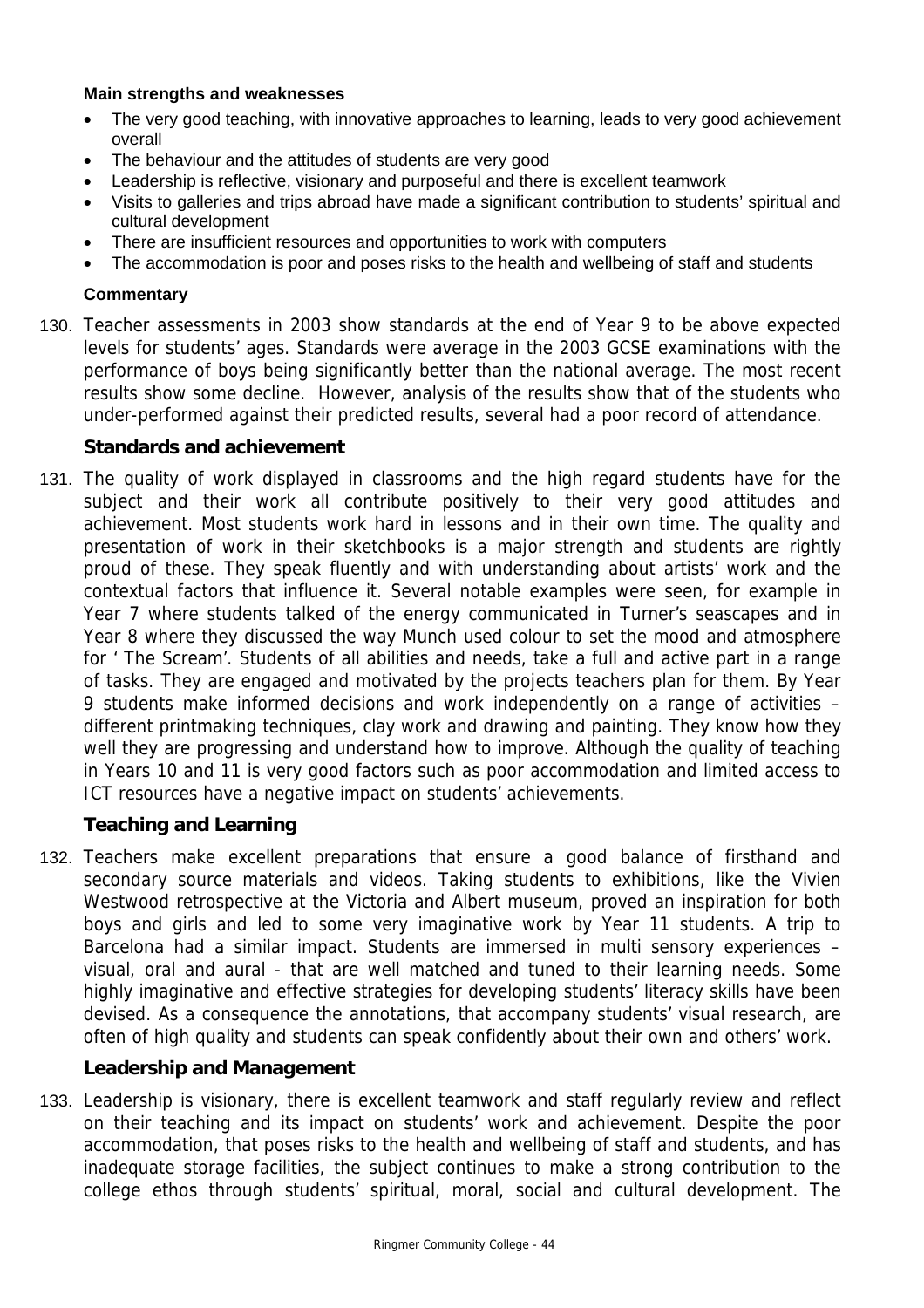access to and use of computers remain unsatisfactory, as they were at the time of the last inspection.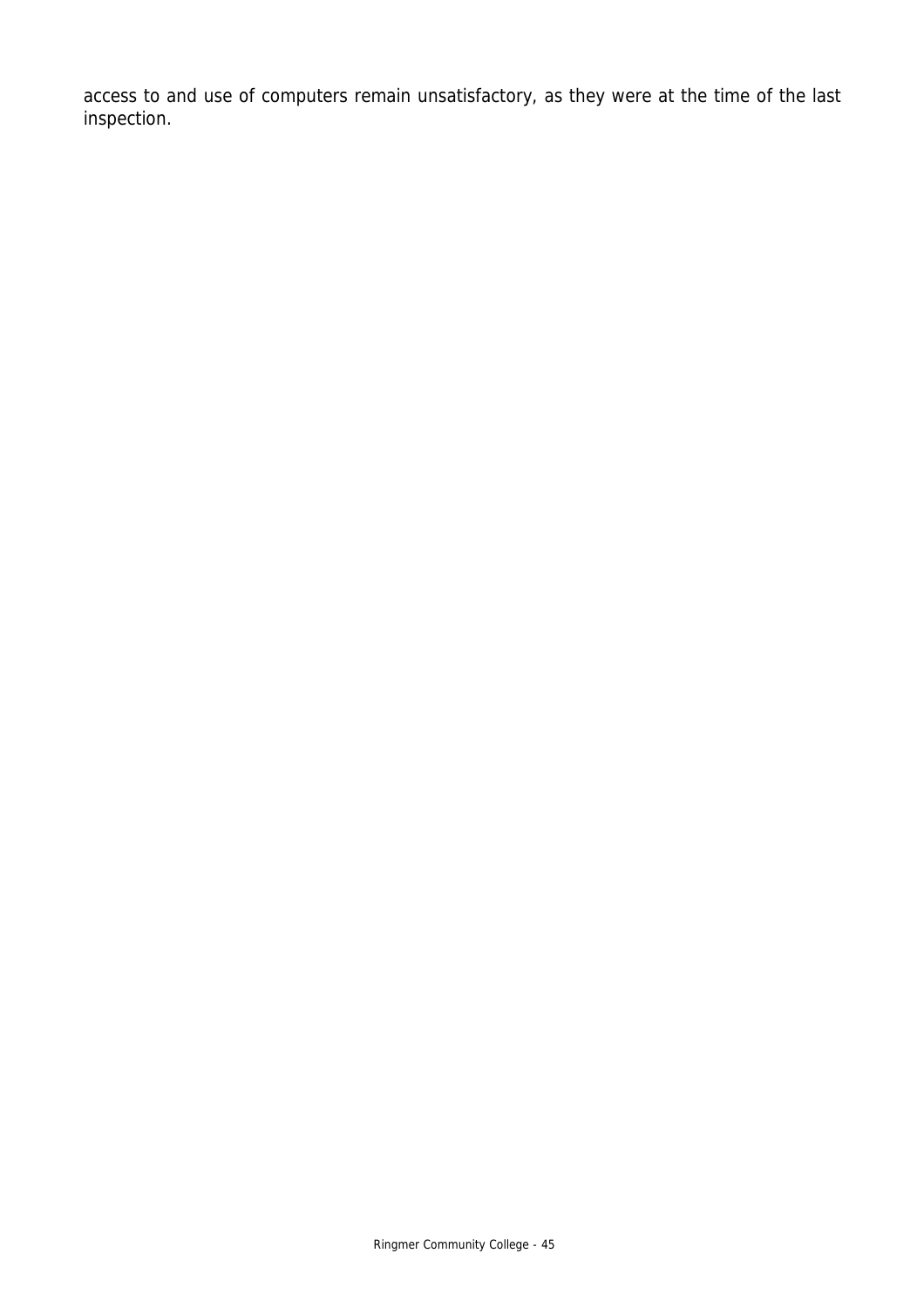# **Music**

The provision in music is very good.

|                       | Year 9        | Year 11            |
|-----------------------|---------------|--------------------|
| Standards             | Above average | Well above average |
| Achievement           | Good          | Good               |
| Teaching and learning | Good          | Good               |
|                       |               |                    |

| Leadership                     | Very good |
|--------------------------------|-----------|
| Management                     | Good      |
| Progress since last inspection | Good      |

#### **Main strengths and weaknesses**

- GCSE results are well above average
- The good quality teaching and students positive attitude to the subject are contributing positively to learning
- The excellent out-of-college musical activities are well supported by the students and are adding positively to their musical experiences
- The planning of lessons is thorough on the whole, but lacks specific challenges for the higherattaining and musically talented students

## **Commentary**

## **Examination results**

134. Teachers' assessments at the end of Year 9 in 2003 indicated that standards were well above average. Although standards are above average these results are were over generous as they did not include a detailed assessment of the creative element of the National Curriculum. In the 2003 GCSE music examination, results were significantly above the national average. The most recent results show that these high standards have been maintained. Girls' attainment was better than that of boys.

# **Standards and achievement**

- 135. Students join the college in Year 7 with average standards. However, with the benefit of good teaching, the emphasis on performance and students positive attitudes to the subject, standards are above average by the time they reach 14-years-old and so achievement is good. Many students play an instrument and this is contributing positively to their overall good rhythmic skills. These qualities are further developed by the excellent and varied range of out-of-college time musical ensembles. Students have listened to a range of different styles of music and talk with enthusiasm about the varying types they have experienced. They have a competent knowledge of basic composing techniques but these skills are not as well established as their performance. The contributory reason for this is that, in the past, there has been a greater emphasis on performance.
- 136. In Years 10 and 11 the good achievement continues and standards in the GCSE groups are well above average. Students' good instrumental ability is contributing positively to their composing skills, producing compositions that show an individual style and good structure. Students use ICT music programs effectively to support and enhance their creative skills. Their knowledge of historical developments is well established naming and recognising different periods of music.

# **Teaching and learning**

137. Teachers have good specialist skills and use their knowledge effectively to guide and advise students. A particular strength of the teaching is the starter activities at the beginning of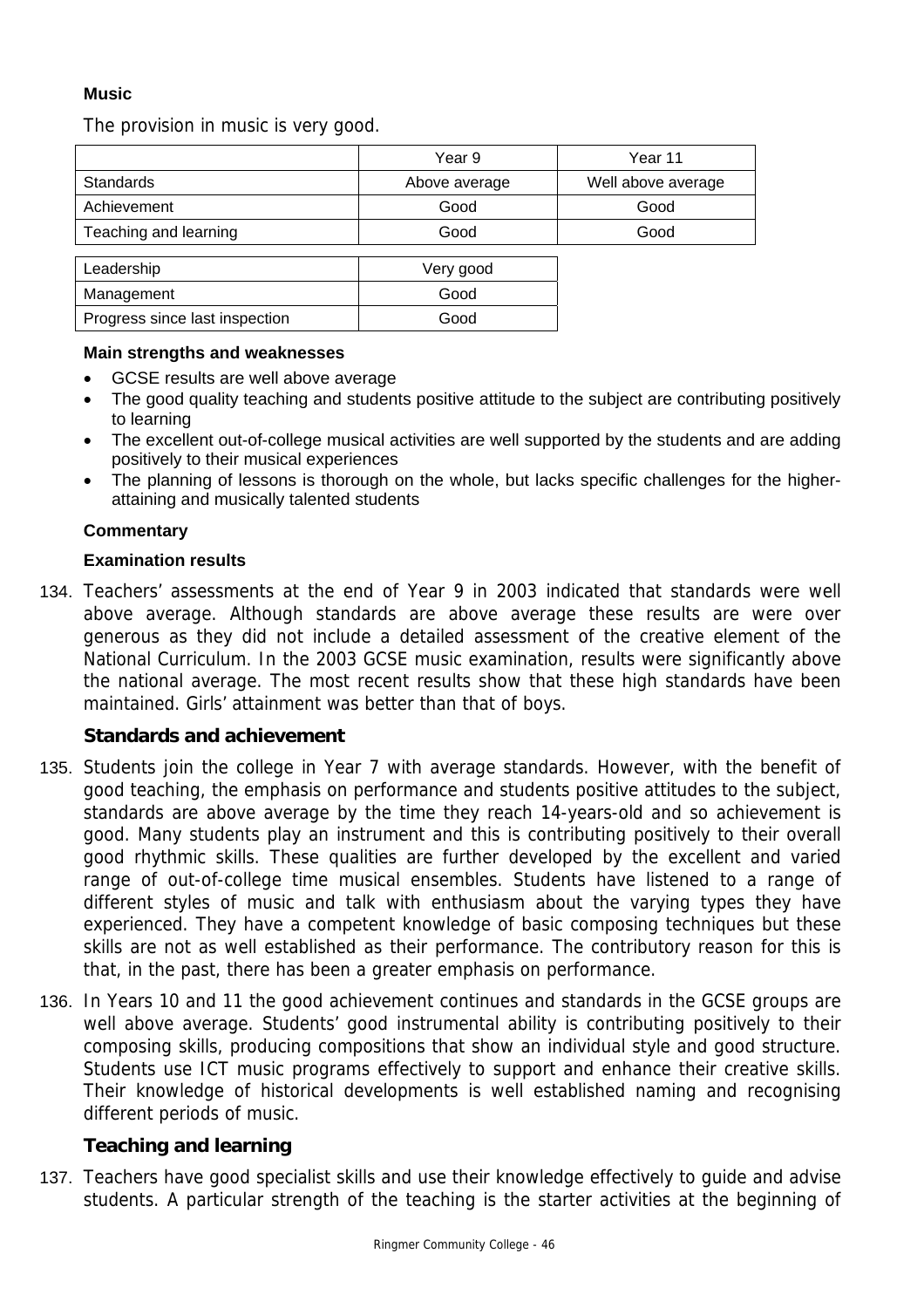lessons. This approach quickly engages students' interest leading and contributing well to the main focus of a lesson. This was very noticeable in a Year 11 lesson. Here the starter activity, looking at the keywords for Gamelan and Indian music, prepared students well for the listening session contributing positively to their understanding and learning. The planning of lessons is generally thorough with clearly identified learning outcomes. However, these plans do not always include specific strategies for the higher-attaining students who do not always reach their potential in lessons. Learning is slower when too long is spent on one activity leading to students becoming restless and losing interest.

# **Leadership and management**

- 138. The leadership shows a clear vision for the future development of the subject. A careful and detailed analysis of examination results has led to action being taken which has helped raised standards, for example the development of strategies to improve boys' achievement. The profile of the subject has been raised considerably in recent years resulting in an increased numbers of students choosing the subject as one of their options. Excellent outof-college musical activities have been developed which are valued and supported by students.
- 139. Assessment procedures overall are good. Students know how they are progressing and what they need to do to improve. However, there are not enough opportunities for students to audio record their performances and compositions to support their appraising skills.

# **PHYSICAL EDUCATION**

Provision in physical education is good.

|                              | Year 9  | Year 11 |
|------------------------------|---------|---------|
| <b>Standards</b>             | Average | Average |
| Achievements                 | Good    | Good    |
| <b>Teaching and Learning</b> | Good    | Good    |
|                              |         |         |
| Leadership                   | Good    |         |
| Management                   | Good    |         |
|                              |         |         |

#### **Main strengths and weaknesses**

Progress since last inspection and very good

- Students achieve very well in Junior Sports Leader (JSLA) and dance lessons
- Teachers use their good subject knowledge to plan challenging work that the students enjoy
- A very good extra-curricular programme enables students to develop their skills to a higher level in competitive sports
- A small but significant number of students do not respond positively to the good teaching and miss out on the good learning opportunities
- Facilities are unsatisfactory and limit the development of the subject

# **Commentary**

#### **Examination results**

140. Teacher assessment shows that students' standards at the end of Year 9 in 2003 were average. GCSE results in 2003 were above average, the most recent results show some decline.

# **Standards and achievement**

141. The majority of students enter the college with average skills in sport, but their knowledge and understanding is clearly below average. Most boys and girls in the present Year 9 are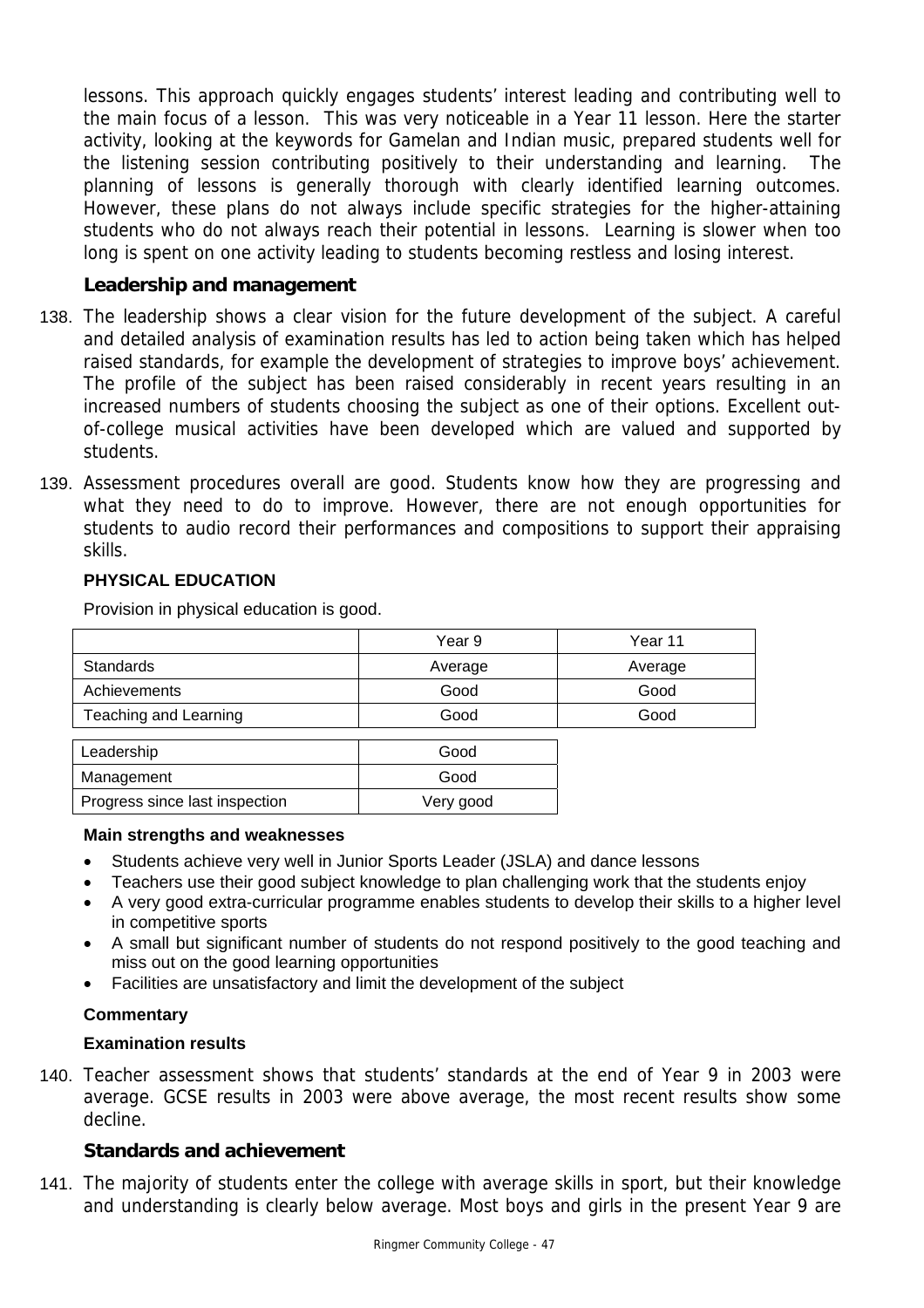average, but their skills in gymnastics are below average. As their knowledge and understanding are average, their achievement is good.

142. GCSE standards are above average and students achieve well, particularly in practical skills, with several talented players achieving very well at a high standard. The standards of students in Year 11 core studies are average, but in dance well above average. The achievement overall is good. Students with special educational needs achieve as well as their classmates.

# **Teaching and learning**

143. Teaching is well planned and the teachers use their good subject knowledge to challenge students with appropriate tasks. Year 9 girls learn and achieve well in swimming, because the life saving strokes they are taught build well on their skills in the pool. Boys learning to use the basketball zone defence are able to explain the strengths of this ploy well, because the teacher gives them clear understanding through good demonstrations. Teachers use their demonstration skills well in football, netball and gymnastics. This helps students to better understand what skilled performance is. In GCSE theory lessons, good use is being made of ICT to develop students' knowledge of physiology and performance. In all year groups, when activities are not sufficiently well organised, a small number of students quickly loses interest, and some behave unsatisfactorily. This clearly affects their progress and also, disrupts others' learning.

# **Leadership and management**

- 144. Areas for improvement are identified accurately and clear plans outline how change will be managed. Good links with other local schools are supporting this work well. Teachers are good role models for students. Students' comments about their courses are very positive, particularly the girls who are involved in yoga. Extra-curricular sports' activities are very good and good external links with local sports' clubs cater for the talented performers well. Strong community links are developing well due to the School Sports Education Officer's (SSEO) very good work with feeder schools. A JSLA course has been developed and this gives Year 10 and 11 students a very good opportunity to work with students from feeder schools. A very successful mini-Olympics event was recently held. The gala, arranged with feeder schools, took place during the inspection and was very well organised by the students under the supervision of skilled guidance of a teacher and the SSEO.
- 145. Accommodation is unsatisfactory. Indoor sports facilities consist of an old small gym and poor changing rooms. There are no winter all-weather facilities for outdoor sports or floodlighting. The gymnasium has to be used for college examinations. This causes difficulties for the teaching of physical education and restricts community use. The building work also has had a detrimental affect, particularly on the indoor programme and the girls' netball.

#### **Dance**

146. Lessons were sampled in dance. In a very good GCSE dance lesson, the teacher used her very good subject knowledge to push the students on and they learned new skills and techniques very well. At the same time this session was used to teach the set dance to a colleague and a PGCE student. This was excellent sharing of good practice. In a Year 11, core physical education, dance lessons students were given the opportunity to plan their own sequences and use their knowledge of choreography to select and plan movements. It was good to see boys performing along side the girls with considerable enthusiasm and skill. Their learning was very good because they responded to the challenge in a very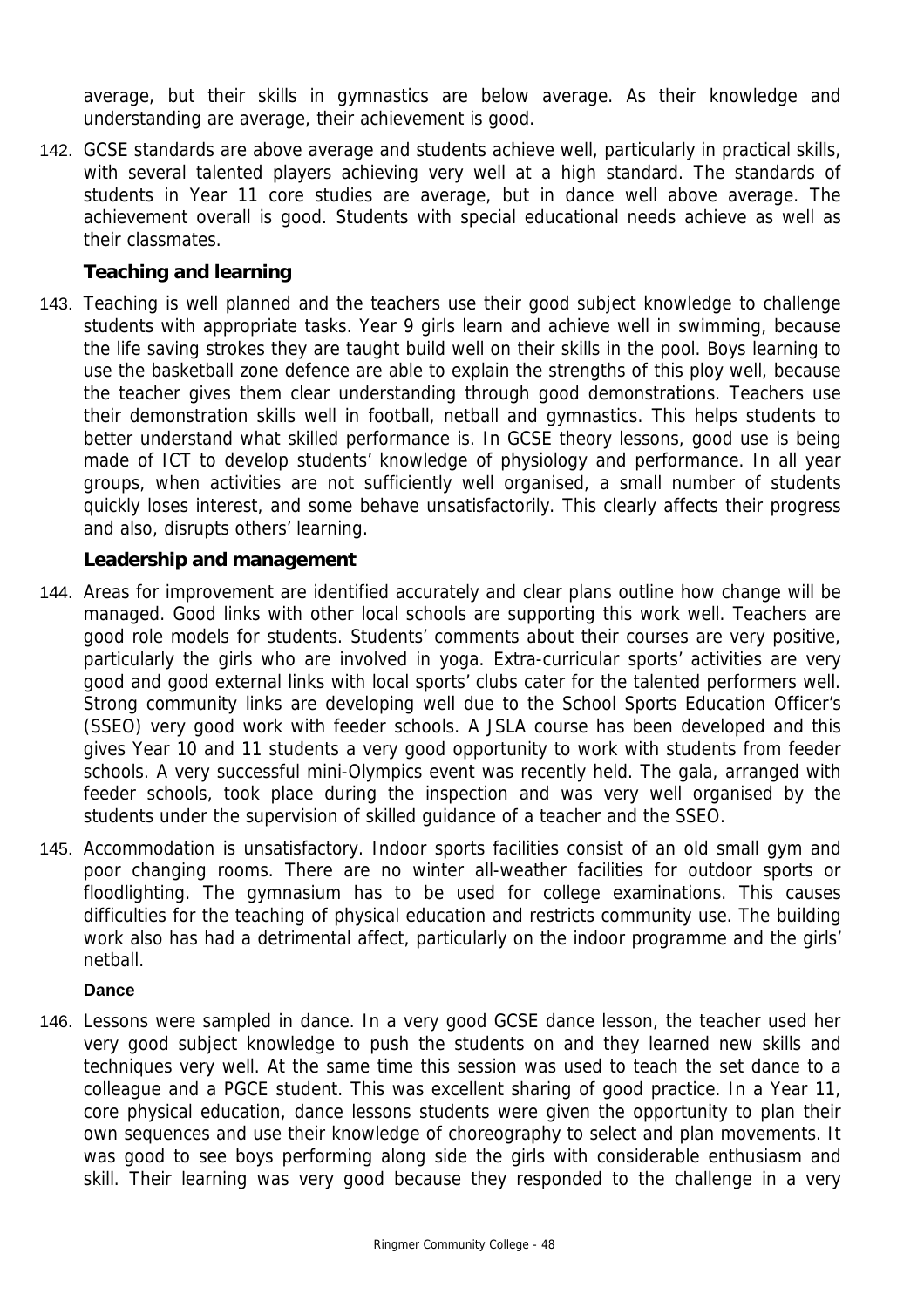mature way. The teaching was very well structured and showed the considerable progress that students have made within the subject. The department is very well led and managed.

# **BUSINESS AND OTHER VOCATIONAL COURSES**

## **Business studies**

Provision in business studies is satisfactory.

|                                    | Year 11      |
|------------------------------------|--------------|
| Standards                          | Average      |
| Achievement                        | Satisfactory |
| Teaching and learning              | Satisfactory |
|                                    |              |
| Leadership                         | Good         |
| Management                         | Good         |
| Progress since the last inspection | Good         |

## **Main strengths and weaknesses**

- Teaching displays good knowledge of the subject and the requirements of the examination board
- Students know what they need to do to improve their work
- Unsatisfactory student behaviour affects learning in some lessons

## **Commentary**

## **Examination results**

147. Results in 2004 were adversely affected by staffing difficulties due to illness. This was the first cohort for students following the applied GCSE in business studies and results were below average with boys achieving less well than girls.

# **Standards and achievement**

148. Standards seen in lessons were average. Students were able to identify factors influencing the activities of a company and factors influencing location of a business. Higher-attaining students showed an understanding of environmental laws and ways of conforming to them. All students were able to understand the advantages and drawbacks of different methods of payment, relating them to employers and customers. Some students made use of screen dumps to make their word-processed account clearer. In Year 10 students understood how changes in interest rates and exchange rates affect costs of production and sales.

# **Teaching and learning**

149. Strengths in teaching are good subject knowledge and knowledge of examination board requirements. Lessons are well planned. In the best lessons there was a variety of activities, which kept students engrossed. Students were supported well during these activities and good teacher-led discussions enabled students to develop their ideas. A good use of humour stimulated student interest and a range of teaching styles was used. Some students worked well in groups and group activities were managed well. In some cases teacher delivery was didactic, but fuelled with enthusiasm and the pace was fast, ensuring students progressed well. In other, less successful lessons, students were given less challenge and a significant number of students became more involved with using the Internet inappropriately and made limited progress. Work is well marked. Clear guidelines are included in Year 10 and Year 11 folders on how to improve and there are target grades for each homework activity. Performance data is used to monitor students' progress and support those students who are underachieving. Year 11 students know their target grade.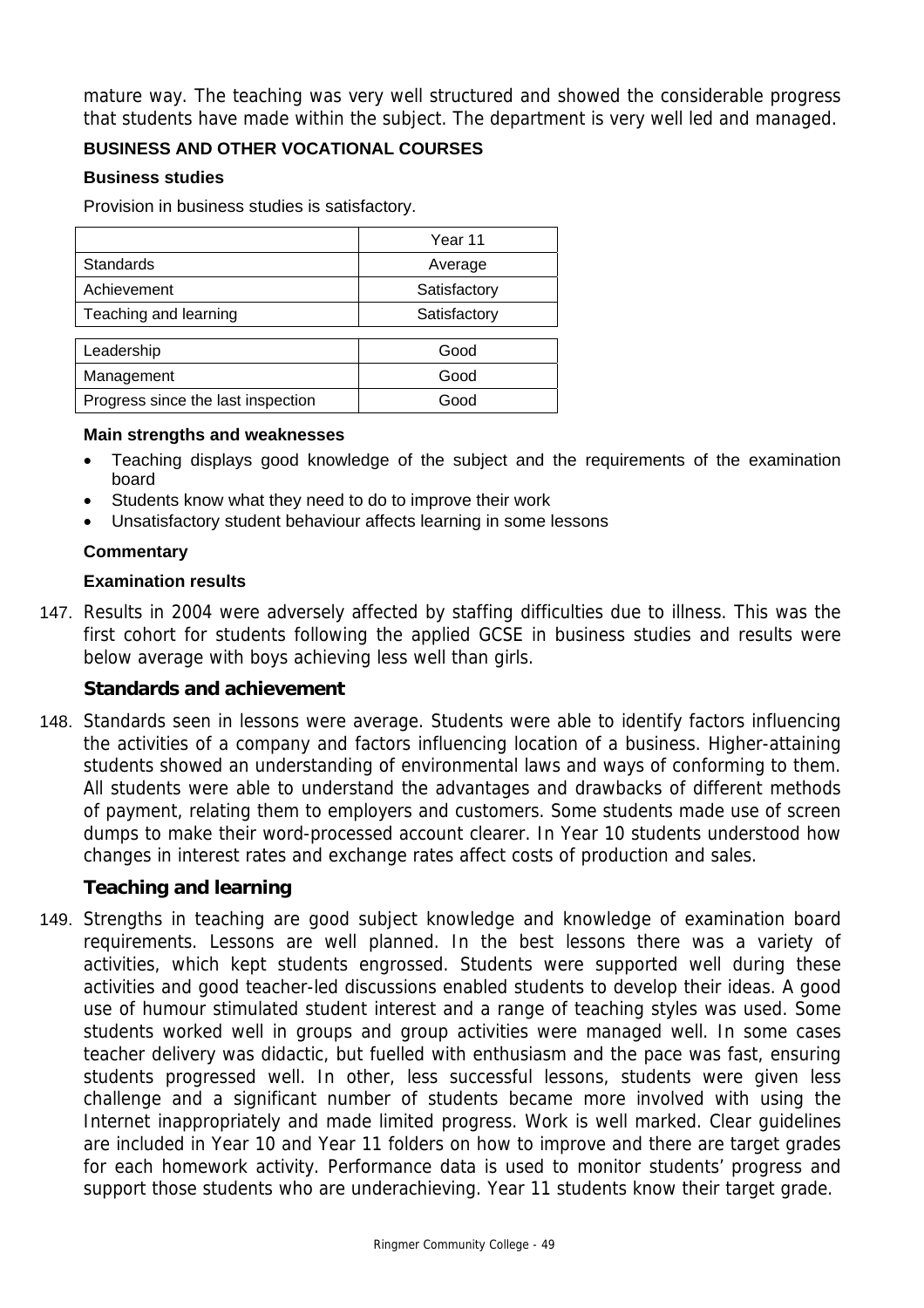## **Leadership and management**

150. Good links have been established with the education business partnership to enable speakers to come and support learning. Business studies has become a popular course. Fifty students are currently following the course and in 2004 the course was considerably over-subscribed. Coursework and development of the subject are well managed and supported by good teaching resources. There has been considerable improvement in the ICT resources available to deliver this subject since the last inspection. Business studies is now available as a separate option. At the time of the last inspection business studies was delivered in combination with either design and technology or ICT.

# **PERSONAL, SOCIAL AND HEALTH EDUCATION AND CITIZENSHIP**

## **Citizenship**

The provision in citizenship is good.

|                                | Year 9       | Year 11      |
|--------------------------------|--------------|--------------|
| <b>Standards</b>               | Average      | Average      |
| Achievements                   | Satisfactory | Satisfactory |
| Teaching and Learning          | Satisfactory | Satisfactory |
|                                |              |              |
| Leadership                     | Good         |              |
| Management                     | Good         |              |
| Progress since last inspection | n/a          |              |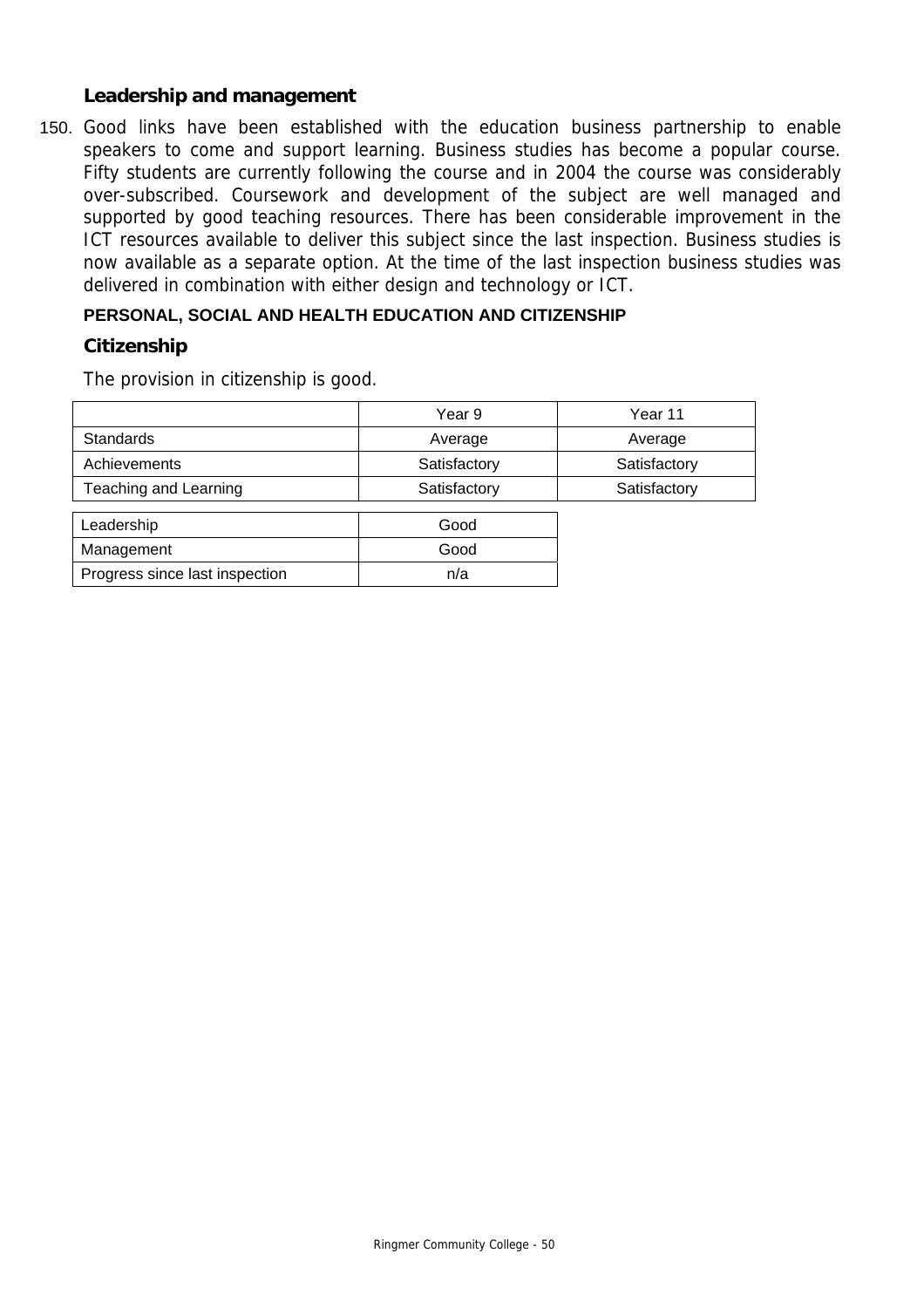# **Main strengths**

- The vision for the subject is clearly communicated to staff and students by the leadership
- The emphasis on students' involvement in college and community life contributes greatly to their active involvement in citizenship
- A high number of students gained A\* to C grades in citizenship in the 2004 GCSE
- The display relating to citizenship in corridors and in classrooms gives a high profile to the subject

# **Commentary**

## **Examination results**

151. In 2004 students were entered for GCSE in citizenship for the first time. About half of the Year 11 cohort gained A\* to C grades. Most students achieved or exceeded their personal targets, although some higher-attaining boys underachieved. Some students with special educational needs experienced difficulty with the extended writing tasks in the examination.

## **Standards and achievement**

152. In lessons, from a scrutiny of written work and from students' pastoral profiles, standards of attainment throughout the college are in line with national expectations and achievement is satisfactory. Many students discuss and write about environmental, political and moral issues with confidence and commitment. Students also express their personal opinions confidently about current issues. There is some very good quality written work produced when students write about their personal experiences of citizenship. Students with special educational needs produce well-presented written work to consolidate class discussion.

# **Teaching and learning**

153. Teaching and learning are overall satisfactory from Years 7 to 11, but ranges from very good to unsatisfactory. In good and very good lessons teachers use a variety of stimulating approaches. The lessons have pace and students make good progress. Teachers have good subject knowledge and give good support and relationships are very positive. In unsatisfactory lessons students are disaffected and apathetic and most students make little effort to engage in activities. Citizenship is taught discretely in citizenship lessons in Years 9 to 11 and additionally in Years 7 to 11 in year tutor time as part of the PSHE programme. Some other subjects also teach aspects of citizenship as part of their curriculum, but do not always make it explicit to students that they are covering citizenship. The college offers very good opportunities to students to be actively involved in citizenship. There are numerous opportunities for students to assume responsibility both in the college and in the community. Students, who participate in the year or college councils have a very good engagement in citizenship. The college has a prefect system, which provides good opportunities for older students to take responsibility, and a strong commitment to involving students actively in the running of the college through college guides and subject representatives.

# **Leadership and management**

154. The introduction of citizenship as a National Curriculum subject has been well planned and there is a very clear vision for its future development. A detailed audit of the elements of citizenship in the curriculum was carried out, which has enabled the college to identify which subjects can teach specific aspects of citizenship. There is a clearly identified curriculum, good schemes of work and some high quality materials have been developed for teachers to use. The allocation of time for the GCSE course is restricted, but it is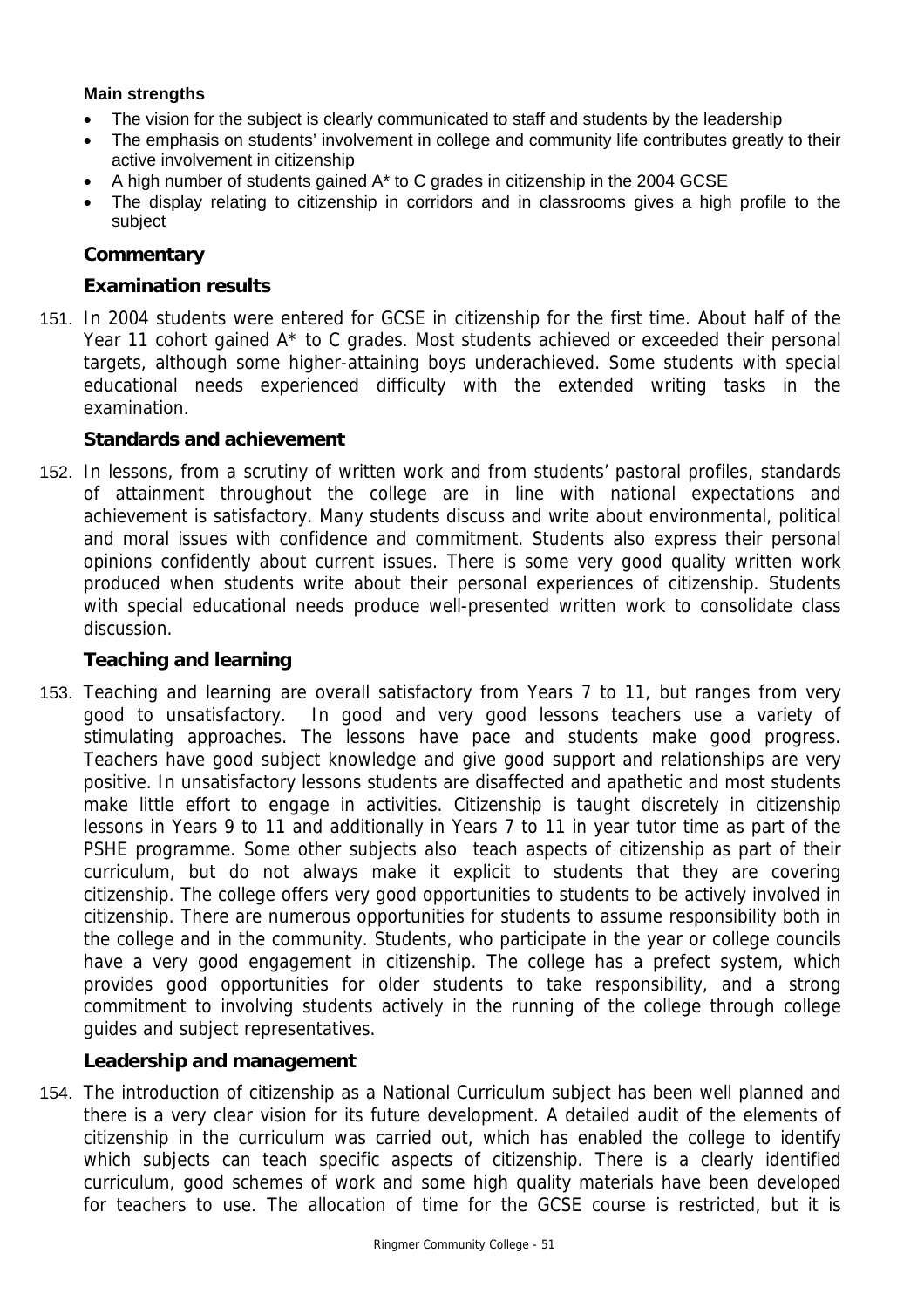enhanced by the citizenship taught in the year form time. Displays featuring aspects of citizen ship are prominent with the college. The provision of books relating to citizenship in the library are good. There is a good system to monitor the delivery of citizenship, which enables the college to assess students' levels of attainment and commitment. Tutors write detailed reports relating to students' involvement in citizenship. Students are encouraged to evaluate their own progress.

# **PART D: SUMMARY OF THE MAIN INSPECTION JUDGEMENTS**

| <b>Inspection judgement</b>                                          | Grade          |
|----------------------------------------------------------------------|----------------|
| The overall effectiveness of the school                              | 4              |
| How inclusive the school is                                          | 4              |
| How the school's effectiveness has changed since its last inspection | 4              |
| Value for money provided by the school                               | 4              |
| <b>Overall standards achieved</b>                                    | 3              |
| Students' achievement                                                | 3              |
| Students' attitudes, values and other personal qualities             | 5              |
| Attendance                                                           | 3              |
| Attitudes                                                            | 5              |
| Behaviour, including the extent of exclusions                        | 5              |
| Students' spiritual, moral, social and cultural development          | 4              |
| The quality of education provided by the school                      | 4              |
| The quality of teaching                                              | 4              |
| How well students learn                                              | 4              |
| The quality of assessment                                            | 4              |
| How well the curriculum meets students needs                         | 4              |
| Enrichment of the curriculum, including out-of-school activities     | 2              |
| Accommodation and resources                                          | 5              |
| Students' care, welfare, health and safety                           | 4              |
| Support, advice and guidance for students                            | 3              |
| How well the school seeks and acts on students' views                | 3              |
| The effectiveness of the school's links with parents                 | 3              |
| The quality of the school's links with the community                 | 2              |
| The school's links with other schools and schools                    | $\overline{2}$ |
| The leadership and management of the school                          | 4              |
| The governance of the school                                         | 4              |